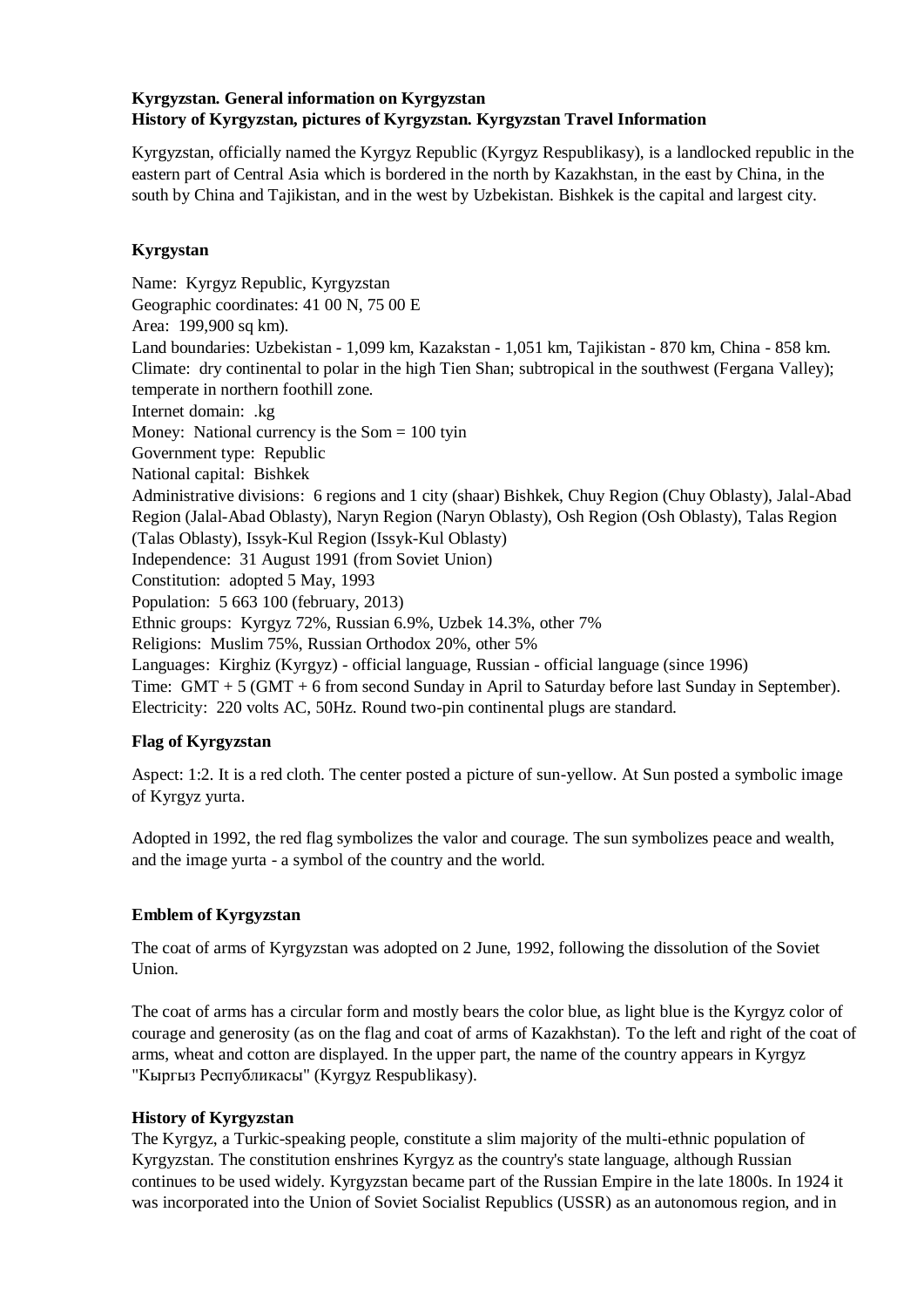1936 its status was upgraded and it became one of the 15 constituent republics of the USSR, officially called the Kirghiz Soviet Socialist Republic (SSR). The republic was also commonly known as Kirgizia under Soviet rule, and Russians continue to call it that today. Kyrgyzstan became independent from the USSR in 1991. In 1993 the republic ratified its first post-Soviet constitution.

### **Location of Kyrgyzstan**

The total area of Kyrgyzstan is 198,500 sq km (76,640 sq mi). The country is almost completely mountainous. More than half of Kyrgyzstan lies at an elevation higher than 2,500 m (8,200 ft), and only about one-eighth of the country is lower than 1,500 m (about 4,900 ft). Glaciers and permanent snowfields cover more than 3 percent of Kyrgyzstan's total land area. An underlying seismic belt causes frequent earthquakes.

Kyrgyzstan is located at the juncture of two great Central Asian mountain systems (the Tian-Shan and the Pamir). These two systems are geologically separated from each other in southern Kyrgyzstan, between the Alai Mountains of the Tian-Shan and the Trans-Alai Range (Qatorkuhi Pasi Oloy) of the Pamir. The Trans-Alai Range, which is the northernmost part of the Pamirs, forms part of Kyrgyzstan's southern border with Tajikistan. The main ridge of the Tian-Shan extends along Kyrgyzstan's eastern border with China, on a northeastern axis. Victory Peak (known as Pik Pobedy in Russian and Jenish Chokosu in Kyrgyz) is the highest peak in the Tian-Shan system at an elevation of 7,439 m (24,406 ft). Located on the Kyrgyz-China border in northeastern Kyrgyzstan, Victory Peak is also the highest point in Kyrgyzstan and the second highest peak in the former USSR. A series of mountain chains that are part of the Tian-Shan system, including the Alatau ranges, spur off into Kyrgyzstan. Most of these ranges run generally east to west, but the Fergana Mountains in the central portion of the country run southeast to northwest. The Fergana Valley in the west and the Chu Valley in the north are among the few significant lowland areas in Kyrgyzstan.

### **Rivers and Lakes**

The Naryn River, Kyrgyzstan's largest river, originates in the mountains in the northeast and flows westward through the middle of the country. The Naryn then enters the Fergana Valley and crosses into Uzbekistan, where it joins with another river to form the Syr Darya, one of Central Asia's principal rivers. The Chu River, in northern Kyrgyzstan, flows northward into southern Kazakhstan. Yssyk-Kul, the largest lake in Kyrgyzstan and one of the largest mountain lakes in the world, is located at an altitude of 1,607 m (5,273 ft) above sea level in the northeastern portion of the country.

## **Flora and Fauna**

Forests occupy 4 percent of the country's land area. Coniferous trees such as the Tian-Shan white spruce grow along lower valleys and on north-facing mountain slopes. Many rare animal species inhabit the woodlands, including the Tian-Shan bear, the red wolf, and the snow leopard, which are protected by government decree. Other animals in Kyrgyzstan include deer, mountain goats, and mountain sheep. Kyrgyzstan's mountain lakes are an annual refuge for thousands of migrating birds, including the mountain goose and other rare species.

Kyrgyzstan's landscape, blessed and bedevilled by a dramatic range of weather conditions and altitudes, supports an astoundingly rich diversity of plant and animal life. King of the mountains, the graceful, swift snow leopard - packed with muscle and sporting a long tail for balance - is finely honed to survive in snowbound peaks.

**Marco Polo sheep**, their horns comically coiled, tread the high mountains along with the world's largest ibex whose horns can reach 60 inches. The Tien Shan brown bear and grey wolves patrol the valleys near Bishkek and Karakol. But the visitor is most likely to see marmots - bundles of fur with shrill shrieks and, if you're lucky, the giant (Menzbier) marmot which lives only in the Tien Shan.

Kyrgyzstan is renowned for its botanical diversity, with some 400 species exclusive to this country. Varieties of tulip, orchid and wild onion are unusually abundant and alpine plants, such as edelweiss, are the trekker's constant companion. The rare aigul flower grows in the Alai Range. The south boasts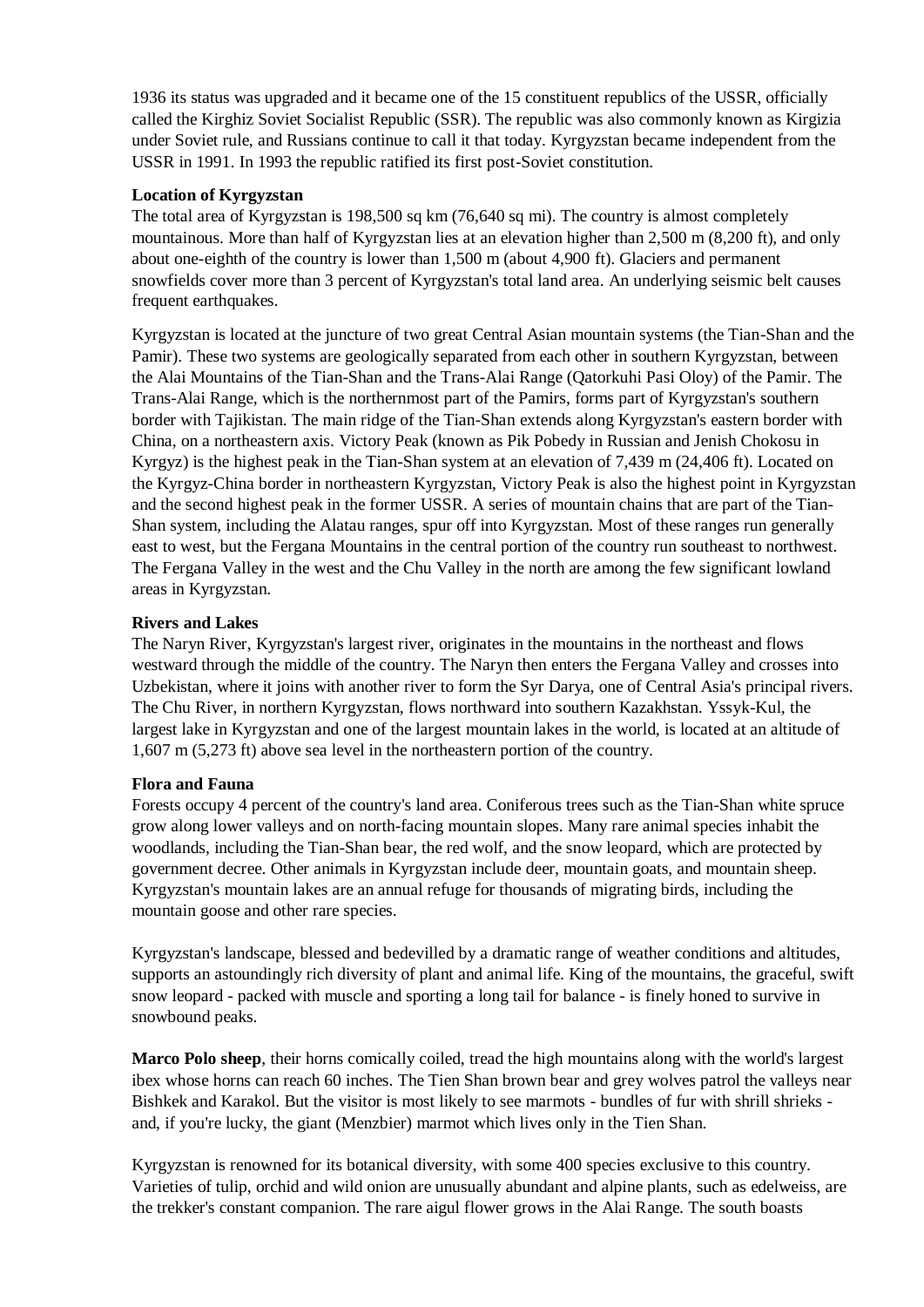globally important forests - including rare types of walnut and pistachio - testament to the untouched wildness of this extraordinary land.

Kyrgyzstan's natural resources include significant deposits of gold and other minerals. Also present are deposits of coal, uranium, mercury, antimony, nepheline, bismuth, lead, and zinc. Exploitable but small reserves of oil and natural gas also exist. The country's fast-flowing rivers provide hydroelectric power. Only 7 percent of the total land area is cultivated.

### **Climate**

The country's climate varies by region. The climate is subtropical in the Fergana Valley and temperate in the northern foothill zone. The lower mountain slopes have a dry continental climate, as they receive hot desert winds from Kazakhstan and Uzbekistan, whereas the highest mountain elevations have a polar climate. In the valleys, the average daily temperature in July is 28° C (82° F). In January daily averages are as low as -14° C (7° F). Conditions are much colder at high elevations, where in July the average daily temperature is  $5^{\circ}$  C (41° F) and in January, -28° C (-18° F). Precipitation is between 100 and 500 mm (4 and 20 in) in the valleys and from 180 to 1,000 mm (7 to 40 in) in the mountains.

#### **Public and national holiday:**

January 1 - New Year March 21 - Nouruz (Islamic New Year) May 1 - Labor Day May 5 - Constitution Day May 9 - Victory Day August 31 - Independence Day December 2 - National Day

There are other religious holidays with varying dates: "Orozo Ayt" "Kurman Ayt"

## **OVIR registration**

- OVIR is an abbreviation, which stands for the Visa and Registration Department of the Ministry of Internal Affairs. Kyrgyz law currently states that foreign citizens of some countries must register at local police stations (OVIR/OVD) within 5 days of arrival, including weekends and the date of arrival. As a general rule, citizens of countries that require visas to enter Kyrgyzstan will need to register within 5 days of entering the country. However, the government issued an order (No. 213, dated 15/04/03) which decreed that citizens of EU countries, USA, Canada and Australia in the country for up to one month no longer need register.

#### **Money exchange**

National currency is the Som = 100 tyin. The Kyrgyz economy is basically cash based and the US dollar is the most widely used foreign currency (the Euro and other currencies are commonly accepted). There are exchanges in all cities and most towns. The general advice is to bring US dollars if possible (new notes, post-1995 if possible; clean and unblemished).

Higher denominations bring better exchange rates but must be in near-mint condition. Cash advances on major credit cards (VISA/MasterCard) are available in several banks in Bishkek with about a 4% commission. Many banks now operate Western Union Money Transfer services.

#### **History and people**

History of Kyrgyzstan, pictures of Kyrgyzstan. Kyrgyzstan Travel Information

"A human must move because the sun, moon, star, animals, fish - everything moves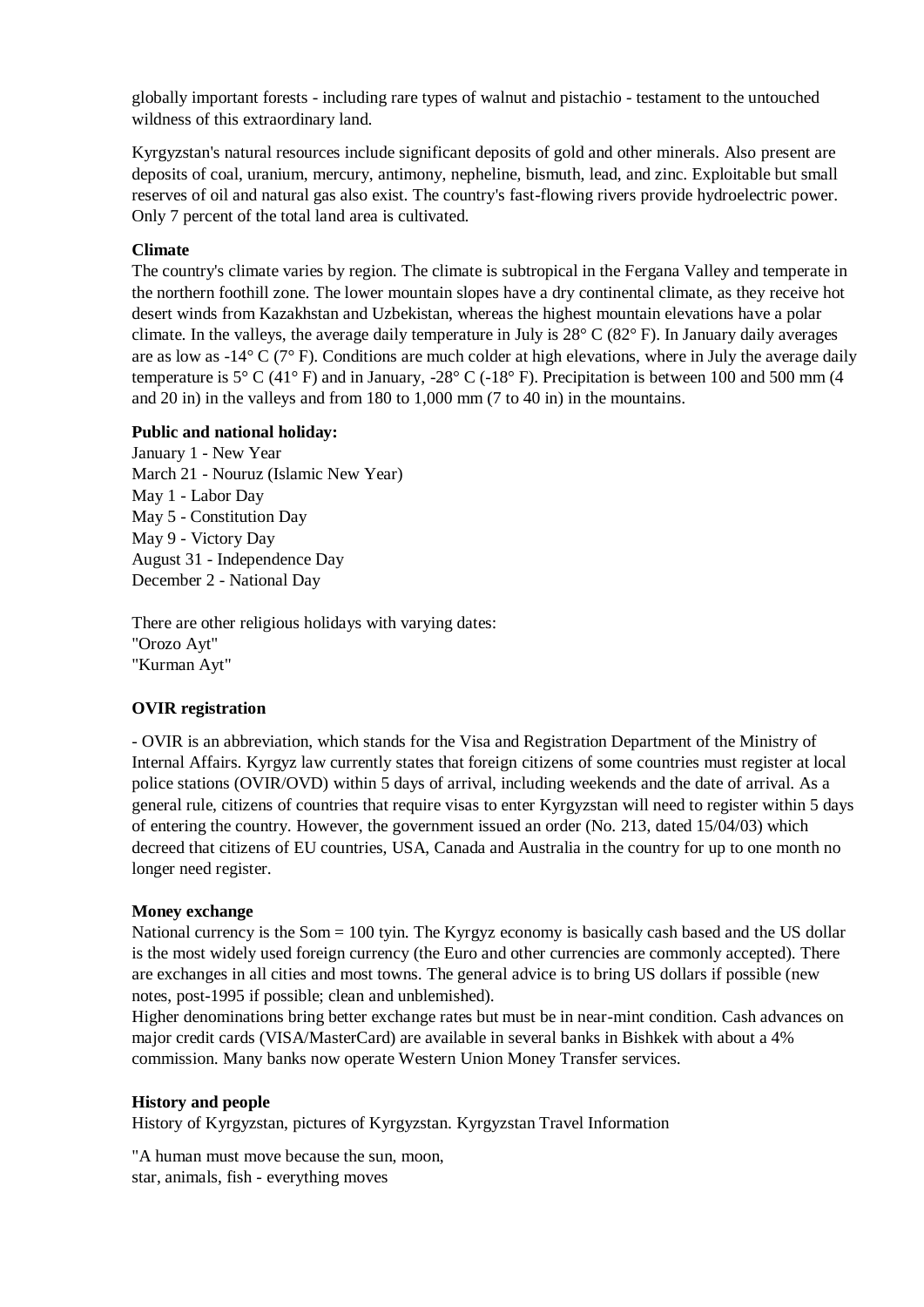and only the land and dead creatures stay where thay are", utter nomads.

A 7th century visitor to Kyrgyzstan commented on its "tall peaks that reach to the very sky" and warned travellers against being "molested by dragons". The dragons have Song gone but the peaks remain - as does the sense that you are venturing into a land of mystique and adventure, of untold possibilities and remote, achingly beautiful wilderness.

It's striking that this land, crossed by centuries of Silk Road travellers, wandered by generations of nomads and the battleground of Chingiz Khan and other warring tribes, remains so little touched by man's hand. Kyrgyzstan's cities may retain a Soviet face, legacy of its 20thcentury past, but its soul lies in its silent mountains, vast skies and open landscapes.

Despite its small size, Kyrgyzstan boasts a wide variety of terrain: velvet alpine pastures, jagged snowcapped peaks, sweeping steppe grasslands and dry desert syrt. Lucky visitors may see the rare Marco Polo sheep and even rarer snow leopards which patrol the icy summits. But one gift is bestowed freely on all visitors - the life-enhancing joy that comes from exploring Kyrgyzstan's wild places.

The mountains of Kyrgyzstan are the cradle of its people. The landscape has shaped and preserved their nomadic lifestyle and culture for centuries. Step behind the veil of hills which line the roads to discover a world of yurts, galloping horses, grazing livestock and colourful carpets: a world that conjures up the great encampments of Chingiz Khan - here is the heart of Kyrgyzstan.

History and legend come together in the story of how the nomadic Kyrgyz tribes came to inhabit their mountain stronghold. Red-haired and blue-eyed, they are believed to have migrated from the Yenisei River in Siberia between the 9th and 12th centuries. Central Asia's steppes and mountains had been home to waves of nomadic empires for thousands of years and the new arrivals found themselves fending off constant invasions by warrior tribes.

When the fiercest of the invaders, Chingiz Khan, swept through in 1219, life changed forever. The Mongol Empire stretched across the region, razing the Silk Road oases of Samarkand, Bukhara and Khiva to the ground. The Kyrgyz owed their survival to their nomadic mountain lifestyle, intricately evolved over 2,500 years, and their excellent horsemanship, which gave them supremacy over sedentary peoples.

Early travellers to the region were struck by the impressive Kyrgyz camps with 50 or more yurts. These ails were led by a manap (chief) with the help of aksakals (advisors). The most senior man by birth, he not only had to be wise but also wealthy enough to fulfill his duties of hospitality. If he became too autocratic, the ail could move away to join another group.

Exquisite horsemanship was shown off at festivities during the day but eloquence and poetry were also highly prized. In the evening, around the fire, akyns (bards) would improvise verses and compete with each other in witty banter, astonishing visitors with their verbal dexterity.

The Kyrgyz settled into villages in the mid 20th century during the Soviet period but their identity is firmly rooted in their nomadic heritage and they still have a passion for their horses and akyns. The country is proud to have been the first of the former Soviet states to declare independence in 1991 - a sign of their determination to forge their own destiny.

## **Cities and places in Kyrgyzstan Kyrgyzstan cities. History and pictures of all interesting Kyrgyzstan cities**

#### **Arslanbob**

In the Jalal-Abad region of Southern Kyrgyzstan lie the walnut groves of Arslanbob. Arslanbob is said to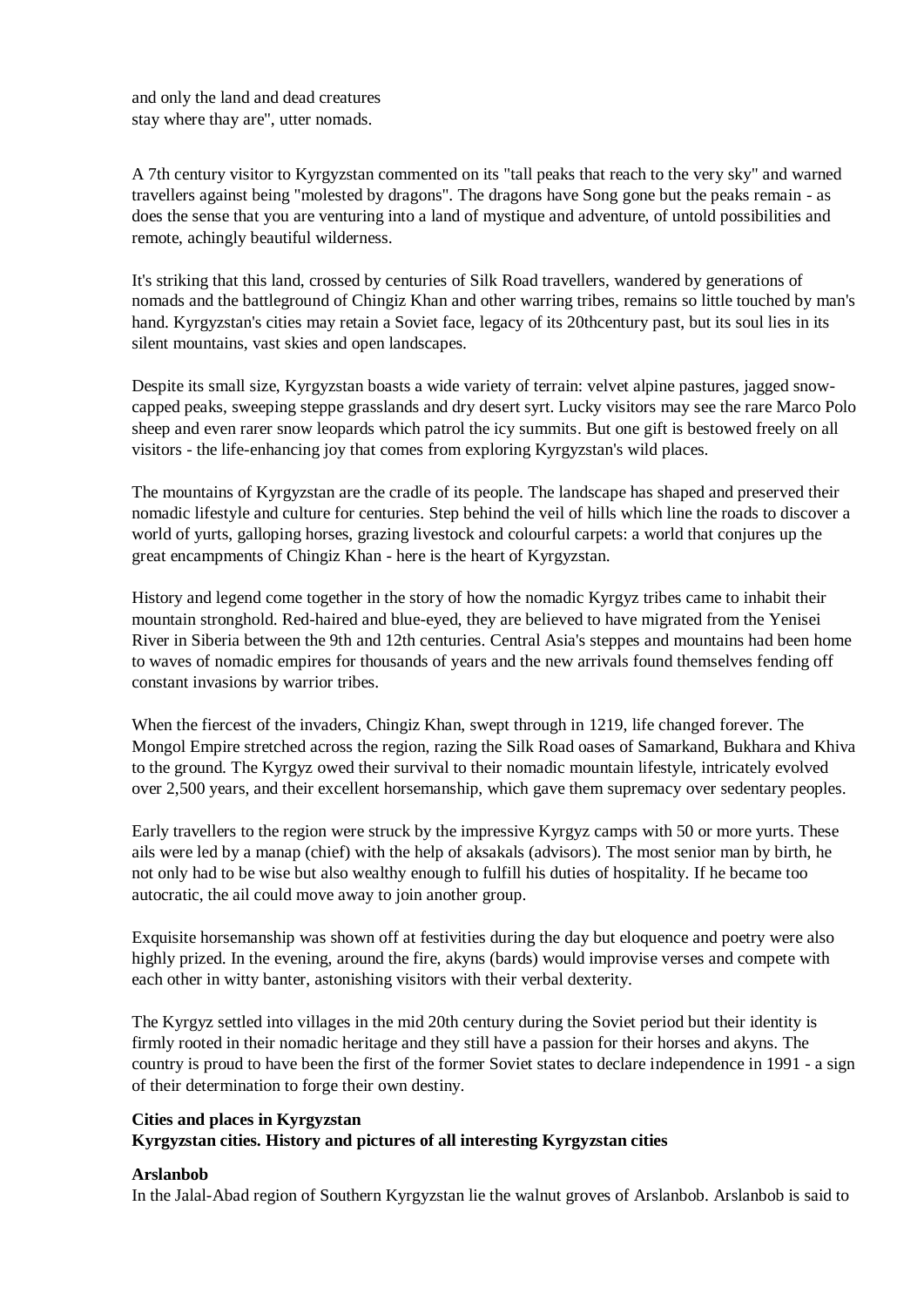be named after an 11th century hero who met his death nearby - betrayed by his wife to his enemies. His footprints, handprints and bloodstains are said to be still visible at the spot. There is another account which tells of a modest, earnest, and hardworking man charged by the prophet Muhammed with finding a beautiful and comfortable place ...

Bishkek, cannot claim to be one of the major cities of the world, like London, Paris or New York. It is, however, the capital city of Kyrgyzstan and does have a number of important and interesting buildings, monuments, parks, museums, galleries, theatres and other places worth seeing or visiting. This is not meant to be an exhaustive guide to the city but simply a brief introduction to the city and its history ...

### **Cholpon Ata**

Chalpon Ata is the largest town (village) on the Northern shore of the lake, at its mid-point, some 250 kilometers from Bishkek. Summer always sees large numbers of travelers descend for a stay in one of the nearby health spas or resorts (Chalpon Ata boasts one of the two Presidential residences on the lake), and Soviet athletes used to arrive for training at altitude ...

#### **Jalal-Abad**

It is the administrative, economic and cultural center of Jalal-Abad oblast (province). It lies in the south of the Kugart valley, and among the foothills of the Babash Ata mountains to the North. The climate is noted for dry, hot summers, warm and sunny autumns with rare rainbursts, and warm winters with high humidity. The region is the agricultural center of...

### **Irkeshtam**

Osh is an ancient town on the Great Silk Road, and celebrated its 3000 year anniversary recently. The architecture of the town is completely different from that of Bishkek, as there are far fewer Soviet buildings, and most houses are small handmade buildings, mainly in the Uzbek style with wooden ornamentation. The only element the city has in common with Bishkek are the tree-lined boulevards and parks....

## **Karakol**

Karakol lies at the Eastern end of Lake Issyk Kul. The largest town and the administrative center of the Issyk Kul oblast (Province), the town was founded by Russian settlers in 1869. The name translates as "black lake" ...

#### **Kara-Suu**

The village of Kara-Suu is 600km from Bishkek on the upper reaches of the Kara-Suu River, 1300m above sea level. The village is 70km from Kerben and 210km from Jalalabat. A distinguishing feature of the area is the variety and multitude of flora and fauna. The Kara-Suu River flows from the southern part of the At-Oynok mountain range and joins the river Naryn at the town of Tash-Komur...

#### **Kochkor village**

Most people used to simply pass through Kochkor (or Kochkorka, as it used to be known in Russian), on their way to, or from, Torugart Pass and the Chinese border. These days, more people are stopping and spending a little time in the region ...

#### **Naryn**

Naryn is a town with a long, thin shape which straddles the fast flowing Naryn River and is set between high, steep cliffs. It still houses an army base and headquarters for the customs post at Torugart - and so camping on the hills overlooking the town is forbidden. Naryn is known mainly as a stopping point for travellers on the way to/from Kashgar, and unfortunately many guidebooks published in the West are not very complimentary about the town...

#### **Osh**

Osh is an ancient town on the Great Silk Road, and celebrated its 3000 year anniversary recently. The architecture of the town is completely different from that of Bishkek, as there are far fewer Soviet buildings, and most houses are small, handmade buildings, mainly in the Uzbek style with wooden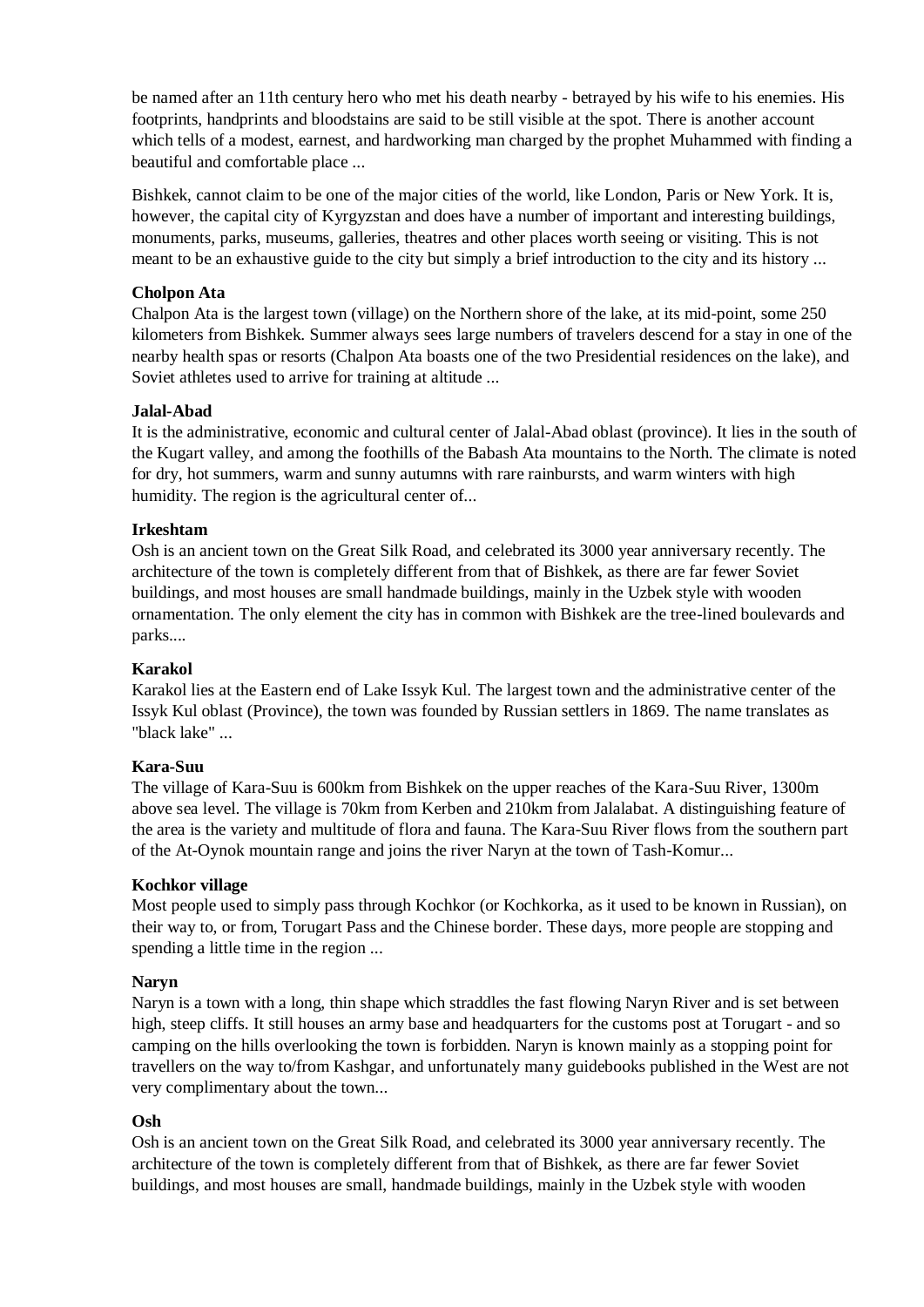ornamentation. The only element the city has in common with Bishkek are the tree-lined boulevards and parks...

### **Saimalu Tash (Saymaluu-Tash)**

Hidden away at over 3000 meters in the Ferghana range, 100km northwest of Djalal Abad near the Kurgat Pass is the remote plateau of Sailamu-Tash. The name means "Patterned stone" and refers to the gallery of thousands of stone paintings here- petroglyphs which are littered around the landscape...

### **Sheker**

This village, close to the Uzbek border, is famous as the birthplace of Chinghiz Aitmatov. Aimatov is a famous Kyrgyz author, probably the only native Central Asian author to obtain international renown. His works have been translated into English and other European languages. (It is actually claimed that he has been translated into more than one hundred languages, with a total circulation of 90 million copies) ...

### **Tash-Rabat complex**

The Tash-Rabat complex is a historical and cultural area, including two of the oldest memorials: the caravanserai at Tash-Rabat and the site of the ancient settlements of Koshoi-Korgon. Caravanserai Tash-Rabat is one of few well preserved memorials from the Middle Ages. It is situated at an altitude of more than 3000m above sea level in the picturesque canyon of Kara-Kuiun, 60km from At-Bashi village and 90 km from Naryn...

### **Talas**

Talas is a little known town in a valley of the same name. It is cut off from the rest of Kyrgyzstan by massive mountain ranges and the "easiest" route is via Kazakhstan - involving the need for a transit visa. It is, however, possible to reach the valley by following the Tuu Ashuu pass and then turning North off the main Bishkek-Osh road after skirting the Suusamir Plain ...

### **Uzgen**

Uzgen is only one and a half hours drive from Osh (north) and one of the most important towns of the former Karakhanid Khanate. Important sights are a minaret of the same architecture as the Burana tower, and three mausoleums, which have been combined into one single building.

## **Kyrgyzstan culture Kyrgyz customs and national traditions**

Kyrgyz culture has been greatly influenced by their nomadic heritage. It is reflected in the way a household was run, in customs and rites. People decorated their homes with items that were both beautiful and practical. The masterpiece of folk creation is the Kyrgyz yurta (yourt, yurt, tent), which was easy to assemble and transport from place to place.

The Yurta is a small dwelling, decorated with hand-made felt carpets and strips. Having its roots in ancient Turkic tribes, the yurta took all the best from many centuries' experience of nomadic people. Kyrgyz tribes, occupied with nomadic cattle-breeding in the mountains, worked out the best type of transportable dwelling that is easily dismantled, moved on pack animals and again set up.

The Yurta consists of wooden pieces and a felt cover.

Latticed folding walls (kerege) consist of separate links. They define the size of the yurta. From the outside, the kerege are covered with mats made of cheegrass stalk. It lets air into the dwelling and at the same time protects it from wind and dust.

The spherical roof of the yurta is made of sharply bent poles - uuk. At one end, where they are bent, they are fixed to the upper part of the wall base, at the other end they are set into the holes in the tunduk - a wooden circle at the top of the yurta.

The Yurta is made of willow; for the tunduk, which constitutes the hole for smoke to leave the yurta, they use more solid kinds of wood (birch, juniper).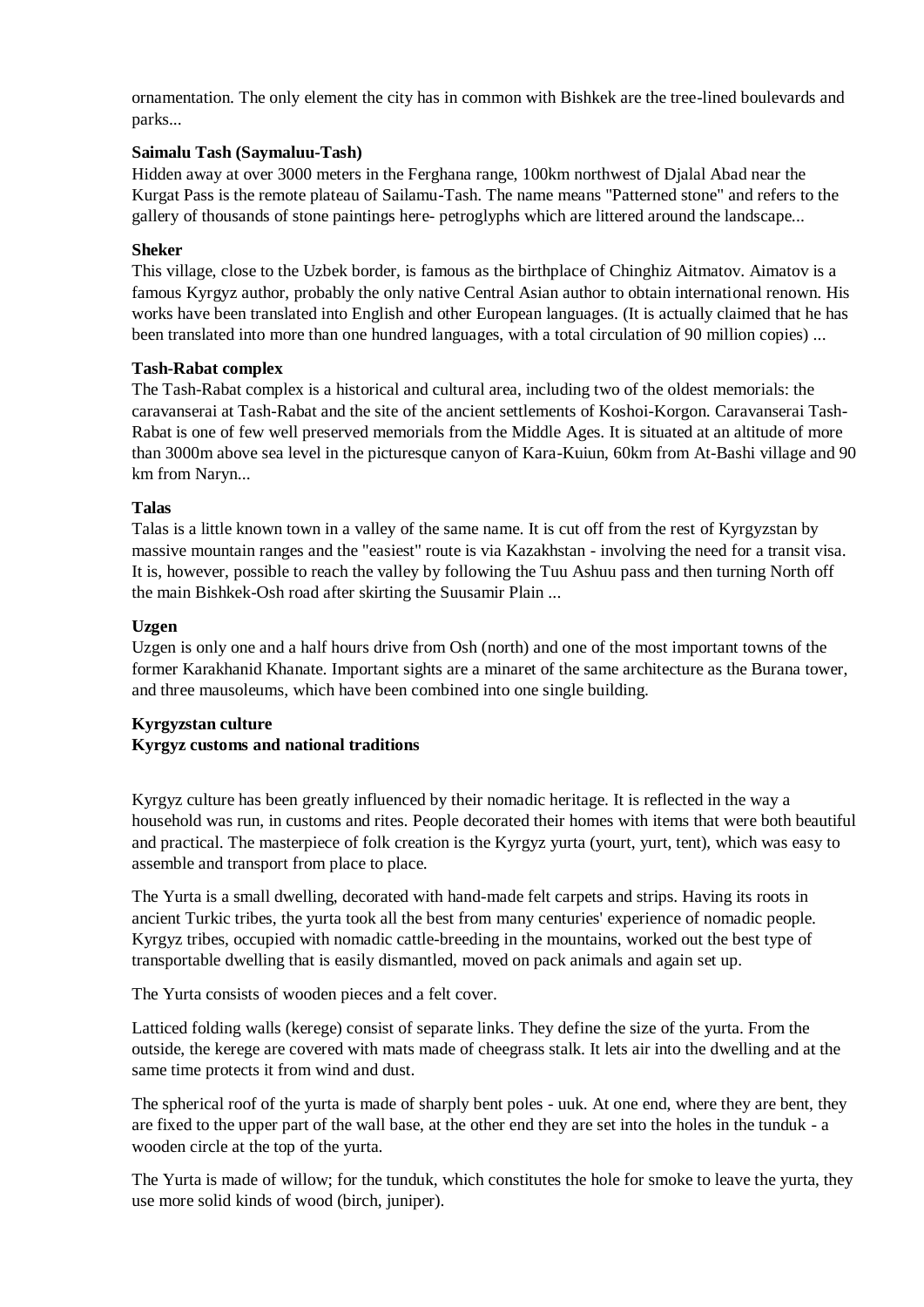The Yurta is covered by felts of different types. These include tunduk jabuu, tuunduk, and uzuktor. The felt cover is connected to its frame by narrow woven and leather strips. The cover of the tunduk is moveable and the hole for smoke is easily opened in the morning and closed at night with help of long cords. The doorway is covered with felt or woven ornamented curtains.

Yurta can be set up in about 1 hour.

The internal and external sides of the yurta are richly decorated with different ornamented items made of felt, application, braided patterned fringe, multicolored tassels (chachyk) and patterned braid (terenchek boo).

Over the years, not only the yurta as a whole, but its interior has changed. The right side of the yurta was considered the women's part (epchi jak). Here, colored bags with felt application, clothing, headdresses, jewelry, needle work of mistresses and pottery were kept. Food storage was separated with a screen from the ornamented mat (chygdak).

The left side was for men (er jak), where the best clothing and headdresses of the men were hung, and closer to the entrance hung a harness.

The place opposite of entrance was considered an honorary position (tor). On this part of the wall was a row of trunks where rarely used patterned carpets were laid. The more carpets - the richer the people living in the yurta. On the floor of the yurta only the best carpets, ala-kiyiz, were laid, and on them narrow quilts (toshok) or fur rugs - koldolosh. The "Tor" was the center of the yurta. It was the place for the most honored guests. "When you are the guest, don't sit in the tor". If a person more honorary than you shows up, the master will tell you "Give your place to him!". And you will have to give up that spot before all the guests. So when you are guest, take a less honorary place. And the master of the house will come and say: "Respected friend, please, go to tor", then your authority will increase). Before sitting guests was laid a kind of table-cloth - a "dostarkhan". In the middle of the yurta they made the fire and cooked the meals. This spot is called "kolomto". Rich people cooked their dishes in special yurtas - "oshkanas". Poor people lived in small, smoky yurtas (boz ui, kara ui), where they kept not only their utilities (bed, pottery), but during the coldest time of the year - newborn calves and lambs.

In the yurta, people are always surrounded by comfortable carpets, woven and embroidered covers, blankets and pillows and other items often made by the mistress herself. Materials that she uses include felt, fleecy cloth, furs, textiles, and cheegrass; the main decorations are bright colors and ornamentation.

The coloring of Kyrgyz national cloth, carpets, and embroideries is saturated and cheerful. It is composed of strong, contrasting colors, where warm colors (red and light brown) prevail. In the past, masters used natural dyes. Ornamentation has its origin in the Bronze age, but gradually has been was improved and expanded. Its elements were taken from the flora and fauna which surrounded the nomadic peoples. The main motif of Kyrgyz ornamentation was "kochkor" - stylized ram's horns. Sinuous lines with rhythmically placed curls are named "kyal" (dream or fantasy). It is also reminiscent of the branches of a flourishing tree.

Kyrgyz carpets - "kiyiz" and "shyrdak" - are made of warm felt and are always richly decorated. Shyrdak is made with the help of a mosaic technique of application, based on a patchwork of felt pieces with multicolored threads. Ala-kiyiz is made by ramming and rolling multi-colored fur into a friable felt base. It is famous for its cleanness of line and its fuzziness.

Mats and screens, as a rule, are a whole art composition, made by braiding cheegrass stalks with multicolored fur. On homemade machines, women wove from thick threads the braid (boo) for various ornaments. They embroidered with fur and gold thread on leather, felt, chamois and canvas.

## **Feasts and Holidays**

#### **Nooruz (New Year)**

Nooruz is the Muslim New Year's, and the most widely celebrated holiday in Kyrgyzstan. It has been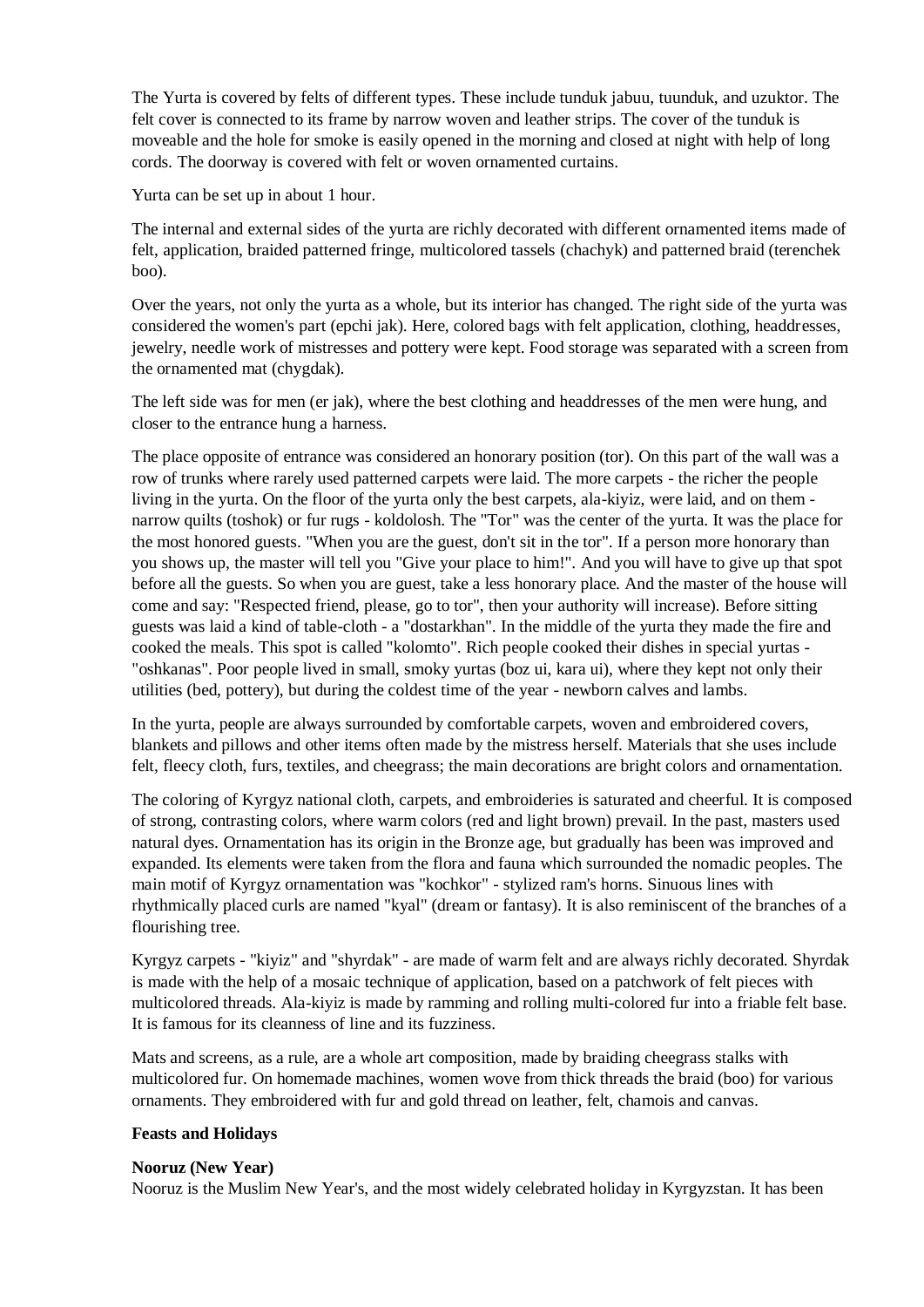celebrated on March 21st for more than 2,000 years. A lot of preparation goes into this special day. People buy or make new clothes, and boz ui are erected and decorated with juniper to make them as attractive as possible.

In Bishkek, the colossal festivities culminate in a game of ulak tartysh (see below), and in every city and village in the land, smaller but no less lively celebrations take place. It is a great honor to take part in Nooruz, which is held in Muslim countries all over the world.

### **Uilonuu toi (Wedding Feast)**

Before they get married, the young couple's parents prepare clothes for them. The bride's mother, sistersin-law and friends put up a white yurt. The groom and his friends come to take the bride away.

According to tradition, the bride's mother and sister-in-law sing koshok (a lament over her departure) and say good-bye to each other. Her sisters-in-law accompany the bride to the groom's house, where the wedding party starts.

### **Beshik toi (Cradle Feast)**

This feast celebrates a new child's first day in the cradle, within a week of his or her birth. The beshik is a wooden cradle used to swaddle a child until he or she starts walking. Historically, the Kyrgyz made very simple beshiks, suitable to their nomadic way of life. Two arcs are made from a bunch of dry willow as thick as a forearm; holes are made in their bases. Sticks matching these holes are attached, and wicker rope is strung between the sticks. A mattress is spread out inside.

### **Jentek toi (Birth Feast)**

New parents show their happiness by treating their neighbors, and a mark of respect is to treat people to sary mai (yellow butter). First it is put into the baby's mouth, followed by the oldest person in the house. The sary mai is kept in a slaughtered lamb's, sheep's or calf's stomach for the purpose of this feast. To honor ne baby, guests bring clothes, animals or food. Relatives offer calves, sheep or lambs. They can also present a shyrdak (carpet) or horsecloth.

## **Kyrgyz stringed instruments**

Comuz - crafted from a single piece of wood, with three strings that are played by plucking. The modern comuz is about 85-90 cm long with strings made of kapron. A special feature of the comuz is the ability to tune the strings in variety of ways to suit the music being played. To play the comuz, the performer holds it in a horizontal position while seated or - more rarely - standing. Numerous playing techniques are possible and mastery of the right (plucking) hand technique especially allows for playing of a variety of difficult and complex compositions. The comuz is a standard member of any Kyrgyz folk music group. According to legend, the first comuz was made by the hunter, Kambar. He himself was a master performer (komuzchi), and Kambarkan became one of the distinctive creative genres of Kyrgyz folk music.

Kyyak (kyl kyyak) - a string and bow instrument 60-70 cm in length. The traditional kyyak is made from the wood of an apricot tree and has two strings of untwisted horse hair. Horse hair is also used for bow. The kyyak is played by a master performer (kyyakchi) in a seated position with the instrument held vertically, while the stretched hair on the bow is drawn gently across the strings. The fingers of the left hand do not press the strings to the fingerboard; they gently touch it, producing colorful, harmonic tones similar to certain techniques used in violin playing. Given two options for tuning, the upper string is melodious while the lower string is resonant. The traditional kyyak is an instrument transposing one octave down. The majority of the traditional compositions for the kyyak are very lyrical and heartfelt, which is completely in accordance with the musical nature of the instrument.

#### **National cuisine**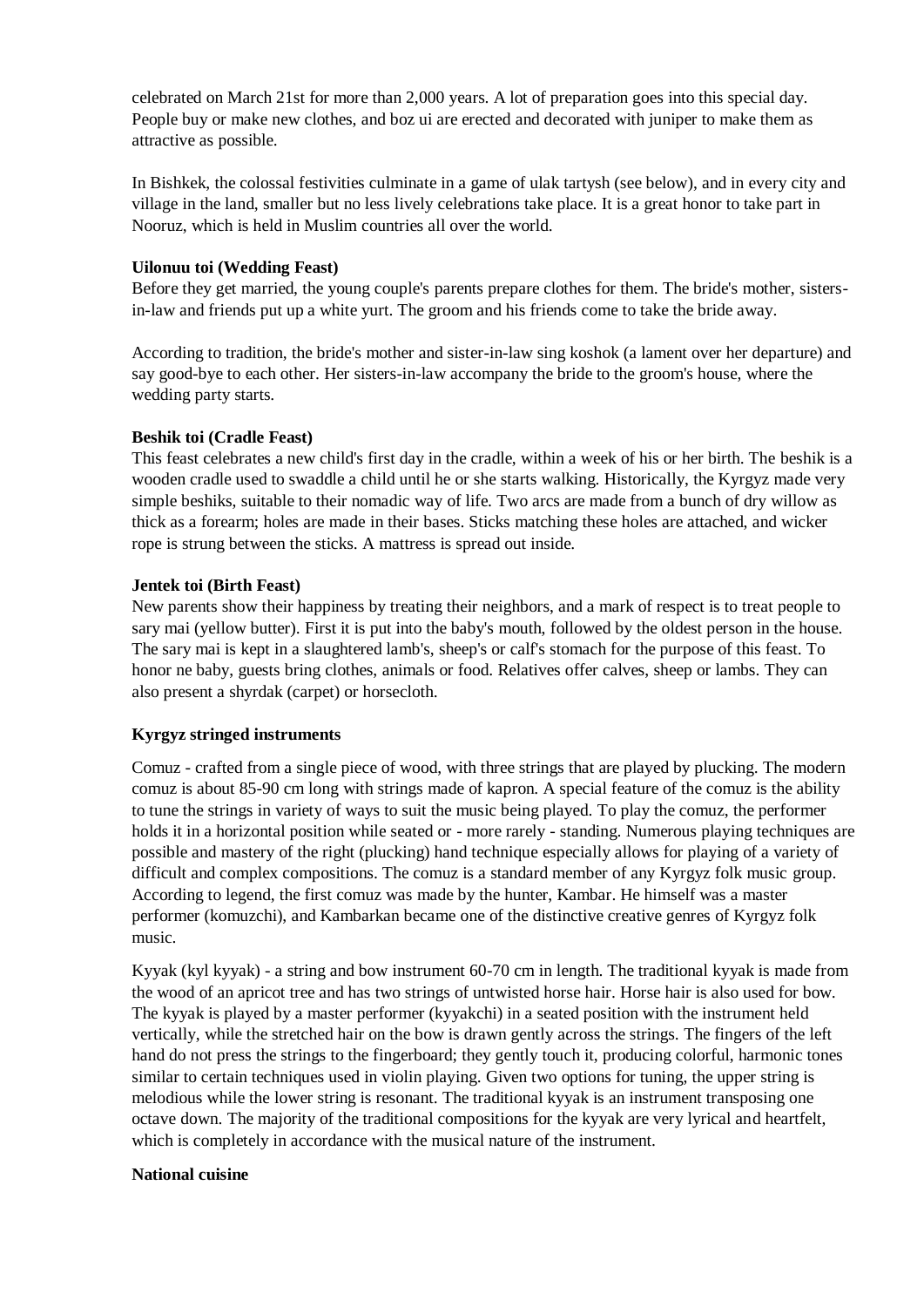Kyrgyzstan hosts over 80 distinct cultures and nationalities. Unsurprisingly, its diverse multiethnic environment has influenced a variety of national cuisines and beverages particularly from Kyrgyz, Russian, Dungan, Uzbek, and Korean traditions.

Kyrgyz food is heavy on meat, dairy, and bread, and light on spices. This is less true of Dungan and Uighur dishes. Each meal ends with the "omin," a face-washing-like motion, which gives thanks to God.

### **Besh barmak**

For Kyrgyz people, besh barmak isn't just an ordinary meal - it is a ceremony complete with its own traditions and customs. A whole sheep is cut up and boiled in a kazan (iron pot) until the soup from this pot is ready to be drunk and the bones with meat on them are ready to be distributed. The dish (boiled pieces of meat with home-made noodles) is eaten with the fingers (besh barmak means "five fingers" in Kyrgyz). After besh barmak, the best dish to serve the honored guest is plov.

**Plov** is generally served as an enormous mound of rice with onions and carrots, and pieces of boiled meat on top. Among other main dishes there are also manty (fist-sized steamed dumplings filled with mutton and onions), lagman (a Dungan dish of thick home-made noodles in a relatively spicy sauce, with cabbage, onions, and tomatoes), chuchpara or pelmeni (smaller dumplings filled with onions, mutton and fat, and served in a soup), kuurdak (slices of fried mutton beef, with onions and spices, served on a plate garnisned with herbs), shorpo (soup with potatoes, vegetables, and a big hunk of mutton on the bone).

The guests are also offered the different snacks as kuiruk-boor (a slice of sheep's tail fat and a slice of that sheep's liver, served together with spices or shashlyk - smoked kebabs of mutton (or beef, chicken, liver, or various fishes), served with onions in vinegar.

Among a variety of drinks one should be mentioned separately. **Kymyz** is the most popular drink on the jailoo, made from fermented mare's milk. **Bozo** is a thick fermented millet drink, slightly carbonated and drunk mostly in the winter. **Jarma** is a drink of fermented barley, and drunk mostly in summer.

## **Manas Epic Legends of Kyrgyzstan**

The Manas Epic is Kyrgyzstan's most important cultural treasure and one of the world's greatest oral poems. With half a million lines of verse, it is 20 times longer than Homer's Odyssey and The Iliad combined. To the Kyrgyz, who regard it as their sacred ancient history, it goes to the heart of their spiritual identity and is a symbol of their nationalism and culture.

Dating back 1,000 years, it has been passed down through manaschi, story-tellers called to their profession in a dream. The epic, a collection of myths, folklore and legends about the warrior-hero Manas and his successors, reflects Kyrgyzstan's nomadic past, beset by enemies and constant battles. Its theme of the struggle for freedom still resonates powerfully with the Kyrgyz today.

The three-part epic begins with Manas, a leader of enormous bravery and power who unites the Kyrgyz people against foreign enemies, ushering in an era of justice, fraternity and unity. After he is mortally wounded in battle, the second part follows the adventures of his wife, the wise Kanykei, and son Semetei, while the third part tells of his courageous grandson Seitek.

The mountainous region of Talas, in the west of Kyrgyzstan, is believed to be his homeland and is the site of his mausoleum, considered a holy place, and the Manas Ordo complex and museum, which was built for the 1,000th anniversary celebrations in 1995 and draws thousands of visitors each year.

## **Legends of Issyk-Kul**

The Kyrgyz retell many legends about how the lake was formed, about ancient cities and the catastrophe that drowned them, when water poured out of the mountains and flooded the valley.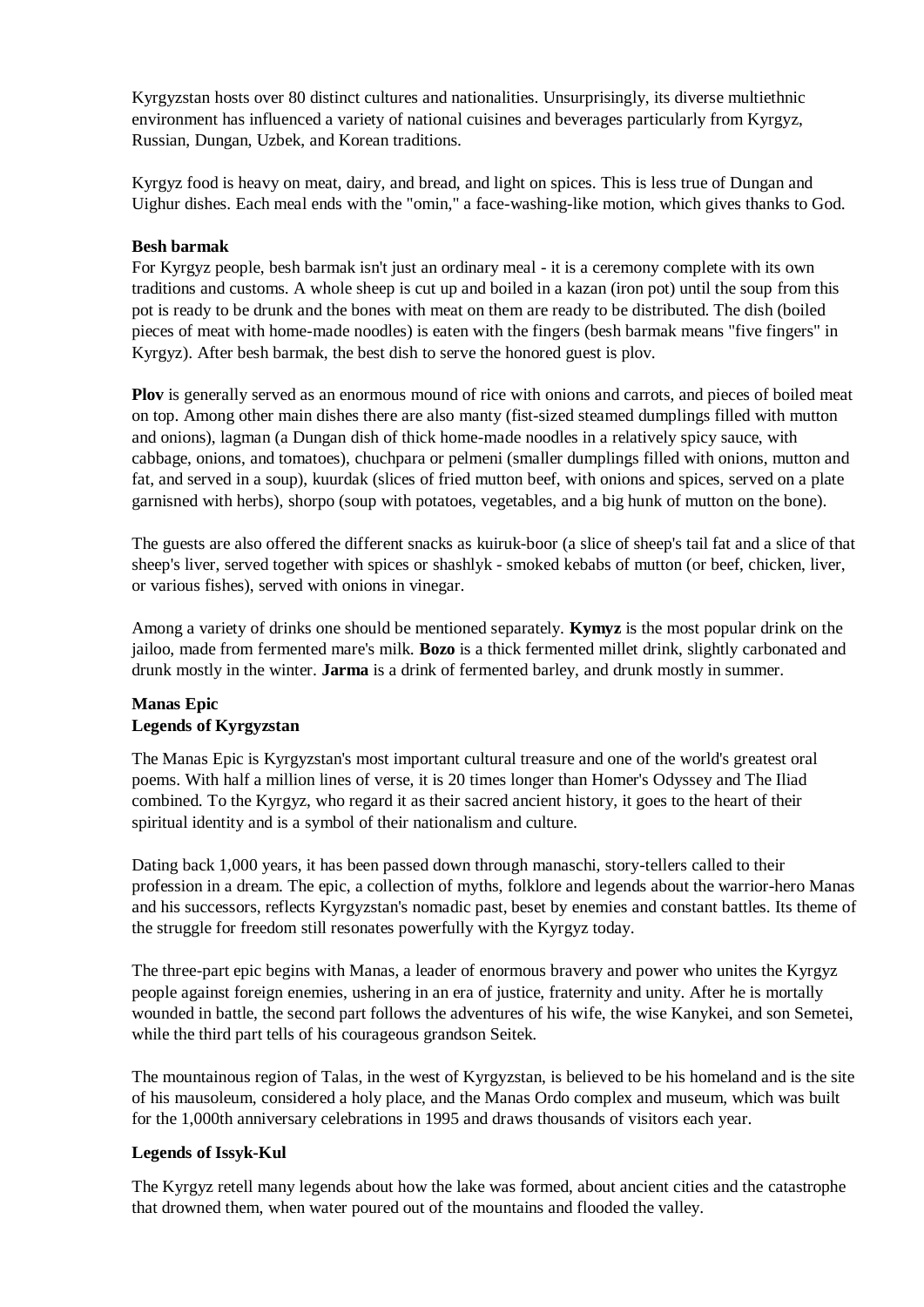One legend claims that Alexander the Great flooded the valley to comply with the desire of a Persian hero, Rustem, who reigned in Andijan and possessed the lands around Issyk-Kul. Before his

death Rustem wished that the bones and relics of his companions-in-arms and ancestors should be inaccessible forever. After the conquest of the lands around Lake Issyk-Kul, Alexander decided to execute the last will of the hero. From a girl who had fallen in love with him, he learned of a well that could flood the whole valley. His beloved gave Alexander a casket with a key to the door that covered the entrance to the well. Opening the door, the well bubbled over with flood waters which submerged the surroundings. There is also a legend stating that it was Tamerlane in the 15th century who decided to destroy the rebellious cities around the lake.

According to another of the legends, in the city was a spring from which water flowed out with such a force that each person coming for water, after filling a bucket, hurried to cork up the well's throat with a heavy stone. It happened that a young man met a young woman at the spring and they tarried too long with love chatter. Forgetting to replace the stone on the fountain, the rushing water flooded not only the city but the whole valley as well.

#### **Kyrgyz legend about tragic love and Issyk-Kul Lake**

Once upon a time, so long ago that people have forgotten when, there was a city by Lake Issyk-Kul. A fortress of a powerful khan dominated the city. The terrible governor learned that one poor nomad had a daughter of incomparable beauty. The khan sent his jigits to bring the girl to him. However, the girl had a beloved young man, who, before leaving for distant lands, put his ring on the beloved's finger and asked her not to remove it until he came back. "It will protect you from any misfortune!" the young man said. The khan's envoys brought generous gifts to the girl's parents, but she rejected the gifts stating: "I love another and cannot become a wife of the khan!" When the khan's jigits grew more insistent, the girl escaped to the mountains in an attempt to hide herself from them. All of a sudden, with horror she found out that the ring on her finger had disappeared. The girl came back to the village in the hope of recovering the lost ring, but the servants of the khan seized her and took her to his camp. The khan imprisoned the intractable girl in the fortress and tried various means of persuasion to woo her for himself. His efforts were all in vain. "I love another and I shall never be yours!" This was the beauty's answer. Having failed to enjoy the girl's favor by gifts, the khan decided to possess her by force. Like a beast, he charged towards the girl intending to overpower her. But she rushed to the open window and threw herself out. Suddenly the unassailable walls shook, the earth split and water gushed out of a crevice washing away the fortress and the whole city, continuing to pour out until the whole valley disappeared under the lake.

## **Bishkek city Cities and places in Kyrgyzstan**

The capital, Bishkek, is situated in the Chui valley in the north of the country, between the Talas valley in the west and the eastern Issyk-Kul region. It was founded in 1878 and originally was called Pishpek, which is the name of the wooden paddle with which the Kyrgyz make their kymyz (kumiss - fermented mare's milk), the national drink. Later, during the Soviet Union period, it was named Frunze after the famous Russian General Mikhail Frunze. At the time of Independence in 1991, it was renamed Bishkek.

The city has been influenced by the Russians from the beginning, and actually more or less built by them. Most of the buildings you see today are built in a typically Soviet architectural style, and the trees in the parks, boulevards and alleys are watered by a system of canals built by Russians. Those boulevards and parks make this a pleasant city to live in, as they provide total shade in summer, when temperatures may reach 40 degrees Celsius (105 F), and the open canal system also helps to keep the summer bearable. Bishkek is known to be one of the greenest cities in Central Asia as a result of this planning.

Bishkek cannot claim to be one of the major cities of the world, like London, Paris or New York. It is, however, the capital city of Kyrgyzstan and does have a number of important and interesting buildings,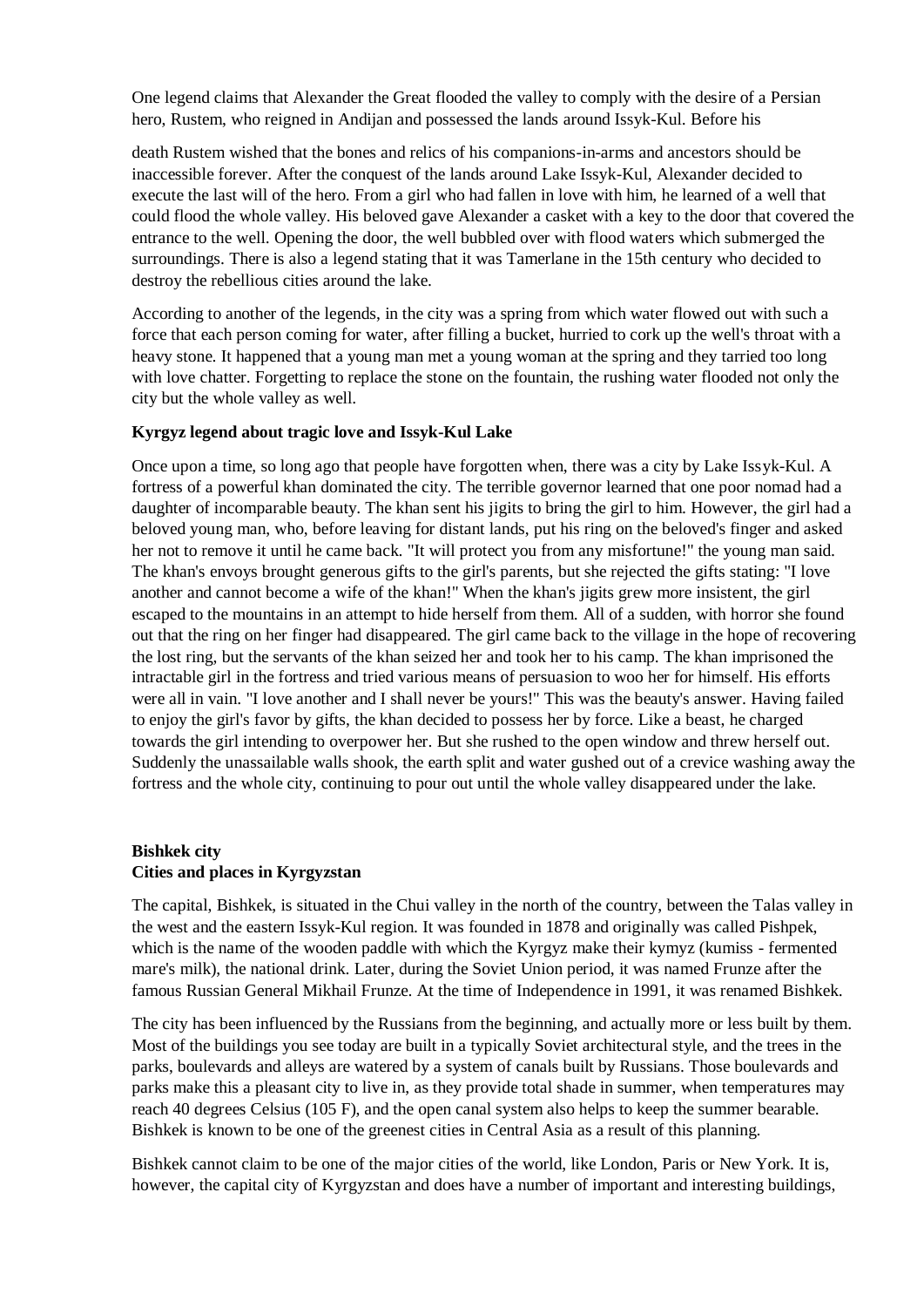monuments, parks, museums, galleries, theatres and other places worth seeing or visiting. This is not meant to be an exhaustive guide to the city but simply a brief introduction to the city and its history.

Situated in the central Chui valley, on an inclined plain rising from 700 to 900 meters above sea level at the foot of the Kyrgyz range of the Ala-Too mountains, which rise to a height of 4,894m, covered with juniper, pine, blue spruce, birch, poplar, elm and willow. Tulips, irises and poppies grow on the foothills, producing colorful hues in Spring. Cannabis indica grows wild in various parts. Wildlife includes deer, wild boar, ibex, snow leopard, wolves, pheasants, hawks and eagles. To the North are the Jalanash hills in Kazakhstan. The mountains protect the city from extreme heat in summer and cold in winter. The Tien Shan mountains dominate the skyline to the South. Locals often describe directions as vverh (up) or vniz - (down).

The city lies at a latitude 42°50" north - similar to that of Istanbul, Madrid and New York - and a longitude of 74°35" east - similar to that of New Delhi. The area covered by the city is about 124 square kilometres, but you can walk around the city center where most of the important sights are very closely located. With a population of about 700,000 it forms the most densely populated part of this mountainous country - major nationalities include: Kyrgyz, Russians, Dungan Chinese, Tatars, Ukranians, Uighurs, Uzbeks, and Germans, though the demographics are changing rapidly due to emigration.

Like Kyrgyzstan generally, the climate is Continental - which means hot summers and cold winters. The average annual temperature is  $-1^{\circ}C$ . The atmosphere is generally dry with rainfall occurring mostly in Spring. There is an average of 322 days of sunshine per year. There are two rivers flowing through the city - The Alamedin and Ala-Archa - both tributaries of the River Chu. Also, the Grand Chu Canal flows through the city. The city is said to be the greenest in Central Asia with more trees per head of population than any other.

It is a manufacturing center, as its factories produce about half of Kyrgyzstan's output, and specialise in textiles, footwear, and heavy engineering (a particular legacy of WWII, when a number of factories were transferred from European Russia to escape the approaching German Armies - The most famous being the "Lenin" works on Prospect Mira.)

## **A brief history. Legends of Bishkek**

Late Stone age implements have been found in the Alamedin valley. Bronze age artifacts have been found within the city boundaries and there is archaeological evidence of early settlement in the area was by: the Saks (also known as Scythians) - an iron age nomadic people herding livestock; the Usans - who combined nomadic herding with settled agriculture; the Turks - arriving from Siberia, they beat the Huns in a battle at Talas and established a Khanate; the Sogd - based in Samarkand and Bukhara, the Sogdians were Indo-European traders and farmers whose cities became centers on the **Great Silk Road**; the Samanids - a sedentary Muslim people; the Karakhanids ("Black Khans") who established a capital at Balasugan (Burana - near Tokmok); and the Mongols and Tatars, under Genghis Khan and the Kyrgyz themselves - first mentioned in Chinese chronicles from the 2nd century BC, they arrived from the upper Yenisei River Valley (Russia) in the 10th century, and became firmly established in the region by the 15th century.

There have been four major settlements on the site that is now occupied by Bishkek: Jul - 6th-12th century; Pishpek - 1825-1926; Frunze - 1926-1991; Bishkek - 1991 to the present Jul was a Sogdian city on the Great Silk Road in the 6th-12th centuries. Although archaeological excavations have recovered a few artifacts, all traces of this city have now disappeared. A walled quadrangle, It occupied an area between the modern streets of Orozbekova, Leningradskaya and Kirova. A varied population included Zoroastrians, Buddhists, and Nestorian and Manichean Christians. The Mongols and Tatars under Genghis Khan later completely destroyed it.

Pishpek was one of 35 fortresses built in the region by the Khokand Khanate to extend control over the Chu valley. Built in 1825, it occupied approximately 250 sq. m. It had high clay walls and two concentric perimeters and contained living quarters, a guardhouse, armory, workshops, mosque and treasury. About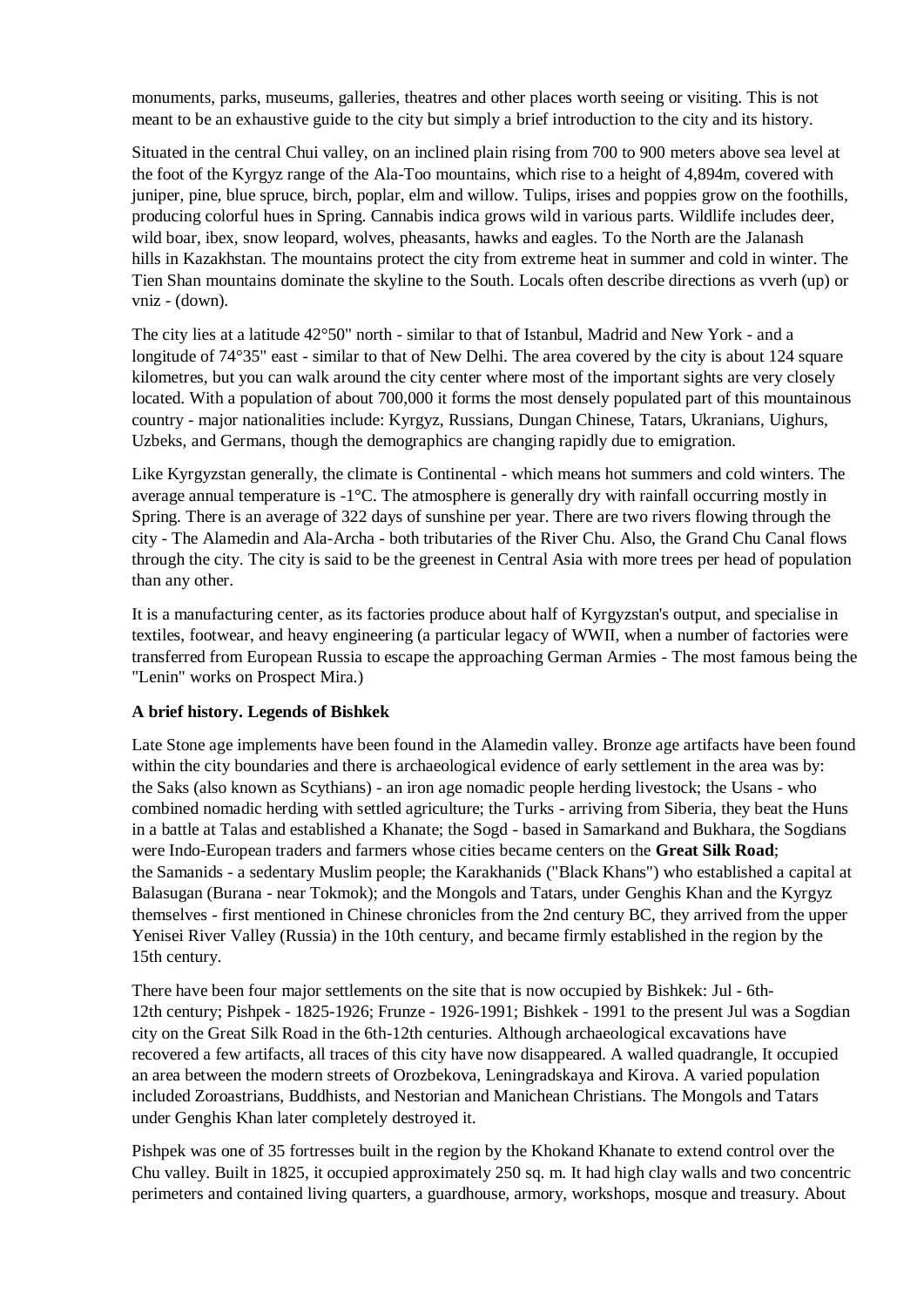150 soldiers were garrisoned here, and hostages of the local population also lived here as a "peace pledge". A settlement grew up around the fortress, populated mainly by Sarts (Uzbeks). Conquered by a detachment of 600 Russians from Vernii (present day Almaty, Kazakhstan) in 1860 in a 7-day assault, it was abandoned, although a stronger fortress was later built by Kokand. In 1862, local Kyrgyz and Kazakh chiefs appealed for Russian aid in overthrowing Kokand domination and succeeded in destroying Pishpek once again.

According to local legend the commandant of the fortress was invited to a feast, whereafter he and his detachment were killed on their return journey. A siege began and with the help of 1,400 Russian troops from Vernii, the fortress finally fell after 10 days of savage combat. In 1864 the site became an important Cossack base and a regular relay point for the Imperial mail service. Increasing numbers of Russian settlers began to arrive, mostly freed serfs, who enjoyed tax breaks, cash incentives and free wood to help build new homes. At this time, the Russians administered the region from their base at Tokmok, but a flood in Tokmok in 1877 led to the adoption of a plan to develop Pishpek.

Army engineers planned a rectangular grid of streets, which survives to this day and was elaborated in the Soviet period. The city occupied the area between the modern streets of Jibek Joly, Togolok-Moldo, Engels and the Alamedin River - an area of about 5 sq. km. In the first official census in 1882, there were 2,135 inhabitants, mostly Sarts, Tatars, Dungans, Russians and Ukranians - there were only 6 Kyrgyz.

The Dungans were probably refugees from the Uprising in Xinjiang - given subsidies by the authorities and assigned a plot of land to the West of the town rubbish dump. By the end of the century there were over 752 houses, mostly simple thatched roofed brick shacks, two schools (for Europeans), one three-bed clinic, and a small industrial sector with flourmills and leather works. The city elected its first mayor in 1895 - Ilya Terentev. By 1914 the city was home to some 20,000 inhabitants. There was a cinema, a newspaper, two orthodox churches, several mosques, a Russian high school for boys, a horticultural school as well as several other schools for the local population, a brewery, a distillery, flour mills and other small plants, and at least one automobile. (The brewery made 10 times more money than the other 18 enterprises combined). There were over 500 shops, a weekly market and an annual fair. A new hospital with 14 beds had replaced the old clinic, and the ambulance was a sledge pulled by a camel. In the Kyrgyz uprising of 1916 - Pishpek was left untouched although neighboring villages were raided.

After a New Year's party on 1st January 1918, a group of Bolsheviks armed themselves and "arrested" the garrison command, releasing the prisoners held in the local jail. Over the next few months, they established control over the region, but in December they faced a counter-revolution. In the village of Belovodsk, about 30km west of Bishkek, the post office was seized by a curious group of anti-Bolsheviks who managed to take control of large parts of both Pishkek and Djambul regions. Within a week they were marching on Pishkek itself.

The battle for the city lasted 8 days, but the defenders (commanded by Logvinenko - who hurried here with reinforcements from Almaty) - managed to overcome the attackers and the counter-revolution was defeated. The soldiers who died in the fight defending the revolution were buried and a memorial erected in Oak Park, near where the Russian Theatre now stands. Logvinenko became a hero and had a street named after him. (When he died in 1930 he joined the "Martyrs" in their communal grave). This ended the counter revolution in the North of the country, but during the civil war the Bolsheviks were threatened by the Basmachi movement, which even "liberated", for a time, the Parmir district in the South. In 1924 Pishpek became the political and administrative center of the Kyrgyz Autonomous Region.

**Frunze** - The city was re-named in honour of M.V. Frunze, a famous Communist leader and Soviet hero who was born in the city then called Pishpek in 1885, the son of a Moldovian doctor's assistant. His statue stands opposite the railway station at the top of Prospect Erkindik - and there is a museum dedicated to him on Frunze Street. In the museum a small house is preserved that, so it is claimed, is where he was born (although it is now thought that they picked the wrong one!).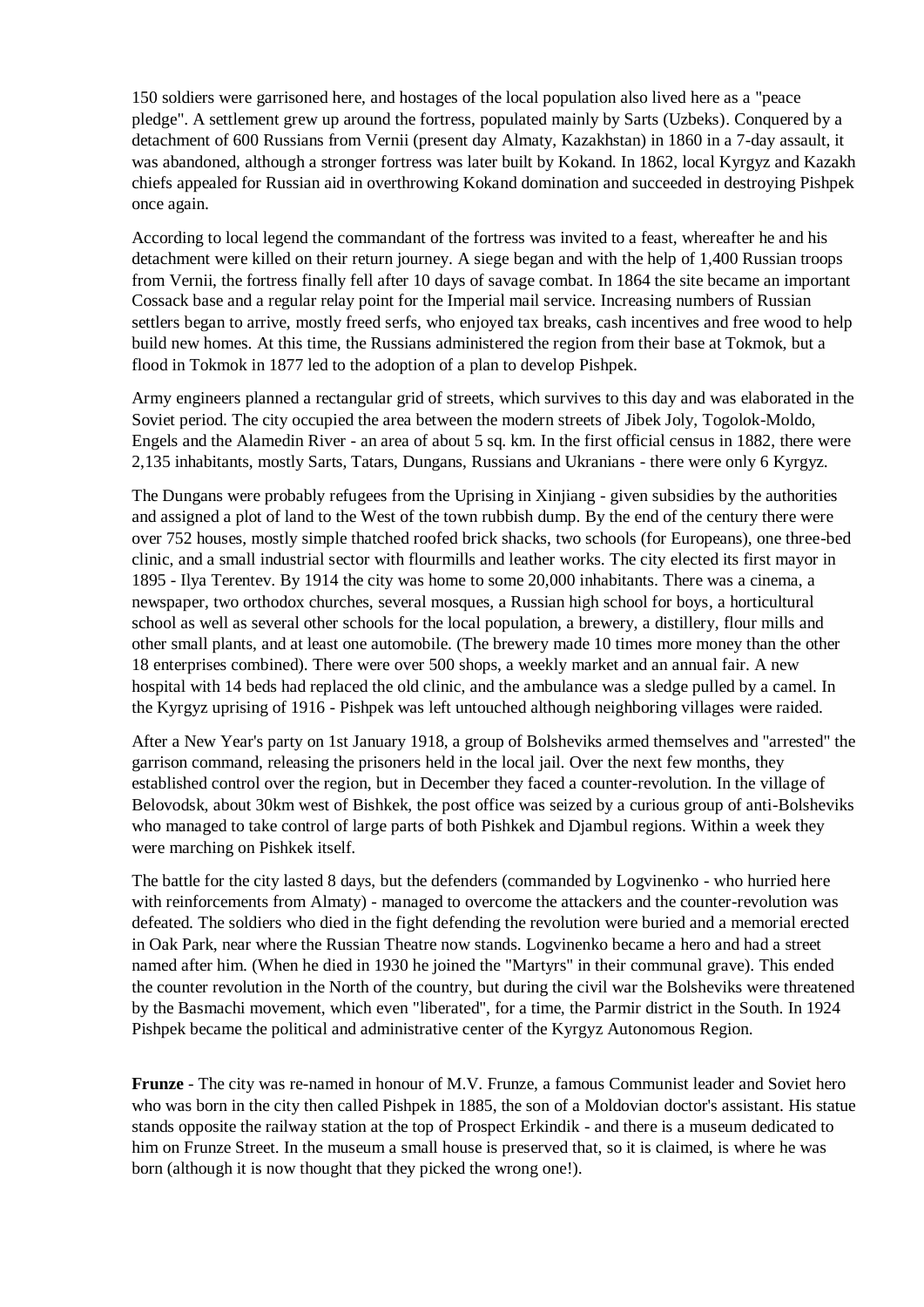After a tempestuous youth in Moscow, (and numerous arrests for revolutionary activity), he ended up commanding the Red Guards who occupied the Kremlin in October 1917. He was a major character in the Civil War, directing the defeat of the White Army in Siberia and the campaign in the Caucasus. Frunze led the Bolshevik forces that seized Khiva and Bukhara after the uprising of 1920, and pushed the Basmachi rebels out of the Ferghana valley. He replaced Trotsky as Commissar for War, introduced compulsory universal conscription and helped shape the Red Army into a formidable force. After Lenin's death he survived several mysterious car accidents, but in 1925 he was told he was ill and that he had to undergo a stomach operation - not by a doctor but by the Central Presidium! He died as a result.

Faced with the disastrous winter of 1921, Lenin issued an appeal to the workers of the world to come and help build Socialism. A group of Czech socialists answered the call and arrived by train 1925. They built themselves workshops and a small village (Rabochy Gorodok = The workers' village), which still exists. They then set about constructing schools, hospitals, the town's first bank, government housing and other major public works.

The population did not escape the repression of the Stalinist regime. A short distance outside the city is Chon Tash - the scene of mass executions, now a popular tourist resort for people from the city. 1991 saw the televised excavation of a mass grave of some of the victims of Stalinist repression. Chinghiz Aitmatov paid for the transfer. The discovery was made because, although the KGB swore the caretaker to secrecy, he told his daughter on his deathbed in the 1980s. After independence she came forward to tell the story.

During WWII, Frunze developed as a major city. Several key factories, (including the "Lenin" works on Prospect Mira) were evacuated to the city away from the approaching German armies. Whole populations of Russians, Germans, Koreans, Caucasian peoples and others were forcibly repatriated here. Kyrgyz soldiers fought in the Red Army and number some 7 "Heroes of the Soviet Union" among their ranks. Busts of these heroes can be found on Molodiya Gvardia (Avenue of the Young Guards).

Following the war there was a planned expansion of the city with the development of micro regions (suburbs) with numerous apartment blocks being built, and many public buildings. During the 1970's and 1980's there was again a massive building progam and many of the impressive, white marble faced government and public buildings were erected. In 1967, Bishkek saw one of the rare popular "uprisings" of the Soviet period. The central market at that time was on the site now occupied by Victory Park. A group of policemen on patrol stopped and beat unconscious a drunken soldier. Shoppers, believing the man to be dead, turned upon the police, encircling them - and a riot ensued. The city's main police headquarters were actually stormed and ransacked, and others were attacked. Patrolmen were dragged from their cars. A mass demonstration led to a march on the KGB headquarters, which was broken up by troops.

The city again saw troops moved onto the streets between the city and the airport, hours before the August 1991 coup in Moscow. No one seems certain who ordered them to marshall there. On that day, regular television and radio programs were replaced by broadcasts of Swan Lake, and eventually President Askar Akaev announced to the nation what had happened.

**Frunze** was renamed Bishkek in April, 1991. There are several versions of what the name means - but the most common version is that is from the name of an implement used by Kyrgyz women to beat milk in a churn to make kumiz (a fermented drink made from mares' milk). There is a legend that the Khan's wife forgot her bishkek and as it was very precious, being studded with jewels, the khan was very angry and sent 40 men to search for it. Unable to find it, and afraid to return - they settled down to a life in exile and called their encampment Bishkek.

Another legend refers to five knights who found the land so beautiful the fought over it. In the Kyrgyz language "Besh" means five and "kek" means "chief". A third links the name to the grave of a busy craftsman whose nickname was "Bishbek" - because he was always busy, like a Bishkek making Kumiz. Yet another links it to the Kazakh words "Bes biik" which means "five peaks". The "official" version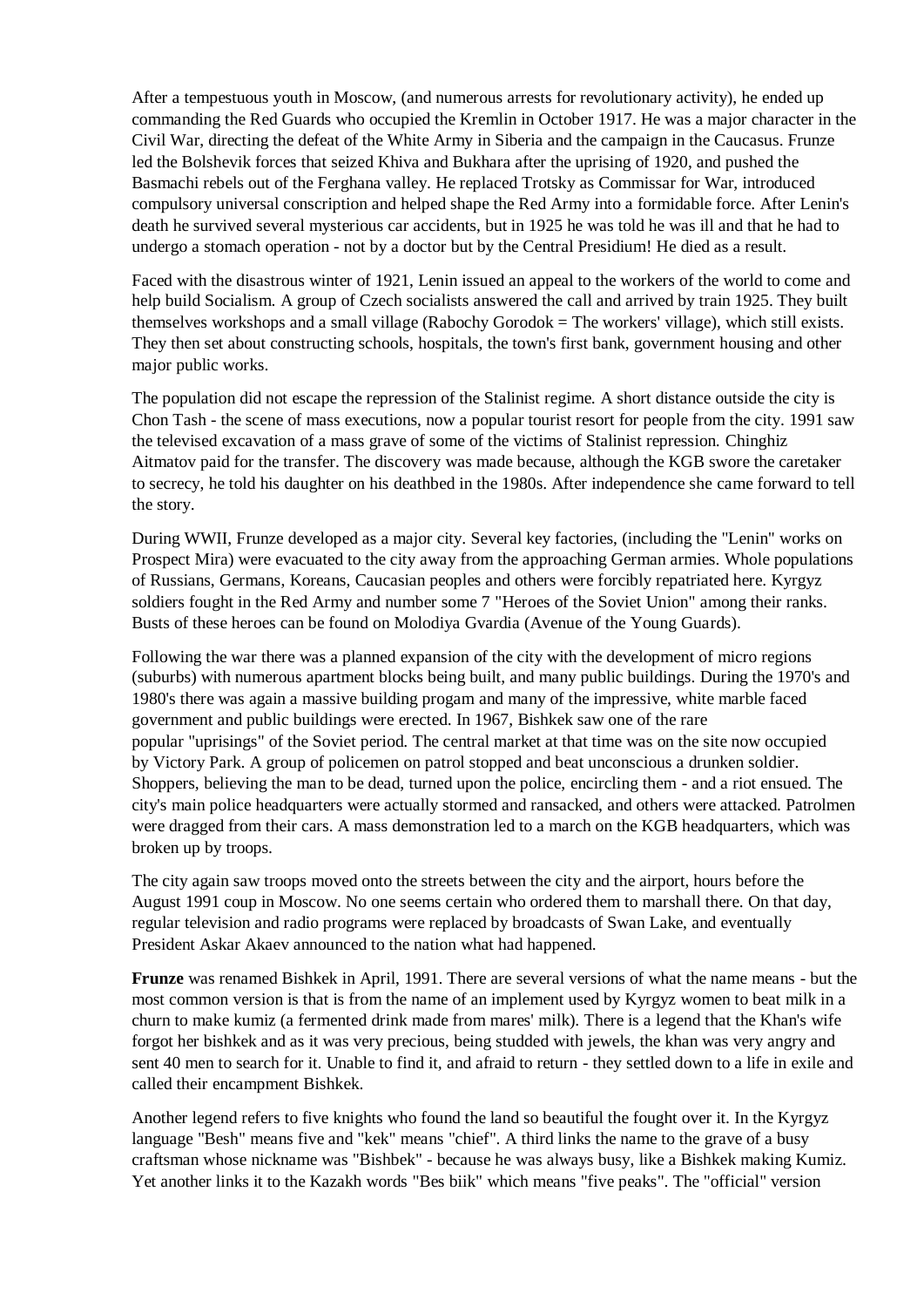recorded in the "Atlas of the Kirghiz SSR" - suggests that it is a corruption of the ancient Sogdian term pishagakh - which means "place below the mountains".

The city continues to grow and develop. The skyline sees new building designs (in an "individualistic" style), which are a deliberate break with the Soviet "Slab" architectural style. New, western style, cafes and shop fronts have appeared, in summer a large number of open-air cafes appear in the parks and on streets, advertising billboards have sprung up and the volume of traffic has grown tremendously. Internet cafes now exist on nearly every street corner, as well as inexpensive "ip" long distance telephone services.

In short - Bishkek is developing into a modern, western style city.

## **Cholpon Ata Cities and places in Kyrgyzstan**

Cholpon Ata is the largest town (village) on the Northern shore of Lake Issyk Kul, about half way along, some 250 kilometers from Bishkek. Summer has always seen large swarms of travelers descend upon the north shore for a stay in one of the nearby sanatoria or resorts (Cholpon Ata boasts one of the two Presidential residences on the lake), and Soviet athletes used to come here to train at altitude. Although there are still large numbers of summer visitors, the region has lost some of it's appeal, as it has failed to keep pace with the competion. Most holiday visitors these days are wealthy residents of Almaty, Kazakhstan from across the border.

There is a small market for everyday necessities, a yacht club, (it is possible to take boat trips on the lake), a hippodrome and a major stud farm. There is also a museum displaying archaeological finds from around the region and the Chui valley, musical instruments, traditional craftwork, and exhibitions devoted to the Manas Epic, Akaev and Chinghiz Aitmatov. The town also hosts a museum dedicated to the Kazakh writer Auezov.

Just to the North of the town lies an "open air art gallery" - containing a fine display of petroglyphs which date from the sixth to the first century BC.

In the Canyon above the town are forests, the Kyzyl Beirel waterfall, and the Chon Koi canyon. As well as the sanatoria, accommodation is possible in a number of homestays.

Slightly offshore is the sunken village of Chengu - "red valley" - the capital of the ancient Usun State in the second century B. C. - and as the waters of the lake recede it is thought that the village will soon emerge from the depths. Referred to by early Russian explorers to the region, diving expeditions were undertaken in 1956. The divers found several baked bricks, fragments of ceramic dishes, a piece of ceramic pipe (which suggests a high level of local civilization), bronze arrowheads, iron knives, and the bones of both people and animals. Offshore, opposite the villages of Korumdy and Temirovka and near Grigoryevskaya harbor, archaeologists found fragments of ancient pots dating back to the Bronze Age.

Unfortunately, only a few such articles have been preserved, because the majority were taken by local residents and travelers as souvenirs. The knife handles are topped with large figures of horses or sheep. The horses look very realistic: with large heads, long tails, and well-developed leg muscles - typical of steppe horses. One of the most interesting finds from the bottom of Issyk-Kul is a sacrificial table of almost square shape. It has four legs shaped like a woman's body, 22 cm high. These figures are well preserved: slant eyes, wide nose, oval chin, and a short and strong neck; scholars believe these figures suggest how ancient residents of the Issyk-Kul region looked.

Another find was a large hemispheric sacrificial pot with two horizontal handles and a relief tamga (the seal of a master) resembling a crescent, with the points directed downwards. Such pots were widespread in this region in the 2nd half of the 1st millennium, and more than 10 such pots have been found at Issyk-Kul - but this pot was the largest. It is thought that such pots were used only on holidays and special occasions. The large size of these pots testify to the huge feasts of ancient cattle breeders in honor of their gods.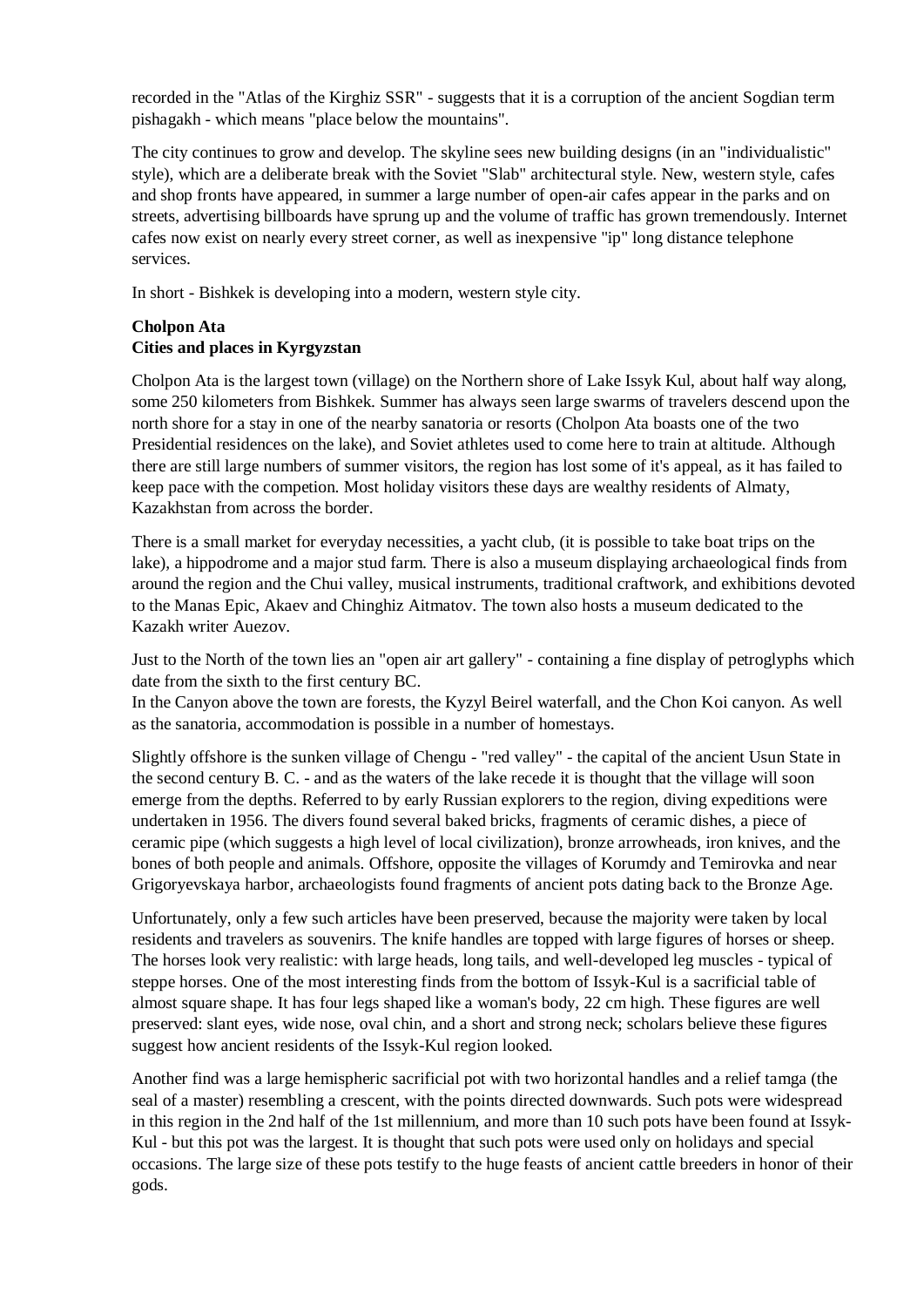## **Legend of Cholpon Ata**

There is a legend associated with Cholpon Ata which is often quoted by locals as their favourite of the Kyrgyz legends: Once upon a time, so long ago that the people have forgotten exactly when it happened under a high mountain sat a city. Above the city towered the fortress of a powerful Khan. The Khan was famous for his riches, but more importantly - for his cruelty. Each day, some citizen was killed and his body thrown into the ground.

The old Khan was lecherous and he heard that one poor peasant had a daughter of inexpressible beauty. The Khan decided that he must have this beautiful girl.

The girl and her father lived in small village, in a velley in the mountains, on the banks of a river. Many young men from all around (Dzhigits) tried to win her heart, but she did not pay any attention. To offers of love and marriage, from even the most courageous Dzhigits, she always answered that she loved another.

Who was this beloved? - nobody knew, and neither did she… It came to pass - one day, when the sun peeped over the top of mountains, a Dzhigit on a white steed came and together they rode off into the sky. A whirlwind blew and took them to a mountain top covered with eternal snow. The strong Dzhigit embraced her, kissed her, then removed from his hand a ring and gave it to her. Placing it on her finger, he said: "I will soon return! Never remove this ring, and unhappiness will not touch you!"

Many days passed, but the Dzhigit did not return. When the Khan's matchmakers arrived in the girl's village with gifts and offers - she rejected them all, saying: "I love another and I shall not be another's wife!"

The girl went up into the mountains, hoping to find once more the Dzhigit. In vain she called his name, only the echo of her own voice returned to her. The girl began to cry and started to make her way back home. She had not yet reached her village, when when she was surrounded, seized, tied up and blindfolded by a gang of youths. When she was released and the blindfold removed she realized what had happened, that she was a prisoner in the Khan's fortress, from which it was impossible to escape. It is better to die, she decided, than to become the wife of the Khan.

Her beauty and youth surprised the old Khan. He showered gifts upon her. But no gifts could win her over and make her change her mind. "I love another and I shall never be yours!", was always her answer.

This "stubborness" displeased the Khan, and he decided to take by force what he could not win with gifts. He again came to the girl, promising her love, everything, … even freedom. "I love another!" - she repeated. The Khan rushed at her like a wild animal and she ran to a window. "I shall not be yours!", she cried and threw herself from the window onto the ground below.

From where she fell at the foot of the high and mighty walls of the fortress, caves opened up and water gushed from them. From them flowed water which was light-blue, pure, clean, crystal clear, and as hot as the maiden's heart, which formed the mountain lake which the people called Issyk Kul.

It is said that if you stand on the shore at Cholpon Ata ("Cholpon's Father") you can see in the mountains opposite the face of the girl's father, whose tears flow down the mountainside to add to the salt waters of the lake as he weeps for his beautiful daughter who threw herself from a window high in the Khan's citadel, rather than succumb to his evil advances and betray her true beloved. And, on quiet summer evenings, when the sun sets, the ruins of a fortress appear under the water and the voice of the girl can be heard.

## **Kochkor village**

The town is actually a conjoining of two villages. One guide book calls if a "sleepy little Kyrgyz village" - although it is a little hard to imagine it as "sleepy" when you consider the number of people in the main square almost every day. Another travel writer was reminded of the paintings in Bishkek's Fine Arts Museum of traditional Kyrgyz life, enhanced by enlightened Soviet settlement policies. This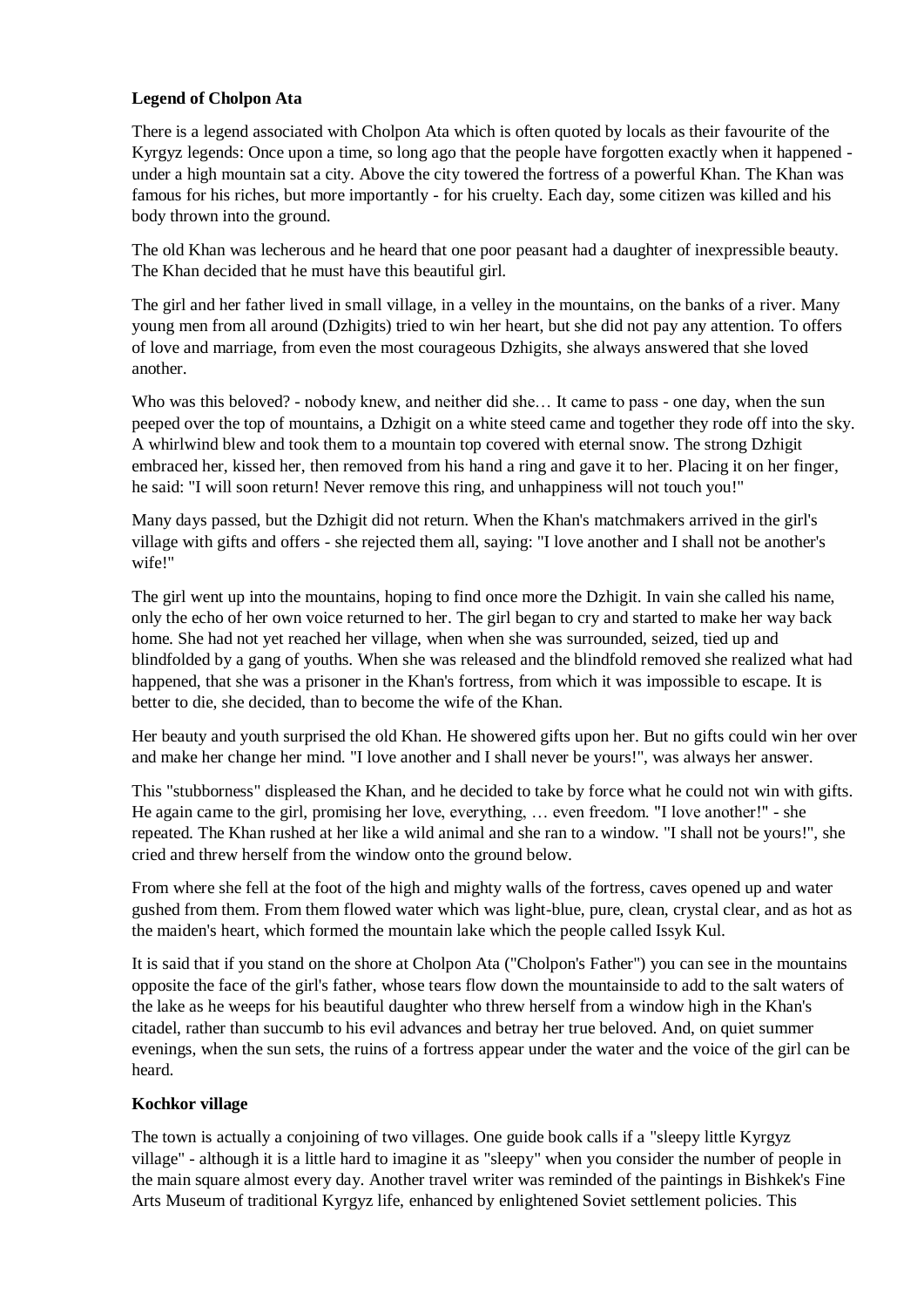probably has something to do with things like the metal cutouts on the lampposts along the length of the main street - a hammer and sickle; a rocket blasting into space and a sculpture of an atom representing science; a cog wheel representing industry and technology; corn representing the agriculture of the region … and so on. There are also painted wooden fences with slats of wood held together by an elongated diamond shape - typical of villages everywhere in the former Soviet Union.

Actually, the history of Kochkor does represent this in some ways. It is supposedly the site of the first settlement in the valley. There are some ancient mounds to the South - between Kara Suu and Bolshevik. Situated on the main road from Balykchi to Naryn, at a point where the road to Suusamyr (and on to Osh forks off from the main road to China from Issyk-Kul and the Chui valley) it marked a natural stopping point for a camp for nomads and travelers.

A mosque and an inn (Chayhana) were established. As such it has always attracted a wide variety of nationalities. As well as the Kyrgyz - Uzbeks, Uighers, Dungans and later Russian and German settlers were attracted to the plain. (Since independence, many of the other nationalities have, in fact, left.).

In 1909 the spot was renamed Stolypin, after the Russian Prime Minister who was a major advocate and proponent of Russian expansion into, and the settlement (colonization) of Central Asia. Stolypin and the Bolsheviks, under Lenin, were violently opposed to each other's ideas and after the 1917 revolution, the town was renamed Kochkorka - and as with many towns which have been renamed since independence the Kyrgyz version of the name Kochkor was adopted.

The region has a mild climate and the land between the mountain ridges is ideal for agriculture. In Soviet times there were several large collective farms in the valley and Kochkor was well known for its crops especially potatoes, which are still sought after.

As well as just "soaking up the atmosphere", (for example by walking along the main street that runs though the town; spending some time in the main square; perhaps visiting the market and visiting the cemetery with it's eclectic collection of memorials - a visit to the Regional Museum could prove interesting. There are said to be over 5,000 exhibits in its nine rooms. A fine yurt is on display, along with a collection of traditional Kyrgyz crafts and exhibits on local "soviet heroes". In the club of the Sonkul sovhoz there is a mosaic by the famous artist Theodore Hertzen. If you have time and are interested, there are a couple of enterprises here which manufacture and sell traditional Kyrgyz crafts - and are likely to be cheaper than in Bishkek shops. (Don"t be surprised if you see shyrdaks hanging out over the fence - or lying in the road … it is possible the shyrdaks are for sale … but it more likely to be a family "spring cleaning").

Because of its position on the main road from Bishkek/Issyk Kul to Naryn (and hence onto China) and from Issyk Kul to Osh and the South, Kochkor offers a fine base from which to make trips into the surrounding countryside.

Traveling from Bishkek/Issyk Kul you pass the Orto Tokoy reservoir. The water level fluctuates considerably throughout the year, but the turquoise color can be quite striking - and in winter, when it is frozen over it has a mystical, desolateness. Incidentally, the reservoir is on the same River Chu that flows down to Bishkek via Boom Gorge … although you might get the impression that it must flow via Issyk Kul - it doesn't … it swings around the end of the Kyrgyz Ala-Too range. From Kochkor it is possible to visit Son Kul, either by driving up towards Naryn as far as Sary Bulak and then turning off … or by taking the Osh Road and turning off to Kara Keche before Chaek. There are several mountain pastures (Jailoo) in the region and it possible to trek, ride horses, or drive to several of them and overnight in a yurt with a shepherd's family.

As well as sheep, you will see many horses. The Kyrgyz pride themselves on their horsemanship … it is often said that Kyrgyz boys learn to ride before they can walk. The horses are valuable animals - and provide the Kyrgyz with meat and Kymyz as well as a mode of transport. However, any animal that is going to be slaughtered for meat will never be ridden - as it affects the quality of the meat.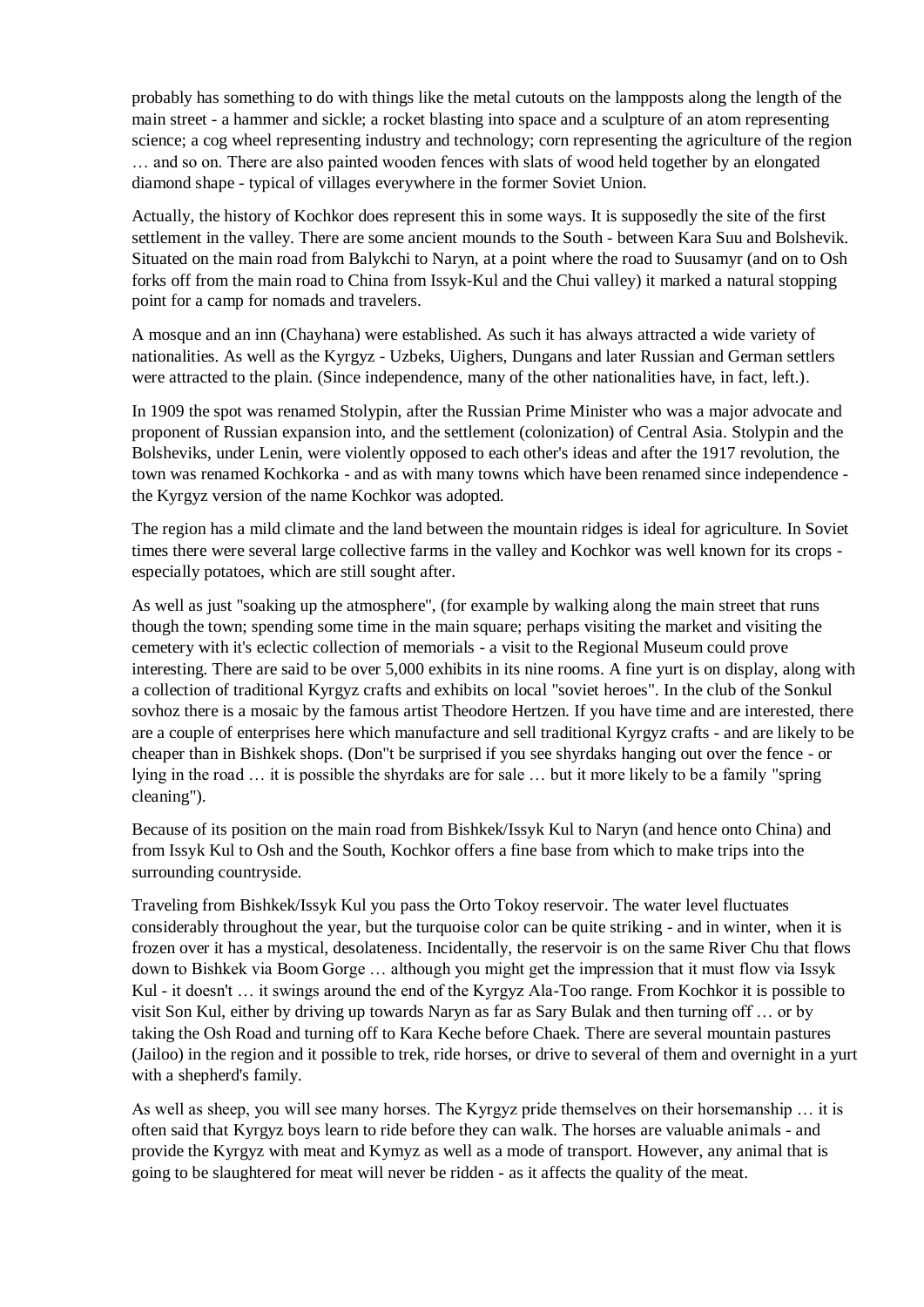About 25km from Kochkor is the Chong Tus complex. Here is a mountain of rock salt, and in Soviet times a mine was established to extract the mineral. The mine still operates and salt is produced not just for use in Kyrgyzstan - but is also exported. You won't find it on your table, however, as the rock salt is usually given to farm animals as a food supplement. Also, during the Soviet period many people would come here for treatment for Asthma and allergies. Apparently, spending time in the atmosphere inside the salt mine is thought to be very beneficial. A course of treatment involves staying in the mine for 10 hours a day for 16 days. In recent years a development program has been underway to turn the mine into a health resort including accommodation and facilities. Travelers, assuming that it isn't full of patients at the time, can also use the center. They have their own jailoo, about a three hours' trek away, above the center.

There are two roads to Suusamir from Kochkor. The Southern route passes through a number of villages the largest is Chaek. A detour off this road to Min Kush is possible. The Northern route follows a river gorge - but is virtually deserted as no one lives there. The road conditions can be very poor.

The "Shepherd's Life" project is a local initiative inspired by the Swiss development program "Helvetas". A network of nomadic families offers homestays and can organize transportation and other services (horse riding, trekking, guides, talks and demonstrations of local crafts, concerts of traditional Kyrgyz music) in the region. Homestays and farmstays are popular all over the world - and for those who are willing to spend the time getting acquainted with the host families and their way of life - it can be a most rewarding experience (as well as offering the shepherds and farmers a way to supplement their income). The program has been very successful - it has been featured in travel guides; it has its own web site; it has been extended, not only to other parts of the Naryn region - but has been copied in other parts of Kyrgyzstan as well.

### **Legends of Kochkor**

As is often the case, there are a number of legends associated with how the village of Kochkor got its name. Perhaps the most romantic tells of a poor, well educated young man - a traveler. On one of his journeys he stopped at the camp of the local Khan. The Khan had a daughter who was very beautiful - and many of the local prices had already tried to woo her - all of them unsuccessfully. In short, the traveler met her and fell in love - asking the father to allow her to marry him. Although the Khan laughed at the poor traveler, he was not amused and decided to teach him a lesson. He decided to set the would be sonin-law an impossible task. He offered the young man a chance to breed camels for 10 years and if in that time his stock increased by a hundredfold, then he could marry the princess. The young man was so in love with the girl that he set about his task. The first winter was unusually harsh.

One day there was an eclipse of the sun and a chill fell across the face of the earth and a storm blew in. The wind was so strong that the man could not even open his eyes. Exhausted, using the last of his strength, the young man cried allowed "Kach kar, Kach kar!" (which roughly translates as "Go away snow, Go away snow!") Nature heard his cry and took pity on him - the storm abated, the wind died down and the snow stopped falling. From that day, so the legend has it - it rarely ever snows in Kochkor.

Incidentally, the young man was successful: he prospered and his herd of camels increased by the required amount and so he eventually married his princess. They had a son who became a great warrior.

Another legend tells of an old widow, who was very poor, who sent a sheep to market. She couldn"t go herself - so she entrusted it to a couple of her friends. The sheep was already very skinny and looked very sickly and the friends did not look after it very well on the journey. As a result, when they arrived at the market, no one wanted to buy the animal. There was an organized "sheep-fight" and the men decided to enter the animal. Because it was thin it was able to fun around a lot more than its rivals around which it literally ran rings … until the opponent dropped from fatique. Having done so well, it was entered for another, bout … and another. As well as earning a lot of prize money - and from bets, it became famous and the village was named in it's honor - Kochkor

#### **Petroglyphs of Saimaluu-Tash**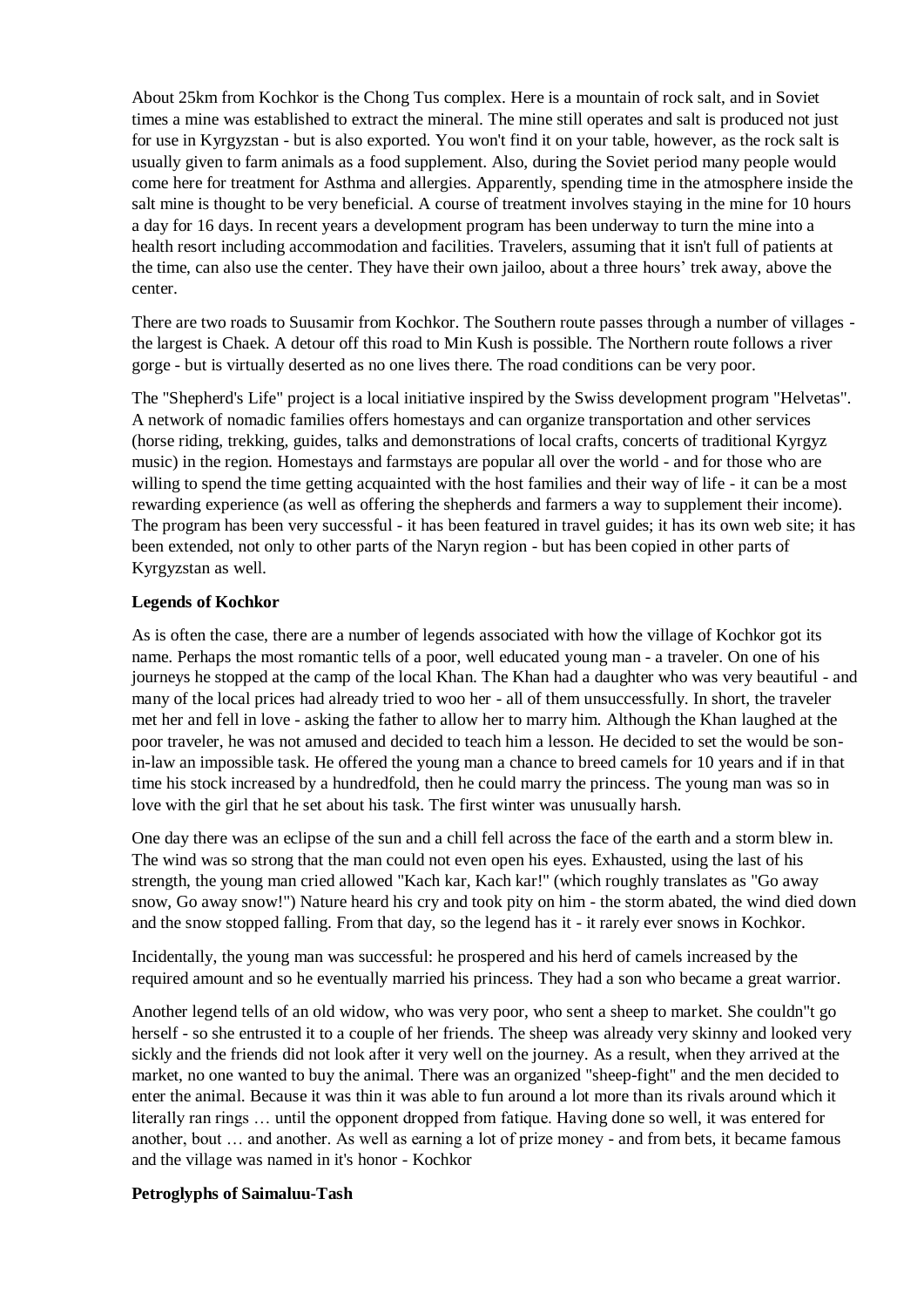In Kyrgyz language "Saimaluu-Tash" means "place of patterned or embroidered stone". This place is situated in a narrow canyon on a northeastern slope of the Fergansky range, in the region of Kugart pass. Crossing this pass from the agricultural Fergana Valley, you will find yourself in the valleys of the Inner Tien Shan. In the region, at an altitude of 3,000 - 3,200m, is the largest concentration of petroglyphs in Central Asia, which have been gouged out of basaltic rock.

The geological distinctiveness of Saimaluu-Tash is found in its rocky basalt outcroppings. The basalt is of a thick and strong type which breaks off in large blocks with smooth curved surfaces. The sun-baked crust on the surface of the stones creates a metallic, mirror-like shine.

Petroglyphs are painting on rock, which have survived on stones and rocks at many sites throughout the globe. Unique monuments of our ancestors which have come from the ages, they signal the beginning of the history of fine art. In spite of the fact that people have been studying petroglyphs for 200 years, some of them still remain a mystery to us. Saimaluu-Tash is the largest gallery of petroglyphs in Central Asia and consists of about 90 thousand individual specimens.

Even the greatest connoisseurs of ancient fine arts are delighted by this grand sanctuary of ancient nomadic tribes. There are both single petroglyphs and multi-image compositions in great numbers. Saimaluu-Tash, first of all, is unique in the richness of its style, and many different ages of paintings, the oldest of which are from the Bronze Age (1st century B.C. to 8th century A.D.) Within the multiplicity of Saimaluu-Tash, scholars have identified a number of essentially distinct styles, the most ancient of these being the subtle geometric representations of animals in linked triangles or rectangles - analogous to Middle Eastern ceramics from the third to first millennium B.C. It is an exhibition locked in time. These petroglyphs are geometric signposts in skeletal technique, with simple lines, static symbols and lonely figures.

Such a wide range of ages shows the best correlation with the richness of its subjects, characters and symbols. The animal world is widely represented at the site, there are elephants, lions, snow-leopards, wolves, ibex, red deer, birds and reptiles. Domestic animals are shown: horses, bulls and yaks. Multiimage compositions depict scenes of hunting, domestication of wild animals, migrating along mountain paths, ritual dances of masked people, sun and moon shaped men driving on harnessed chariots and carriages, dances of demons, resembling human creatures with canine heads and hypertrophied huge arms. Authors with high academic credentials regard Saimaluu-Tash as monument of culture of universal importance.

### **The Great Silk Road Kyrgyzstan on the Great Silk Road**

The Great Silk road as a trading route appeared in the third century B.C. and existed until the 16th century. The ancient trading cities located along the Silk Road saw many devastating wars, invasions, fires, famines and diseases.

Most of those ancient cities have sunk into oblivion, having left ruins covered with legends to their descendants, others more than once burned to the ground, vanished and again revived to amaze the world with riches, massive domes, openwork terracotta, mausoleums and mosques.

From century to century, eastern markets with a multitude of languages bustled with activity, and for hundreds of years they carried precious silks and stones, spices and dyes, gold and silver, and exotic southern birds and animals for sale to Europeans on dusty caravan roads.

The Great Silk Road was one of the most significant achievements in the history of World civilization. An established networks of caravan roads crossed Europe and Asia from the Mediterranean to China and served as the most important means of trade and dialogue between cultures of the West and the East from distant ancient times up to the Middle Ages. The most extensive site of the Silk Road passed through the territories of Central Asia, including Kyrgyzstan. Caravans laden with silk from China, spices and semiprecious stones from India, silver products from Iran, Byzantian cloth, Afrosyab ceramics and many other goods passed through the deserts of Kara Kum and Kyzyl Kum, through the oases of Merv and Khoresm,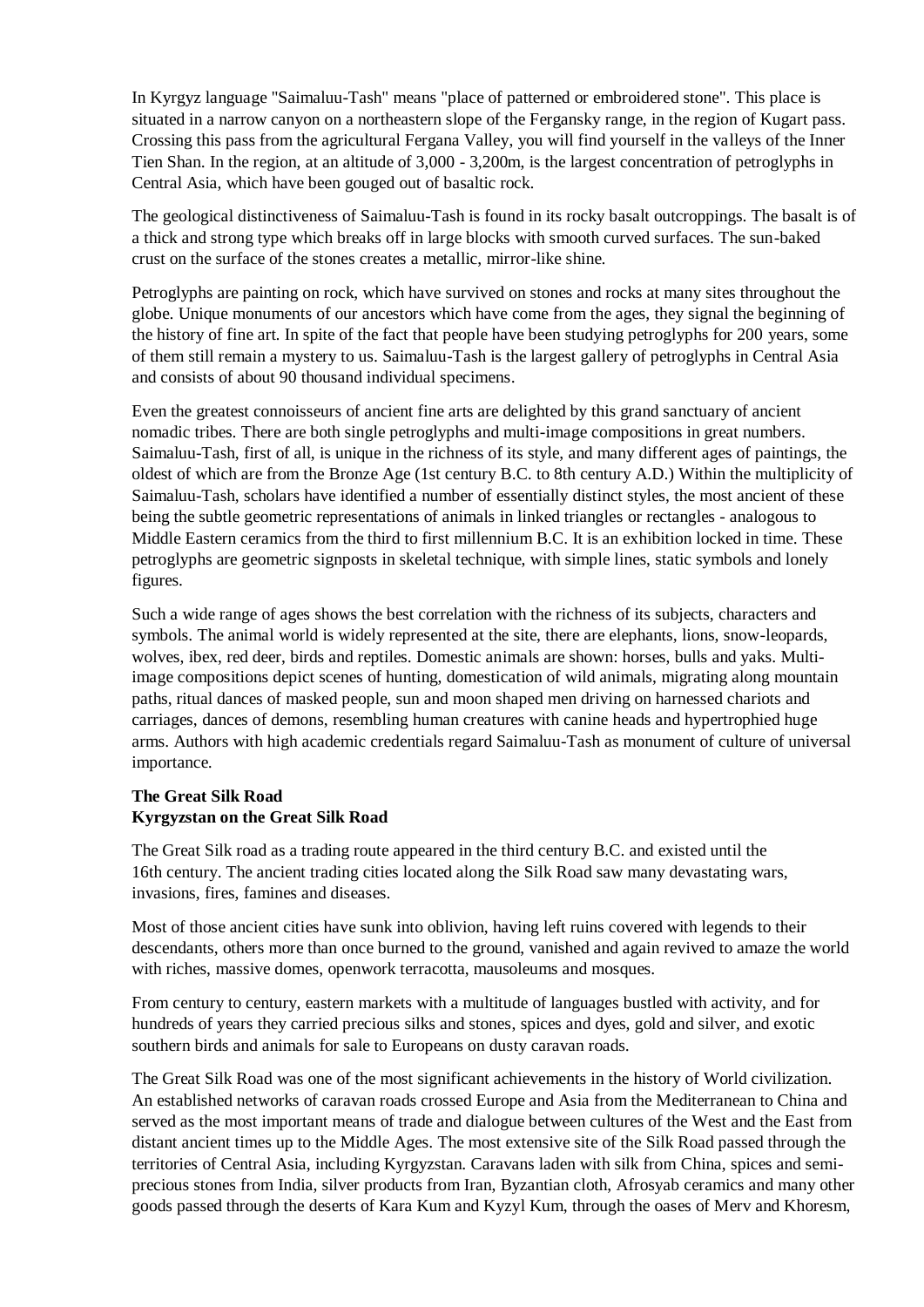and the boundless steppes of the Sary Archa had to overcome the passes of the Pamir, Tien-Shan, and Altai Mountains, and cross the Murghab, Amu Darya and Syr-Darya rivers.

On the caravan routes rich cities, trade settlements and caravanserais began to arise and blossom. Turkmenistan - Merv; Uzbekistan - Bukhara, Samarkand, Urgench, Khiva. Kazakhstan - Otrar, Turkestan, Taraz, and Ispejab. Kyrgyzstan - Jul, Suyab, Nookent, Balasagun, Barskoon, Tash-Rabat, Osh, and Uzgen. European nations cooperated and communicated with the countries of Asia.

The Great Silk Road glows in the imagination as the world's richest exchange of trade and culture. Caravans of camels, men and horses bore lazurite, silver and spices across thousands of miles, but the unseen interaction of ideas and religions was perhaps its greatest glory, enlightening civilisations from Beijing to Rome. Then as now, Kyrgyzstan stood at a crossroads, China's gateway to the west.

This great moving bazaar was a complex labyrinth of trails over some of the world's most perilous deserts and mountains. Caravans a hundred strong survived the treacherous Taklamakan Desert in present day China and the onslaughts of bandits and slave raiders, only to risk the steep climb over the icy Torugart and Kok Art Passes into Kyrgyzstan.

Here, the Tash Rabat caravanserai bears solitary witness to these extraordinary feats of blood, sweat and bravery. The current structure dates to the 15th century although the site is said to have been occupied since the 10th. Extraordinarily atmospheric, the valley now welcomes a new wave of visitors - travelers but still echoes to the ghostly footsteps of Silk Road traders.

Osh, Kyrgyzstan's oldest city was always a crossroads trading centre. Heralded as a charmed and cultured place, rich in fruit and nut forests, it flourished during the heyday of the Silk Road. Its courts, palaces and academies were razed in the 13th century by Jenghis Khan, but the pulse of 3,000 years of trade can still be felt in its vibrant bazaars.

Tangible evidence of Central Asia's medieval glory stands at Ozgon; known as Yu in Silk Road times, Ozgon reached its pinnacle as Mavarannahr, capital of the Karakhanid Dynasty which brought Islam to the Kyrgyz in the 10th century. Here, three mausoleums and a minaret, all exquisitely carved in terracotta, are the lone relics of this sophisticated ancient epoch.

### **Rivers and lakes of Kyrgyzstan Kyrgyzstan the of water. History and pictures of Kyrgyzstan nature**

"Water is the priceless treasure that human-being can ever have. as by W. H. Auden saying: Thousands have lived without love, not one without water.

Water is a defining feature of Kyrgyzstan. In winter it freezes on glaciers and buries the land deep in snow. In summer it melts into cascading streams, tumbling waterfalls and ferocious torrents which carve their way through jagged cliffs and rocky gorges. This annual snow-melt is vitally important to the landlocked Kyrgyz, supplying water for drinking, agriculture and hydroelectricity.

Each August the ice-locked Merzbacher Lake on the Northern Inylchek Glacier bursts through its ice wall, sending a dramatic plume of water into the air. The run-off from this and 6,500 other glaciers feeds the trickling streams, which meander through lush mountain pastures before converging noisily in mighty rivers such as the 720 km long Naryn and the Chui. Their furious white water attracts rafters and kayakers from around the world.

Pristine mountain lakes such as lovely Song Kul provide a summer refuge for shepherds and their herds, and pilgrims flock to holy springs in search of cures for ailments and troubles. But if the lush mountains are tuned to the constant rush of water, the parched lowlands burn hot and dry, and in the south, fields of sunflowers turn their faces to the sun.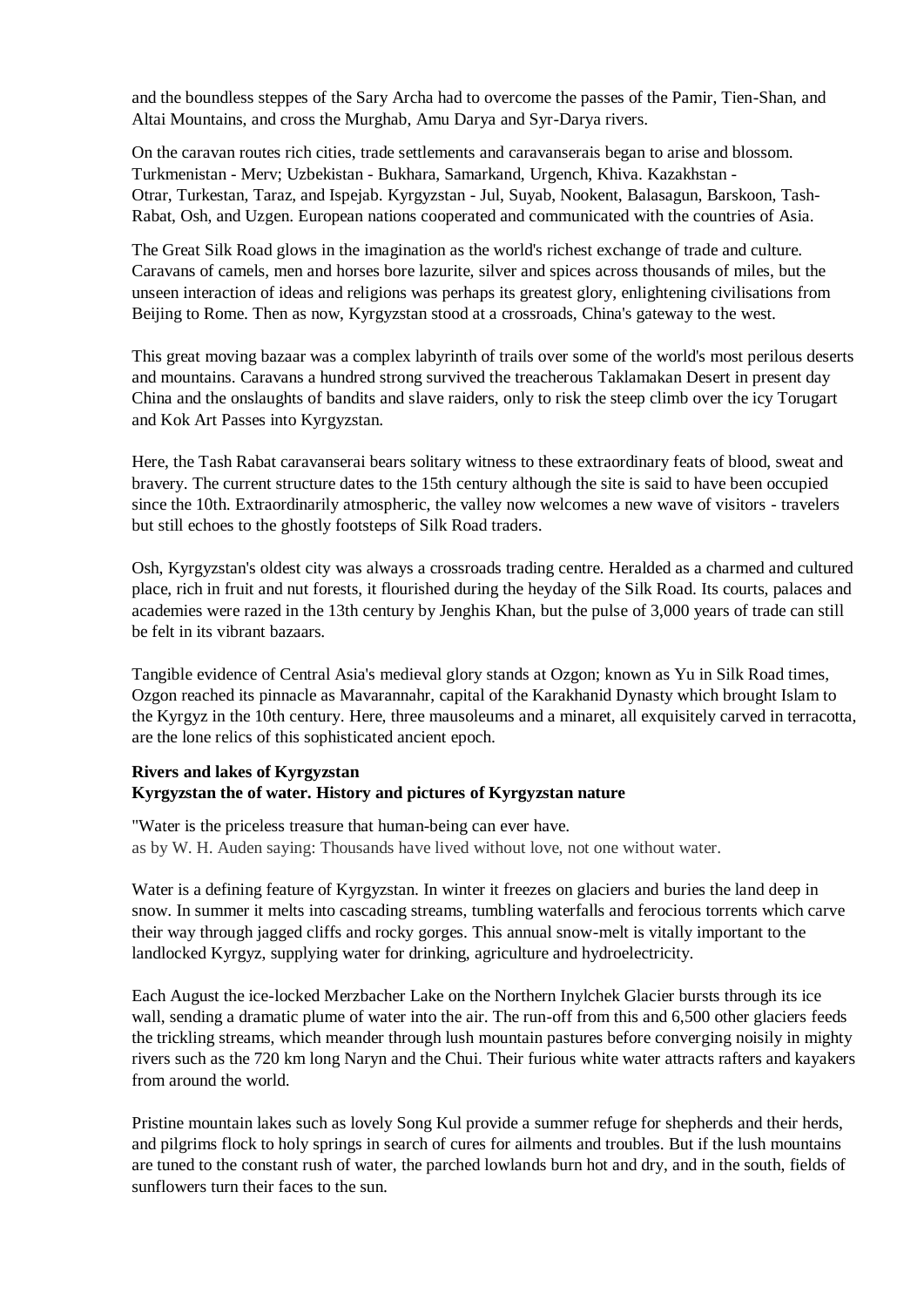## **Issykul**

**Lake Issyk-Kul**, which means "hot lake" in the Turkic languages of Central Asia, holds the title as one of the largest alpine lakes in the world. At an altitude of 1,609 meters above sea level, it is exceeded only by Lake Titicaca in Bolivia as the highest of large mountain lakes. Two mountain chains of the Central Tien Shan range border the lake - in the north the Kungei-Alatau (in Turkic: "facing the sun"), and in the south the Terskei-Alatau...

## **Chatkal River**

Located in the Western Tian Shan mountain range, the River Chatkal flows for 189 kilometers through a remote valley in the extreme west of the country. It is flanked by the 120km long mountain range of the same name and the Chandalash range. Walnut groves, alternating with Semyonov's maple, ash and hawthorns, are spread along the lower slopes of the Chatkal River, which flows into Uzbekistan. ...

## **Enchilek Mountain River**

Located in the Wester Tian Shan mountain range, the River Chatkal flows for 189 kilometers through a remote valley in the extreme west of the country. It is flanked by the 120km long mountain range of the same name and the Chandalash range. Walnut groves with Semyonov's maple and less frequently ash and tree-like hawthorns are spread along the lower slopes of the Chatkal River, which flows into Uzbekistan. ...

## **Son-Kul Lake**

Located in the Wester Tian Shan mountain range, the River Chatkal flows for 189 kilometers in a remote valley in the extreme West of the country. It is flanked by the 120 km long mountain range of the same name and the Chandalash range. Walnut groves with Semyonov's maple and less frequently ash and treelike hawthorns are spread along the lower slopes of the Chatkal River, which flows to Uzbekistan. ...

## **Kyrgyzstan mountains**

# **Kyrgyzstan mountain ranges and passes. Kyrgyzstan recreation**

"Earth and sky, woods and fields, lakes and rivers, the mountain and the sea, are excellent schoolmasters, and teach some of us more that what we could learn from books." – John Lubbock

From their majestic ice citadels to their sweeping verdant valleys, the mountains are the very soul of Kyrgyzstan. Fearless mountaineers pit their skills against peaks of over 7,000 metres while, far below, day-trippers stroll in flower-strewn alpine valleys. Crystal clear lakes reflect the ever-changing sky and families set up summer yurt camps on the jailoo, high mountain pastures.

The arms of two great mountain ranges embrace over 90 per cent of the country: the Tien Shan ("Heavenly Mountains") stretch for 2,500 km from east to west, while the magnificent melee of snowbound peaks which make up the Tajik Pamir spills its dramatic, arid slopes into southern Kyrgyzstan. Over 30 per cent of the country is blanketed in permanent snow and ice.

Kyrgyzstan's mountains are a playground for climbers. Peak-baggers head for the three giants over 7,000 metres.

Straddling the Kazakh border in the east, Khan Tengri ("Prince of Spirits") is the favourite pin-up - rising to 7,010 metres, its perfect pyramid summit of marble and fluted ridges burns in the sunset with the colours of hot coal, earning itself the nickname Kan Too, "blood mountain".

Vast and bulky Jengish Choko'su, known by its Soviet name, Peak Pobeda, is Kyrgyzstan's highest mountain at 7,439 metres. In the Pamir, Kuh-i-Garmo (Peak Lenin) soars to 7,134 metres and is famous among mountaineers as the easiest "seven-thousander" in the world. Off-limits in Soviet times, nearby ranges boast scores of unclimbed peaks, many of which do not require technical skills or much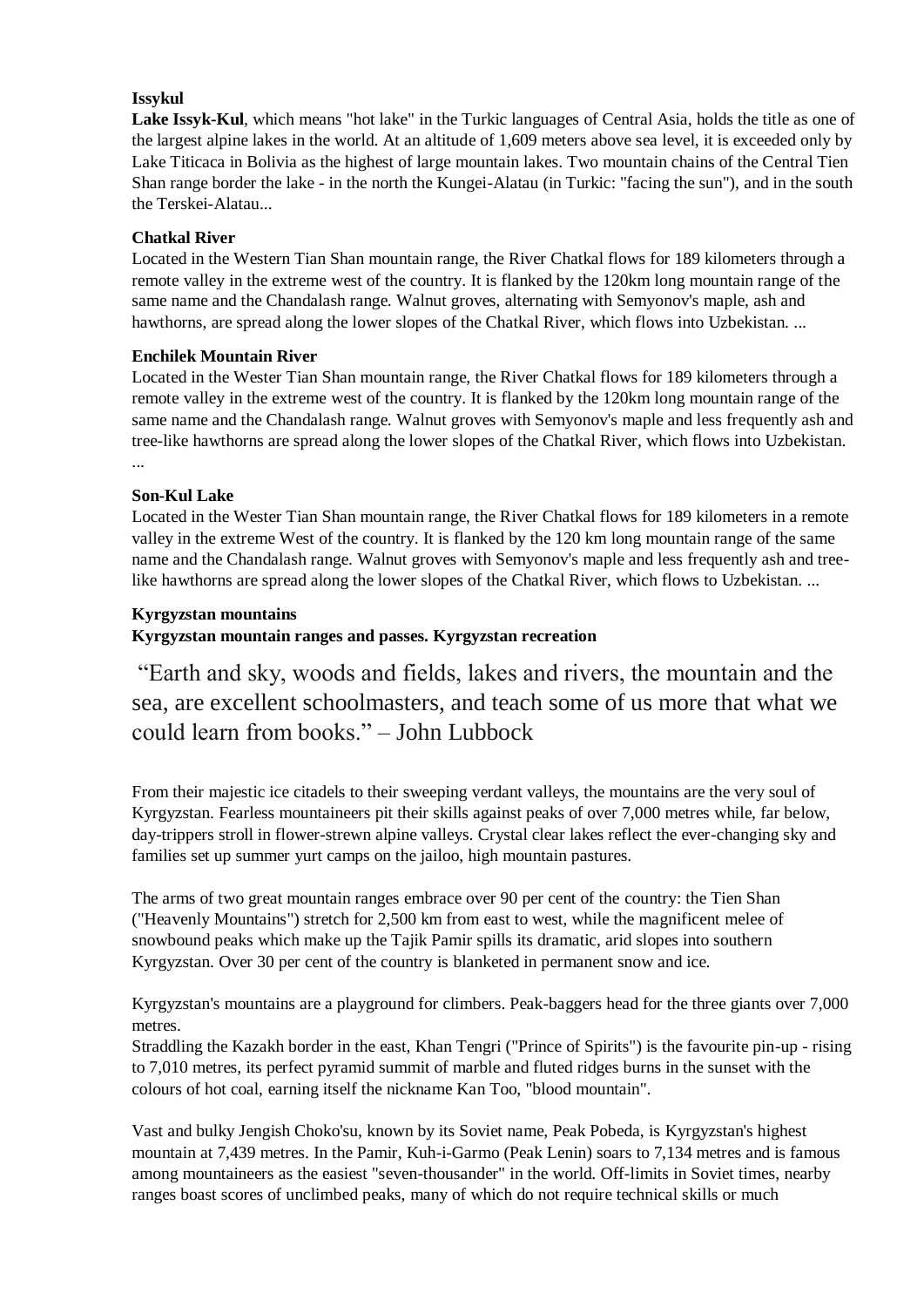#### experience.

The mountains encompass a huge variety of beautiful landscapes: alpine valleys of heart-stopping green plummet from glistening glaciers to noisy rivers which leap over massive boulders; wide, silent valleys are home to yaks, birds of prey and rare Marco Polo sheep; and forests of ancient walnut, fragrant juniper and elegant Tian-Shan fir cloak the slopes.

You come away with a heart full of stunning panoramas but also more than that. Maybe it's the thin clear air or the long hours of sunlight, maybe the Silk Road relics and ancient petroglyphs you stumble upon, maybe the bewitching beliefs in life-enhancing rivers; but you take away a feeling of wellbeing, as though revived by the magic and mystique of the mountains.

## **Altyn Arashan valley**

This is probably the most visited site by foreign travelers visiting Karakol and is reknowned for its beauty. The Altyn Arashan ("Golden Spa") valley leads up from the Ak Suu valley, just South of the village of Teplokluenchka, to a Spartan "hot spring" complex. The road is not an easy one, very steep in places, and requires special heavy duty 4WD vehicles ...

## Batken

Batken is situated in the extreme southwest of the Republic, and consists of four mountainous regions, with altitudes ranging from 400 to 5,621 m.

The oblast (province) was created in 1999 after incursions by armed militants of the Islamic Movement for Uzbekistan seeking to cross Kyrgyz territory between Tajikistan and Uzbekistan ...

## **Jety Orguz - "Seven Bulls"**

About 25km southwest of Karakol is a lush valley with some striking red sandstone rock formations (the "Seven Bulls" from which the valley takes its name). There is a legend on the rocks' formation. A Kyrgyz Khan stole the wife of another, who sought advice from a "wise man" about how he could take his revenge ...

#### **Barskoon valley**

The road from Barskoon, which passes up the Barskoon valley, (the A364) used to be one of the routes of the Great Silk Road, passing over the Bedel Pass (4284 m) into China. It is now the main road leading to the Kumtor Gold mine ...

#### **Konorchak Canyons**

125 km from Bishkek, these canyons stretch for nearly 200km to the Eastern Kyrgyz Range. The canyons have romantic names such as "Grand Canyon", "Bobsleigh"and "Skyscraper". To see the Konorchak Canyons entirely would take years - but it is possible to see spectacular scenery with a few days' exploration...

#### **Semyonovka valley**

There are a number of beautiful valleys in the Kungey Ala-Too Mountains (The "Sunny" Ala-Too Mountains) on the Northern side of Lake Issyk Kul. The largest and best known of these are Grigorievka and Semyenovka - some 30 kilometers from Chalpon Ata when traveling from Bishkek The area is crisscrossed by trekking routes - some of which pass over the mountains towards the city of... Almaty in Kazakhstan...

#### **Svetly Promontory**

An interesting site for a short side trip might be a visit to the little hamlet of Svetly Mys, tucked away near the shores of Lake Issyk Kul, just South of the village of Belovodsk - about 50 km from Karakol. This is reputedly the burial place of the Apostle, Saint Matthew. Having been a tax collector, he was called to be a disciple of Jesus ...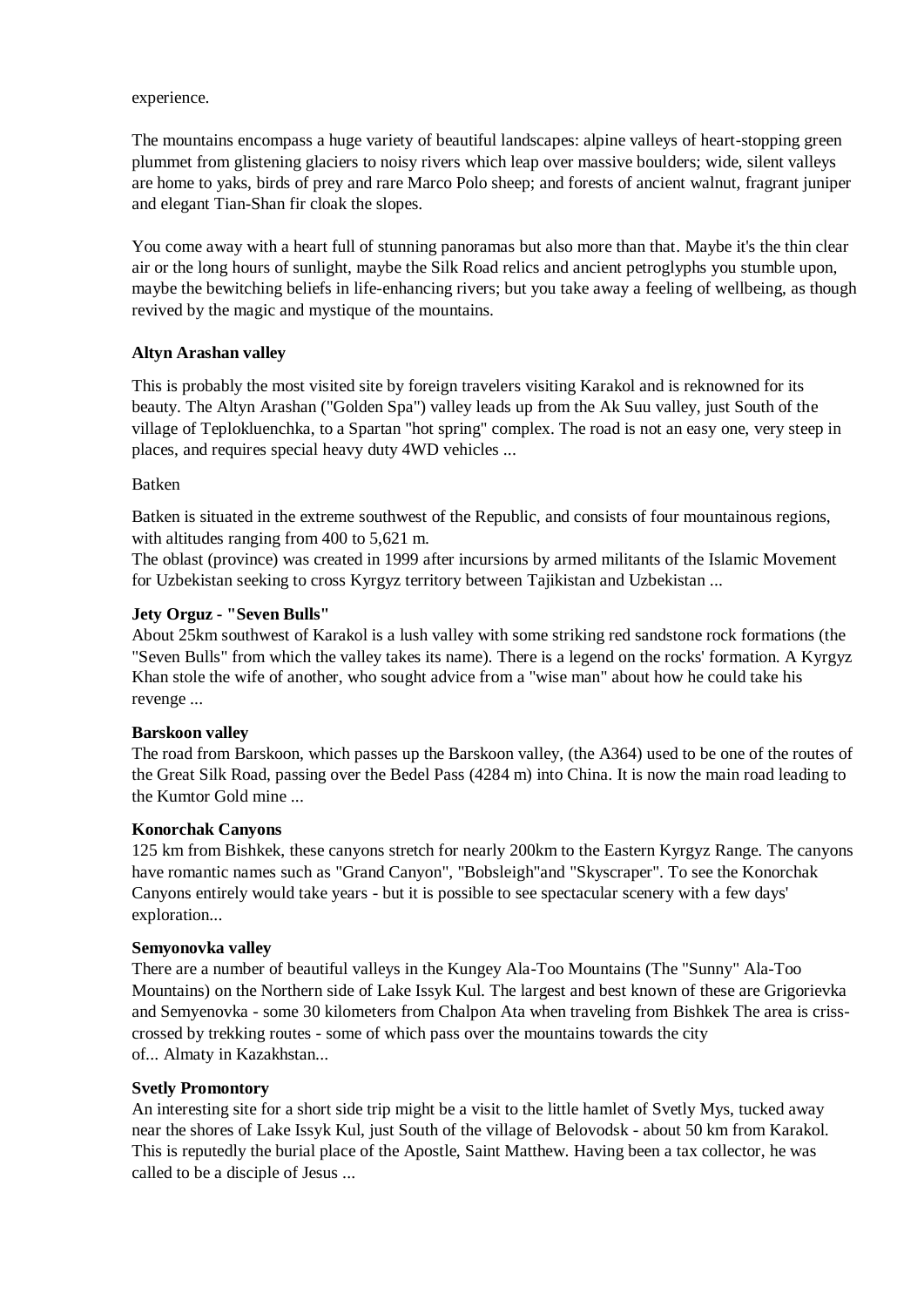#### **Suusamyr valley**

The Suusamyr valley is a high steppe plateau - 2,200 meters, which although only some 160 kilometers from Bishkek, is also one of the most remote and rarely visited regions of Kyrgyzstan. Although it is on the other side of the massive Kyrgyz Range from Bishkek and the Chui valley, it is part of the Chui administrative region ...

#### **Theatres and Music Bishkek theatres**

Performances often start at 5:00pm, but in the height: of the season there may be only one or two performances a week. Excluding special shows, tickets are available at the door.

The Opera and Ballet Theatre named after Abdylas Maldybaev 167, Abayrabnanova St.; Tel.: 661548; Tickets 50-300 soms The theatre has resident opera and ballet companies with occasional guest companies. Season is: usually autumn to spring but there are often performances other times of the year as well.

Kyrgyz State Philharmonic 253, Chui Prospect-Tel.: 212262, 212235; hours: 17:00-19:00 in summer; Tickets: 70-100 soms or 3000 soms for special performances There are two concert halls featuring classical, traditional Kyrgyz, and pop concerts and a variety of shows.

The Philharmoniya was built in 1980 and is the setting for classical, modern simphony and Kyrgyz orchestral and traditional muzical performances. The gigantic statue in front depicts the 1000-year-old hero Manas astride his magic steed Ak-Kula, slaying a dragon.

Kyrgyz Drama Theatre 273, Panfilov St., behind the Government House; Tel.: 665802, 216958; hours: 8:00-20:00 in summer; Tickets 20-200 soms The resident company performs a range; of local and international plays - performances are in Kyrgyz or Russian.

Russian Drama Theatre 122, Tynystanova St Oak Park; Tel.: 662032, 621571; hours- Mon-Su'n 10:00-18:00; Tickets 30-100 A range of local and international plays in Russian.

## **Bishkek City Drama Theatre**

Chernyshevsky Library between Theatre of Opera and Ballet and Russian Drama Theatre A small, intimate theatre with a company performing a range of local and international plays performances are in Kyrgyz or Russian and often international.

Puppet Theatre Sovietskaya-Michurina St. Performances on Sundays at 11:00am.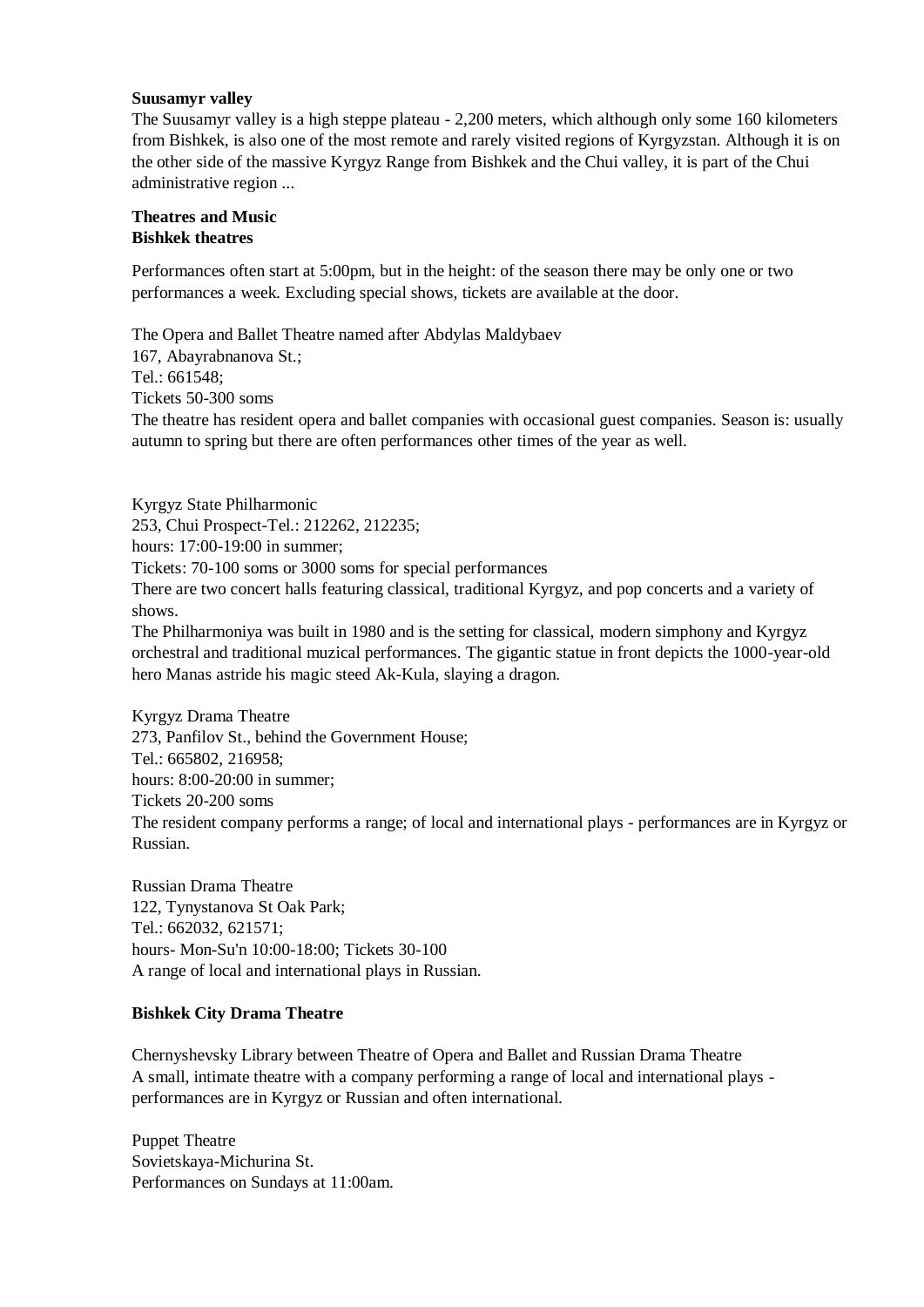The Conservatory 115, Jantosheva St.; Tel.: 479542 Concerts by students and professors.

## **Kyrgyzstan. Tourism in Kyrgyzstan Brief info on tourism in Kyrgyzstan. Kyrgyzstan Travel Information**

Kyrgyzstan. Discover its beautiful picturesque landscapes and nature, its magnificent mountains and lakes!

Let us introduce you Kyrgyzstan - the land where dreams come true and the voice of waterfalls along with tender purling whisper of rivers will call you here again and again... Where sun tells the fables and night explodes by the falling stars that fulfill all your wishes.

We'll tell you the "fairy tale". The "fairy tale" about a magic country, which name is Kyrgyzstan. It's a beautiful mountainous country, amazing by its virgin nature, original culture and unprecedented hospitality. Kyrgyzstan is like sounds of komuz and trim yurt, laugh of children and clinking silence of glaciers. It's a country of contrasts. We could eternally sing about it, but everything sounds better if you hear it yourself…

We really can help you to learn our country, its original culture and history, to enjoy its unusual, charming nature and to get acquainted with its hospitable and friendly people. We would like to introduce you the traditional routes like treks, coach, biking or horse tours so exotic season programs: quest for the snow leopard, country of gigantic birds, falconry. For the acute sensations fanciers we offer ascents of 7, 6, 5, 4-thousand meters, heli-ski, paragliding, rafting and other.

We have worked out the tours for beginners and for the experienced travelers, for young and for elderly people, for students and for V.I.P. persons, for people with different level of income. People who like trekking will explore beautiful places: reserves and natural parks, historical and architectural monuments. They will make an acquaintance with nomadic life of Kyrgyz people, and will live in their dwellings yurts. That's the really amazing adventure. For people who like hunting we can offer some unusual and unique tours.

Kyrgyzstan in combination with neighboring countries - Kazakhstan, Uzbekistan and China will give you a lot of wonderful impressions. Ancient cities of Uzbekistan, steppes, deserts and history of Kazakhstan, powerful culture of China and astonishing nature - alpine lakes, snow tops and flourishing gorges of Kyrgyzstan… We will show it if you take a trip along the Great Silk Road.

It will be a great pleasure for us to help you to explore a lot of new interesting things which is beyond your expectations. Let us help you to do all the formalities. Welcome to Kyrgyzstan.

The territory of Kyrgyzstan is almost entirely mountainous, making it a perfect destination for many different kinds of trekking. Kyrgyzstan's mountains also boast many natural hot springs, and Lake Issyk-Kul, the second largest alpine lake in the world (after Lake Titicaca) offers many beautiful beaches for relaxing and swimming during the summer.

Kyrgyzstan is made up of seven different regions, Chui, where the capital, Bishkek, is located, Talas, Issyk-Kul, Naryn, Jalal-Abad, Osh and Batken. Culturally, Chui and Issyk-Kul are by far the most Russified areas of the country. Naryn and Talas contain the most traditionally Kyrgyz populations, while Jalal-Abad, Osh and Batken enjoy a strong Uzbek influence on both their culture and language.

The most prominent local languages are Russian and Kyrgyz, with a smattering of Kazakh spoken in the North, while in the South it is common to hear Uzbek, or Kyrgyz-Uzbek creole. Kyrgyz-Russian creole is also extremely common in the Northern provinces especially, but in the country as a whole. Most locals, if they study a foreign language, study English. A few are familiar with German or French, but a reliable English-speaker can be found in most large towns.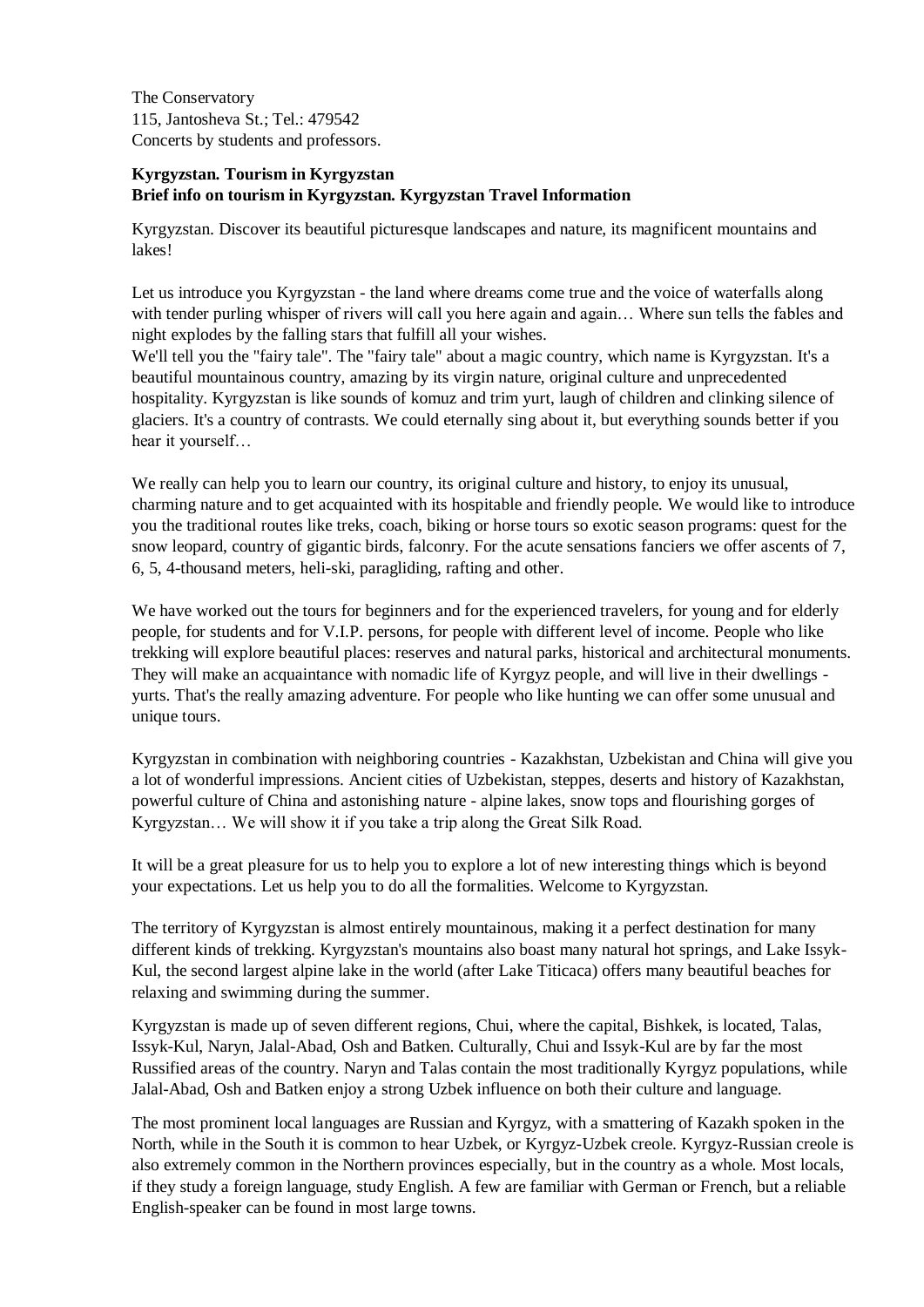**Bishkek** is the capital, the heart and soul of the Kyrgyz Republic, as well as its political, economic, scientific and cultural center and main transportation hub. Its territory measures 160 sq km, with a population of about 1 million. Bishkek is situated in the center of the Chu valley, at the foot of snow capped Kyrgyz mountains of the Ala-Too range, 750 meters above sea level.

The city's main feature is strict street planning, in which streets only intersect at right angles to each other. Its streets are lined with trees and shrubs of 150 varieties.

As a center of international tourism in Kyrgyzstan, Bishkek offers many sights for visitors. The main and favorite place to rest and walk for travelers and guests of the capital is the center of Bishkek, where a great many museums, galleries, shops, parks, public gardens, squares, restaurants and cafes are located.

Oak park is one of the favorite places for citizens to relax, where it is always cool under the dense crowns of trees, and cute and frisky squirrels scurry on the ground. Oak park is kind of open air sculptural museum. Sculptures made of stone, iron and wood are placed one by one and in groups along the park's alleys, paths and lawns.

"Bishkek open exhibition" which adjoins oak park, is the main gallery of Erkindik Boulevard, where one can admire the works of local painters and craftsmen. Behind the gallery is the main square of the country, Ala-Too Square. The Government House, made of white marble, is also located there.

The square is decorated with fountains; there is also a stage where mass concerts and dances are held. It is also the mst common place for military parades, demonstrations, celebrations and festivals. The capital's art shops offer foreign guests a variety of souvenirs and handicrarts made in such large organizations as Kyal, NGO Zengi-Baba, Altyn-Beshik and Shaarbek, which regularly organize exhibitions and fairs of souvenirs and handicrafts on the squares of the city.

Bishkek can be proud of its national, ethnographic attraction, the historical complex of national hero, Manas Aiyly and tourist complex "Kyrgyz Aiyly". Kyrgyz Aiyly is an ancient history of our capital, where national yurts are set up, reflecting the history, culture and lifestyle of the Kyrgyz people. Here, visitors can relax in yurts, become acquainted with the applied arts of nomadic people, get a feel for the national traditions, and try Kyrgyz cuisine and fresh kumis.

The **Eastern bazaar** is one of the most colorful sights of Bishkek, as in any other Central Asian city, where in any season a variety of fruits and goods from all over the world is on offer. Bishkek is a center of the national culture of Kyrgyzstan, and the place where the Republic's supreme elected bodies, foreign embassies and representations, and mosques and Orthodox cathedrals are located. There are representative offices of many large international companies in the city.

Along with its unique nature, Kyrgyzstan is of interest to foreigners for its history. More than five thousand historic and cultural monuments from ancient times have been found on the territory of the Republic. Priceless preservers of ancient culture are of great intellectual importance, including cave dwellings of primitive humans and runic writings on stones, wonderful petroglyphs and stone sculptures, ruins of antique settlers and medieval castles, which impress all with their rationality and high level of mastery. The Great Silk Route passed through the territory of contemporary Kyrgystan, and along the Route settlers and caravansarais appeared; their ruins can be visited today.

The biggest and the most important archeological and architectural monuments are: Suleimanmountain, Uzgen architectural complex, tower of Burana, Shakh-Fazil mausoleum, and caravansarai Tash-Rabat. Nobody will remain unimpressed after having a look at these historic monuments. Contemporary architecture is represented by architectural ensembles in the cities. Wonderful public buildings, apartments, industrial buildings, squares and parks have been built for the people, in the name of the people. Original architectural design and use of national traditions represent the unique character of Kyrgyzstan's cities. Guests of the Republic can familiarize themselves with the unique culture of the Kyrgyz and their interesting customs and traditions, try national dishes and purchase the famous souvenirs of the amateur folk-art industry.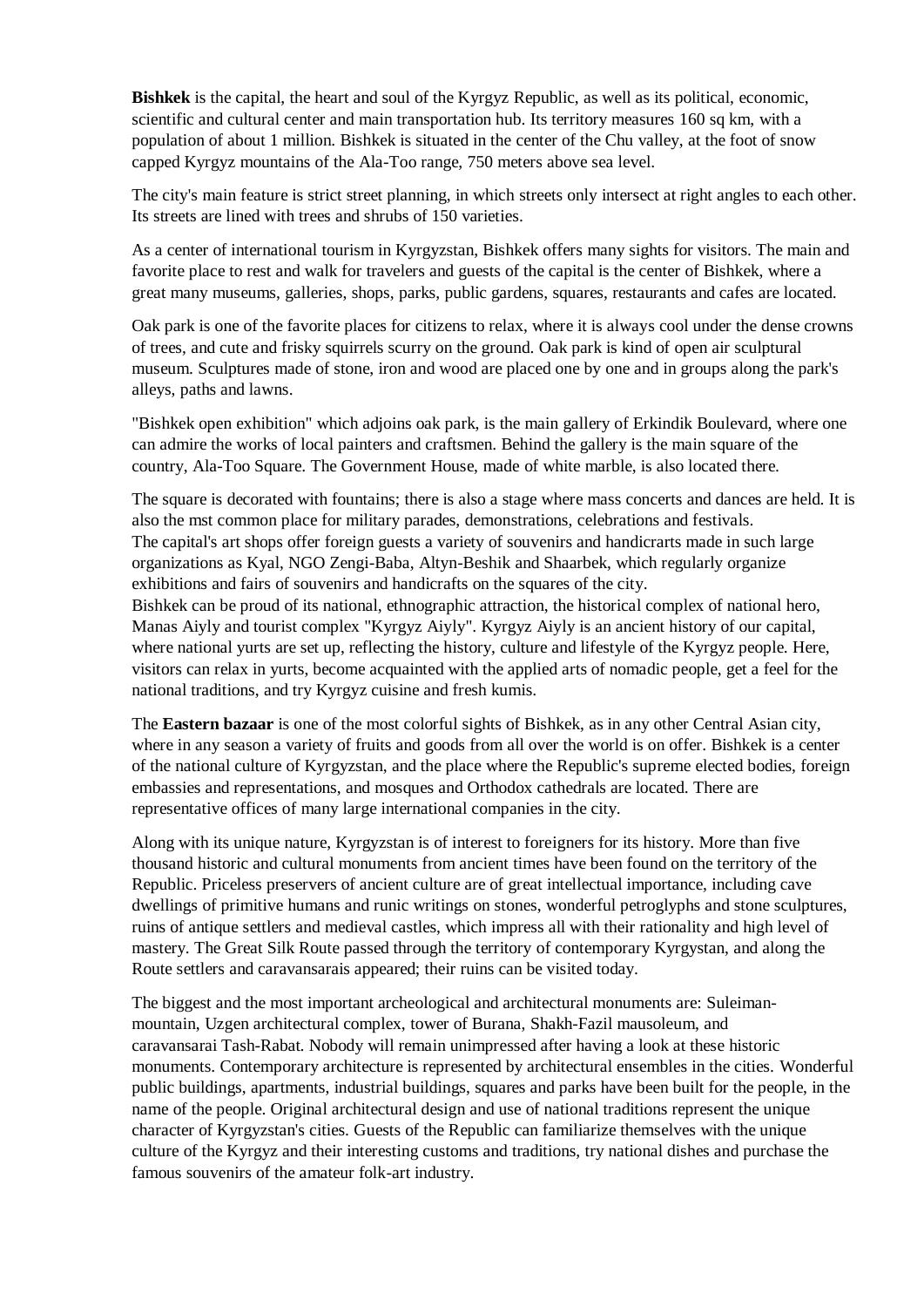Travelers will enjoy sightseeing both in the south and north parts of the Republic. There are many historical monuments which are worth seeing around Lake Issyk-Kul. The city of Karakol (earlier named Przhevalsk) is really an open air museum. A Mosque which was built without a single nail, a Russian Orthodox Church, and a Buddhist temple are the most famous sights of the city.

Bishkek has many historical monuments from the pre-Revolutionary and Soviet periods, as well as modern architectural examples.

#### **Entertainment Tourism**

Over 90% of Kyrgyzstan lies above 1,500 m with unspoiled countryside and the primordial beauty of towering mountains, which give Kyrgyzstan more than 28 thousand rivulets, sparkling streams and crystal clear brooks. There are 1,923 large and small lakes in the Republic but the largest and best known is Issyk-Kul Lake.

## **Cultural & Eco-Tourism**

Kyrgyzstan is one of the last few unpolluted places on our planet that along with its beautiful alpine scenery has preserved its nomadic traditions, rich heritage and cultural continuity that date back many thousand of years. The ecological wealth and diversity and the cultural heritage of Kyrgyzstan are suited to understanding man's relationship with nature. Living in a mainly mountainous country, the Kyrgyz people have always moved great distances according to a way of life requiring seasonal migrations. Located on the Great Silk Road Kyrgyzstan has always been a crossroads of trade and cultural exchanges between China, Iran, India and the Arabian Sea and has become home for more than 80 nationalities and ethnic communities, including Kyrgyz, Russians, Ukrainians, Uzbeks, Germans, Tatars, Kazakhs, Uigurs and Tajiks. As a multinational state Kyrgyzstan has a rich variety of languages, literature, folklore, arts, crafts, customs and communities that lend colour and variety to Kyrgyz culture. The Kyrgyz Republic firmly upholds the equality of all communities; the official languages are Russian and Kyrgyz, yet Russian is the common language of all the various groups.

#### **Business Tourism**

Kyrgyzstan has number of good hotels with all necessary facilities and comfort in Bishkek (Hyatt, Golden Dragon, Ak-Keme, Silk Road Lodge and others) and the Issyk-Kul region (Raduga, Aurora and others), where conferences, presentations etc. can be organized.

#### **Sport tours**

This block of tours includes an active tourism like the high-altitude ascents to the 7 thousands summits, climbing, biking tours along the crystal clear mountain lake Issyk-Kul, motor-tours, horseback-riding through the high passes and Alpine meadows, you will ride across virgin natural landscapes of Tien-Shan high mountainous area covered with edelweiss's, primulas, high mountainous roses and tulips. Also we provide the travel opportunities for adventure tours and trekking expeditions around Kyrgyzstan.

#### **Nature and wildlife tours**

During the tours you will explore the natural variety and beauty of Kyrgyzstan. You may also make pictures of wild birds and animals and fascinating landscapes.

This route will give you the rare possibility to explore the uniquely beautiful Issyk-Kul and Naryn, together with affected severity of Central Tien-Shan, which suddenly opens with delightful lakes Issyk-Kul and Son-Kul.

#### **Culture tours**

The tours like along the Great Silk Road (Kyrgyzstan, Kazakhstan, Uzbekistan and China). The Great Silk Road is the popular name given to the system of caravan trade routes that lasted for approximately centuries and linked the Eastern Western civilizations between the Ancient and middle Ages. The Great Silk Route is one of the most significant achievements in the history of the world civilization.

**Issyk-Kul** Is the world second largest mountain lake, the largest being Lake Titicaca in South America, and is first in terms of depth and volume of water. And it lies at 1,608 m. above sea level. Issyk-Kul is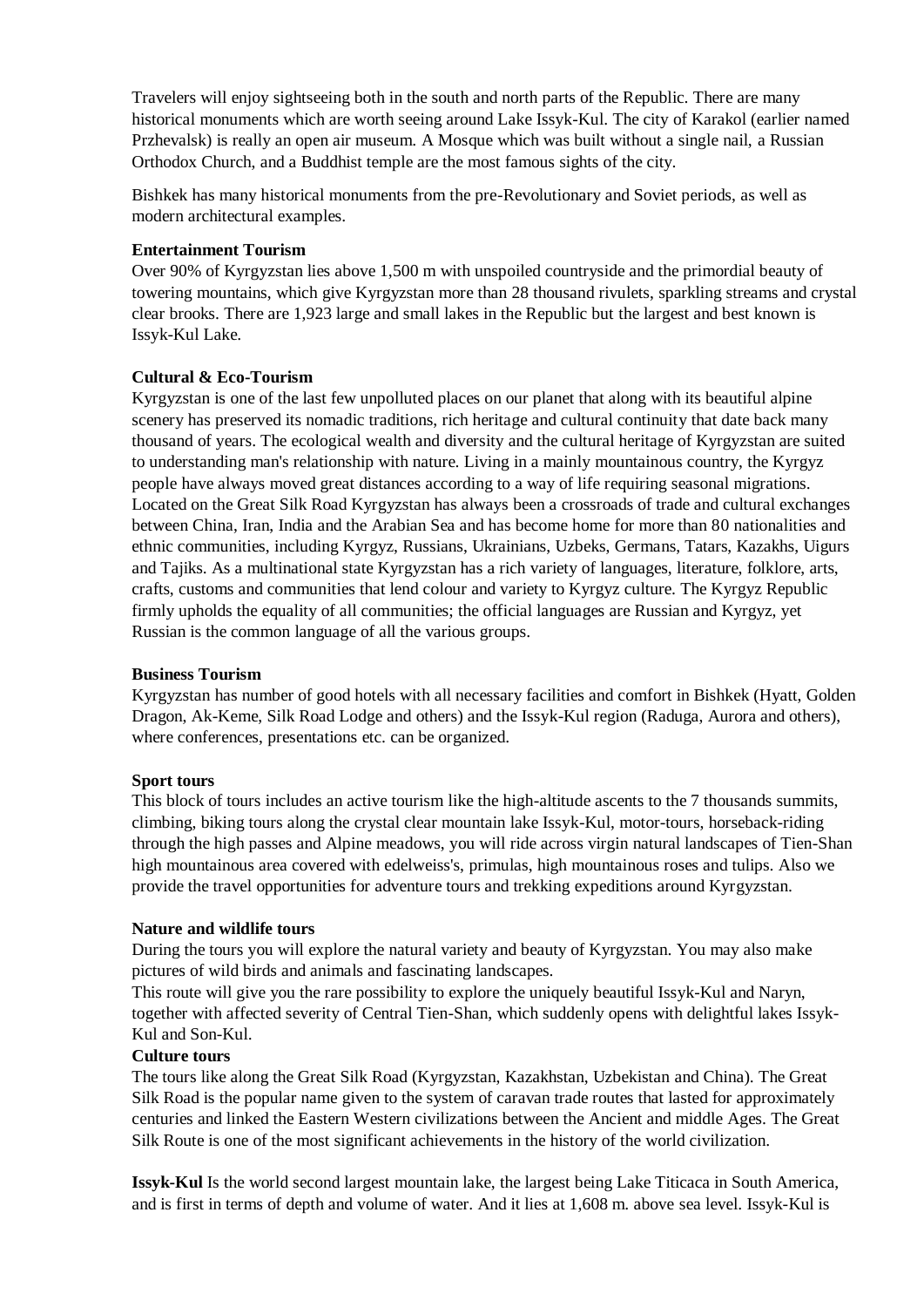unique in that dozens of rivers fall into it but none flows out. The wooded mountain slopes around it are populated by wolves and bears, graceful gazelles and magnificent elks.

The lake's water is famous for its curative properties, and some of its springs contain mineral substances that have unique medicinal value. As a health resort Issyk-Kul ranks among such well-known healthbuilding areas as the Crimea, the Caucasus and the Baltic region. The waters of Issyk-Kul remain unbelievably blue against the snowy peaks of the Ala-Too Mountains. Issyk-Kul remains the one of nature's wonders, the "Pearl of the Ala-Too" the Kyrgyz Mountains.

### **Special Interest Tourism**

### **Caving Tourism**

Kyrgyzstan is rich in caves and grottos scattered throughout the Republic, many of which are easily accessible and they attract a number of speleologists, potholers or cavers, but unlike in other parts of the world, they have not yet been developed as tourist attractions.

### **Ornithological Tourism**

In Kyrgyzstan there are 335 species of birds, which makes it a must for ornithological tours.

### **Biological Tours**

In Kyrgyzstan there are 4,000 species of high-altitude vegetation, 500 species of animals, 335 species of birds, 25 species of reptiles, 49 species of fish and 3 species of frogs, which makes it a real paradise for biological tours.

# **FAQ - Frequently Asked Questions. Kyrgyzstan**

### **Visa and Registration**

### 1. **What documents are necessary to enter Kyrgyzstan?**

Citizens of many countries can enter Kyrgyzstan visa-free for at least 30 days. Visas upon arrival at Manas International Airport are available for citizens of some countries, and e-visas are available for citizens of all countries. Learn more about Kyrgyzstan's visa policy here.

## 2. **What is a border permit? How can I get one?**

A Kyrgyz visa is not sufficient to travel to all regions of Kyrgyzstan, as some regions require an extra border permit. Advantour only processes border permits for light treks that we organize and accompany, as we are unable to take full responsibility for alpinism and other more extreme sports. Border permits take at least three weeks to process, so make sure to apply in advance.

#### 3. **What is a group visa?**

A group visa is issued for a group of two or more non-family member applicants traveling to the same location for the same purpose.

## 4. **What is a letter of invitation (LOI)?**

A letter of invitation (LOI or visa support letter) is a written document in support of a person seeking a visa to enter a foreign country. The tour agency submits an application to the Ministry of Foreign Affairs, which reviews the application. The Ministry of Foreign Affairs reviews the application, reserving the right to deny any application without providing explanations. Approved applications are telexed directly to the embassy or consulate where you intend to obtain your visa. However, this cannot guarantee visa issuance at the embassy. Not everyone will need a LOI to apply for a Kyrgyz visa.

#### 5. **What is a consular fee?**

A consular fee is money charged by the embassy or consulate to issue a visa.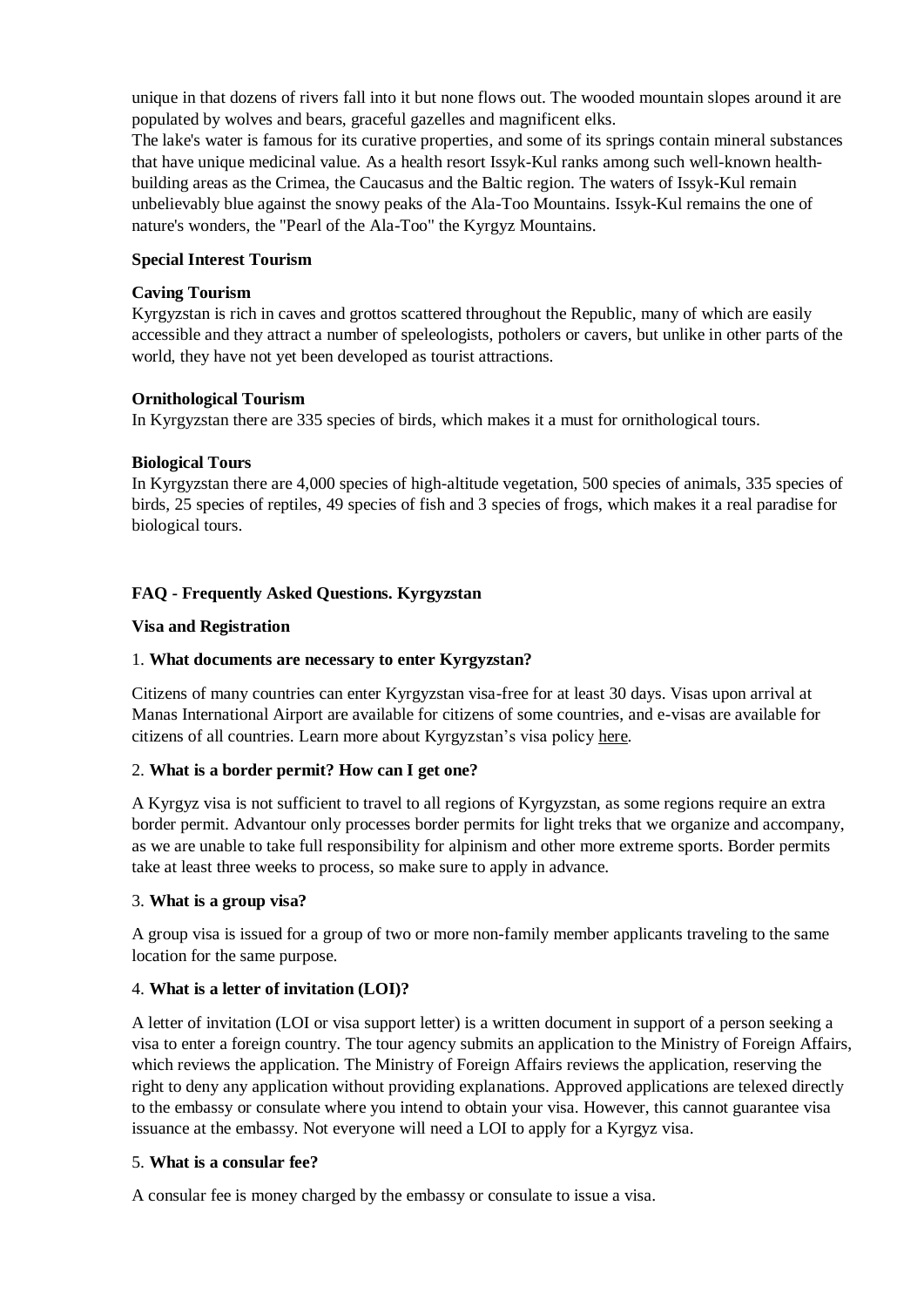## 6. **Do I need to register while in Kyrgyzstan?**

Citizens from some countries need to register within 5 days of arriving in Kyrgyzstan. A general rule is that if you do not need a visa to enter Kyrgyzstan, then you will not need to register, but please check the full list in order to avoid problems. A notable exception is Uzbekistan, where citizens can enter without a visa but must register. It is possible to register without going through a tourist agency, but it requires more than basic Russian and a lot of patience to navigate the complex bureaucracy. Failing to register may incur fines and delays in leaving the country. For more about registration requirements and the services we offer, click here

# **Before going to Kyrgyzstan**

# **1. What is the best season for trips to Kyrgyzstan?**

The main tourism season in Kyrgyzstan lasts from April to October. During this time, the snow in the mountains is at its lowest levels, opening up trekking trails and roads to destinations higher up in the mountains. Some places, like Son-Kul and Kel-Suu, are only accessible from June through mid-September, while Tash Rabat is accessible from May to the end of September. Places at lower elevations and with well-traveled transportation routes, such as Bishkek, Osh, and Lake Issyk-Kul, are accessible year-round. In the winter, ski resorts are open for those who love winter sports.

# 2. **What sort of weather can I expect?**

Summers in Kyrgyzstan tend to be hot, and winters cold (like any average continental climate). In the mountains, temperatures can drop below freezing even in the warmest months, so visitors should bring warm clothing if going up to higher elevations, no matter the season. Travelers should also bring a brimmed hat, sunglasses, and sunblock, to protect against the sun at higher elevations. For more details about the weather, click here.

# 3. **How can I fly to Kyrgyzstan?**

There are direct flights connecting Kyrgyzstan to several other countries. The main international hubs are Moscow and Istanbul, with travelers often being routed through these two destinations on their way to Kyrgyzstan. There are also direct flights from Bishkek to Delhi, Dubai, Ulaanbaatar, Urumqi, and to several destinations in Russia, including Yekaterinburg, Novosibirsk, and Krasnoyarsk. There are also flights to regional destinations, including Almaty, Astana, Dushanbe, and Tashkent, though there are no direct flights to Ashgabat. There are also domestic flights to Batken, Isfana, Jalal-Abad, and Osh. Check here for more information, including days and times of flights.

## 4. **Are there any limits for how women should dress?**

There are no strict limits or official limitations on women's clothing, but visitors should be aware of cultural norms and should be respectful. In some parts of the country, especially rural areas and in the southern half of the country, women dress more conservatively, so female visitors are advised cover their shoulders, midriff, and décolleteé, and to avoid very short skirts or shorts. In Bishkek and most of northern Kyrgyzstan, anything can be worn comfortably. When entering a church or mosque, women should cover their hair with a scarf and make sure to wear a skirt that comes at least to their knees.

## 5. **Can I cross land borders in to or out of Kyrgyzstan?**

Kyrgyzstan shares land borders with Kazakhstan to the north, Uzbekistan to the west, Tajikistan to the southwest, and China to the southeast. Some border crossings are not open for tourists, and some are only open seasonally. There are border crossings that are regularly and reliably crossed by foreigners in to and out of all four countries bordering Kyrgyzstan. Check the full list of border crossings here.

## 6. **Should I bring any medicines to Kyrgyzstan? What can I buy there?**

If you take prescription medications, you should bring enough to last you through your entire trip. Prescriptions should be kept in the original container with your name on them. Over-the-counter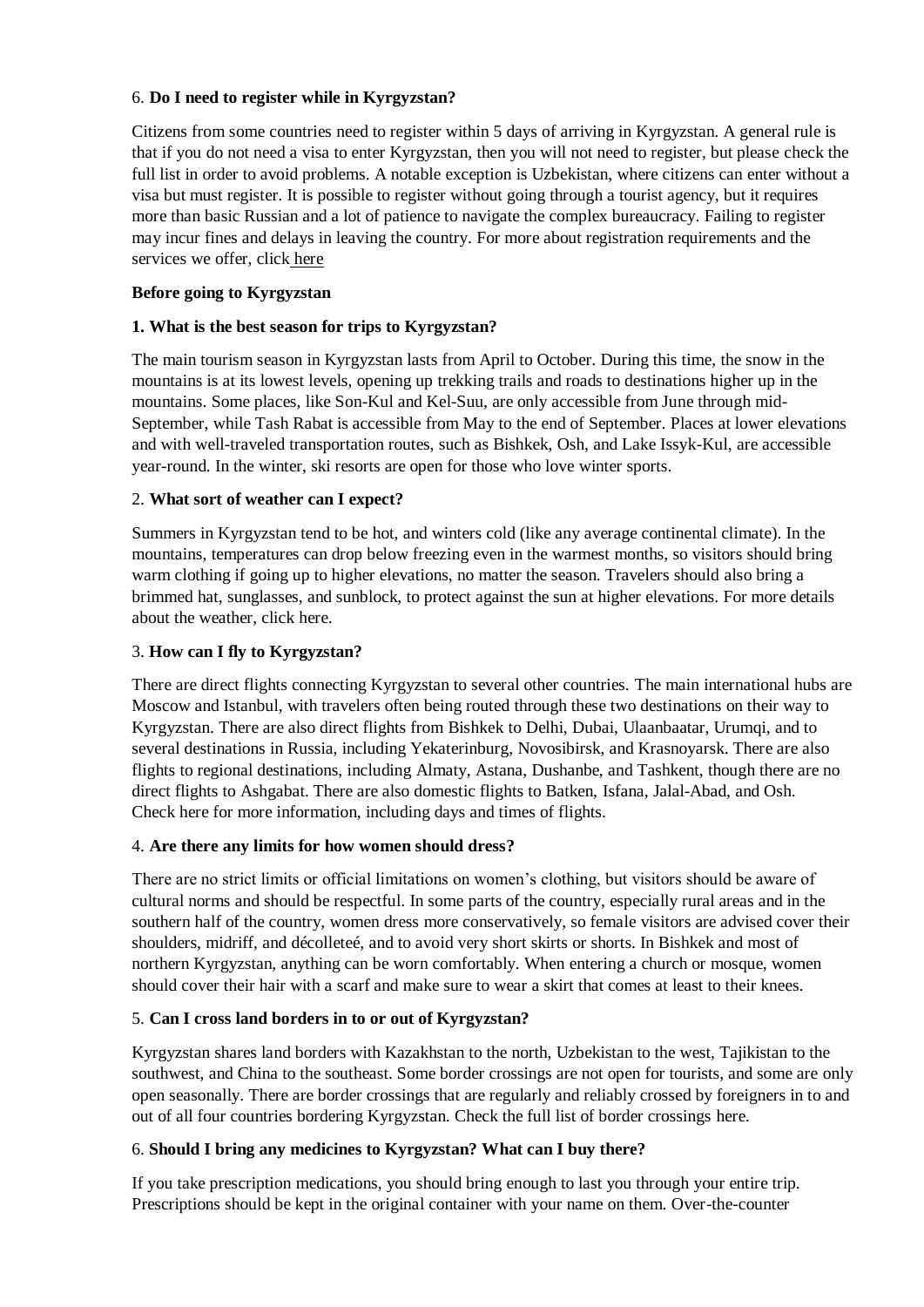medications can be easily found in Kyrgyzstan, but might not be exactly the same as found in your home country. For this reason, we encourage you to bring over-the-counter medications in their original boxes for commonly encountered ailments, such as allergies, pain, or stomach problems.

## 7. **Is it possible to import alcoholic beverages to Kyrgyzstan?**

Visitors are allowed to bring 1.5 L of liquor and 2 L of wine when entering Kyrgyzstan.

### 8. **What should I bring on a trek?**

We will provide mats for sleeping, but you should bring your own personal belongings like you would for any other trek. Sleeping bags are available to rent, but it would be better if you brought your own. You should bring hiking boots, sunscreen, sunglasses, a sun cap, warm clothing, a raincoat, and a backpack to carry everything. You are expected to carry your own personal belongings, but extra porters can be hired

### **When you are in Kyrgyzstan**

### 1. **Is it safe to drink tap water?**

The water in Bishkek is safe to drink, but we recommend visitors boil it before drinking. Bottled water is available almost everywhere in Kyrgyzstan, and is safe to drink. On treks, the water is boiled spring water, since it is impossible to carry bottled water on long treks.

### 2. **What restaurants and cafes can you recommend? How much is a lunch for two people?**

In Bishkek, a lunch will cost around \$10 per person, but possibly more, depending on what you order and where you eat. Meals may be cheaper in other regions or in smaller towns. For Kyrgyz cuisine, we recommend Navat, Arzu, and Tyubeteyka, for Chinese cuisine we recommend Beijing Duck and Chinatown, and for European cuisine we recommend Dolce Vita, Prego, and Navigator.

### 3. **Are there vegetarian options available in Kyrgyzstan?**

Many restaurants and home stays will be flexible in making meatless options or offering vegetarian options. If there aren't vegetarian meals on the menu, there are plenty of foods (like fruits, vegetables, and bread) that don't contain meat. Please notify us if you have dietary restrictions in advance so we can make sure to accommodate your requests.

## 4. **What sorts of foods are available in Kyrgyzstan?**

Traditional Kyrgyz dishes feature a lot of meat and bread, but lots of other foods are available too. The main meats are lamb, beef, and chicken. Pork is hard to find, since the population is majority Muslim. Fresh fruits and vegetables are common, especially in the summer (just make sure to wash them well before eating). There are many restaurants that feature Russian, European, or Chinese dishes, too, especially in Bishkek.

## 5. **What happens if I have a medical emergency?**

Medical care is widely available in Kyrgyzstan, and our guides and company will do all we can to assist you in a medical emergency. We will provide a translator in case doctors or medical staff do not speak English. On treks, guides will be able to help with basic first aid. Alpinism is the most difficult scenario in which to offer help, so climbers should take precautions to ensure their safety and reduce risks.

## 6. **Can foreigners buy SIM cards for cellular service in Kyrgyzstan?**

Yes, SIM cards are available from authorized dealers (but will require a passport to register) or from unauthorized dealers.

## 7. **Which mobile phone companies operate in Kyrgyzstan?**

There are three mobile phone carriers in Kyrgyzstan: Beeline, O!, and MegaCom.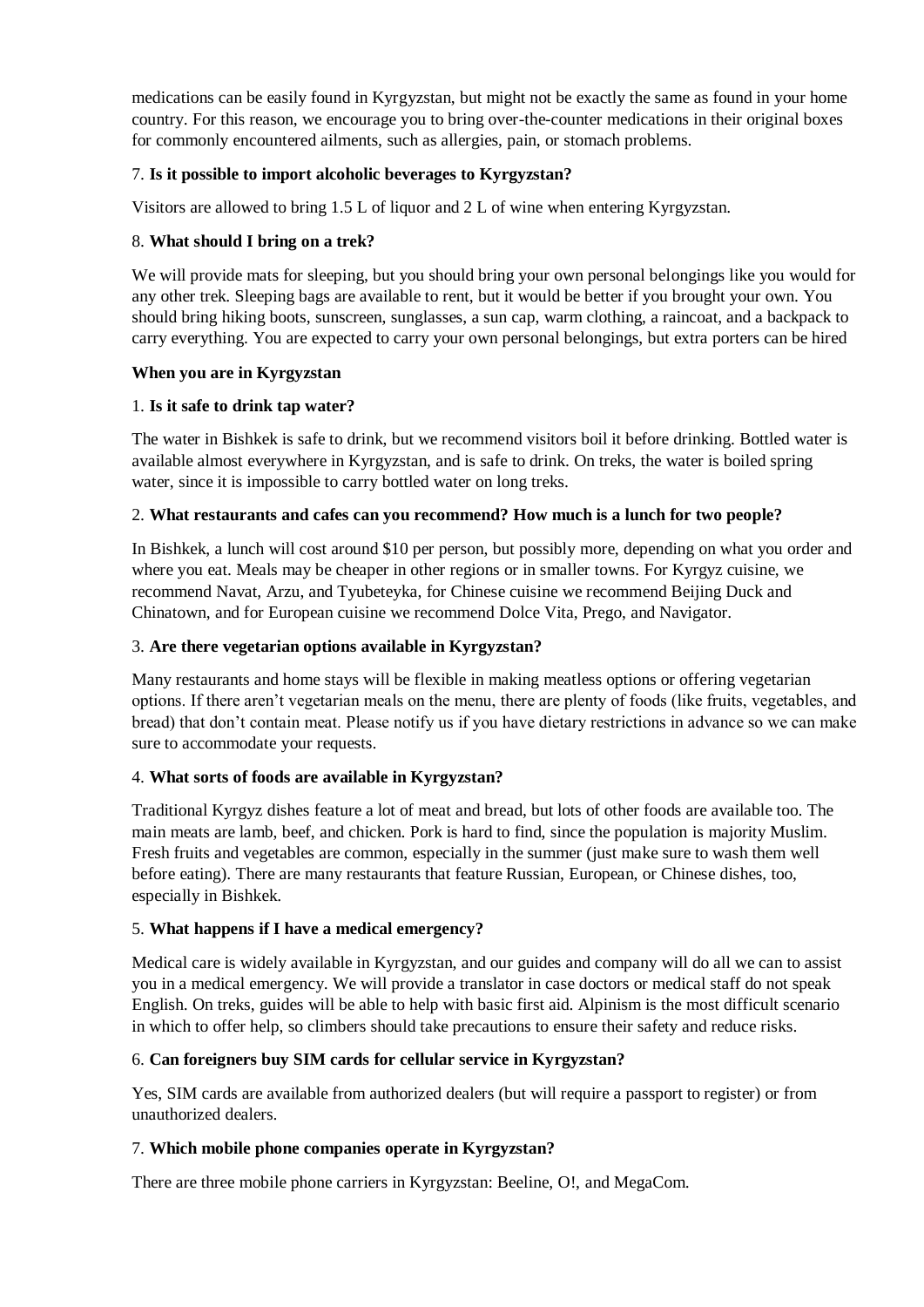## 8. **Are credit cards accepted? Are ATMs available?**

The majority of banks and hotels accept Visa and MasterCard. Many shops only accept cash, though some may take cards. Smaller cities and rural regions accept payments almost entirely in cash (Kyrgyz soms). ATMs can be found in cities in larger towns, but not in small villages. ATMs will accept most major cards, and there are no restrictions on ATM usage as in other countries (beyond a daily limit that depends on cards). Currency exchanges are also prevalent, and generally have a reasonable exchange rate.

## 9. **Can I leave my stuff somewhere while I'm on a trek?**

Yes, you can leave items either in a car or in a hotel while you are on a trek. This may require additional payment. Please check with the driver or hotel management before leaving your items somewhere.

## 10. **What's good etiquette for going to bazaars?**

Bazaars are a great way to experience Central Asian culture, but can create some problems. Make sure to be aware of pickpockets, and to keep your belongings and documents in a safe place. Bazaars can also be great to photograph, but please ask for permission before taking pictures of people.

### **Transportation Questions**

## 1. **Which cities are connected by railways?**

Bishkek is connected to Moscow, Ekaterinburg and Novokuznetsk in Russia by railroad. The most commonly used railroad goes from Bishkek to Balykchy, on Lake Issyk-Kul.

## 2. **Are there electronic train tickets? Can we buy train tickets in advance?**

There is no electronic train ticket system available in Kyrgyzstan. Tickets may be bought at most 30 days before the trip.

### 3. **What are the fares for public transportation and taxis in Kyrgyzstan?**

Buses, trolleybuses, marshrutkas and taxis are the most common forms of transportation in Kyrgyzstan. Buses and trolleybuses are 8 som (\$0.11) and marshrutkas (vans with fixed routes) are 10 som (\$0.14) for rides within cities. Taxi fares range from 70 som to 300 som (\$1.02 to \$4.41), depending on the distance. Some taxis run on meters, and some require negotiating a fare. Metered taxis are generally cheaper, as are taxis in cities other than Bishkek. Fares for transportation between cities will range from 100 to 400 som (\$1.47 to \$5.88) or possibly even higher, depending on the distance.

#### **General Questions**

## 1. **Why do you not offer international flights for your tours?**

We believe that offering tours without flight fees gives several advantages. First, you have more flexibility in choosing your route, such as choosing which airport you want to leave from, or which route you take to get to Kyrgyzstan. Second, many people join our tours when they are already in Kyrgyzstan, thus they don't need air tickets. Buying your own tickets gives you the most freedom and comfort and allows you to find the right ticket for you. We can also buy air tickets, but only for airlines that are available in our system. Please contact us if you would like to buy tickets through our services.

## 3. **Is it possible to buy and drink alcohol in Kyrgyzstan?**

Buying and drinking alcoholic beverages is permitted.

#### 4. **What is the country code for Kyrgyzstan? What are the area codes for cities and regions?**

The country code for Kyrgyzstan is +996. Check here for area and carrier codes.

## 5. **What is the operating electrical voltage used in Kyrgyzstan?**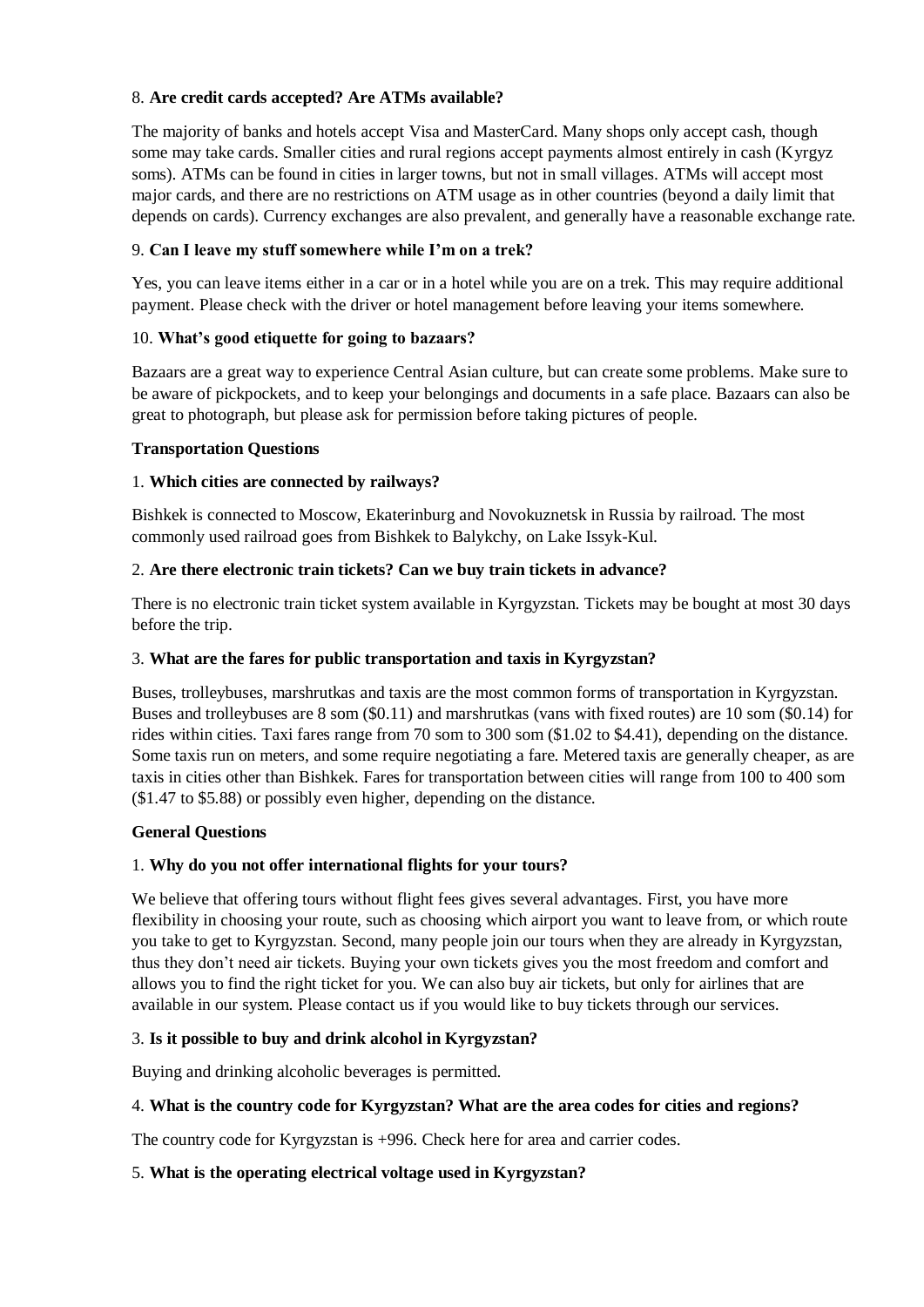Kyrgyzstan has 220V outlets that are standard Euro plugs (types C and F). Visitors from countries with different voltages should buy a converter, and visitors from countries with different plug shapes should buy an adapter. The capacity and circuit of your devices should be considered when buying a converter.

# 6. **Which languages are spoken in Kyrgyzstan?**

Kyrgyzstan is officially bilingual, with Kyrgyz and Russian used as official state languages. Russian is more common in Bishkek and in the government, while Kyrgyz is the most common language in rural areas and other cities. Uzbek and Tajik can be commonly found in southern Kyrgyzstan, and there are communities that speak Uyghur, Turkish, and other Turkic languages. English is becoming increasingly popular as a foreign language, and German, French, and Chinese can also be found. Guides and interpreters often speak several languages.

# 7. **What is the national currency of Kyrgyzstan?**

The national currency of Kyrgyzstan is the som. Coins in denominations of 1, 3, 5, and 10 soms, plus bills in 20, 50, 100, 200, 500, 1000, 2000 and 5000 som are in circulation. 1 som can be divided into 100 tyiyn, though tyiyn are used very rarely.

## 8. **I like your tour, but I would like to make my own trip a bit different. Do you offer customized tours?**

We offer customized tours on a regular basis. If you are interested in activities or sites mentioned on our website, please contact us, and we will be pleased to help you. We can also design a tour based on the number of days you want to travel, even if you don't know exactly which places you would like to visit.

## 9. **What is a single supplement?**

A single supplement is the surcharge added to the cost for solo travelers when they book a room alone. Our tour prices are calculated using double rooms as a starting point, therefore single rooms are charged as a single supplement.

## 10. **What is the difference between half board and full board?**

Half board includes breakfast and either lunch OR dinner. Full board includes all three meals.

## 11. **What is the difference between double and twin rooms?**

A double room is a room shared by two people with one king-sized bed. A twin room is a room shared by two people with two smaller, separate beds.

## 12. **What is the difference between a guest house and a homestay?**

A guest house is run by local residents who live on the premises. It's similar to a bed and breakfast, or an inn. Guest houses tend to be relatively inexpensive hotel-like accommodations. Homestays (family-run accommodations) are houses where local people live and receive visitors. Visitors may stay overnight and eat breakfast, and can order lunch and dinner to try home-made traditional dishes.

## 13. **What can I expect at homestays and yurt stays?**

Homestays will offer a separate bedroom for guests, which usually has beds, but occasionally may have mattresses on the floor. Blankets and towels will be offered. The toilet will be shared, and may be outside. Toilets may be western-style, or may be squat toilets, so be prepared to be flexible. Breakfast is included in the price for homestays, and additional meals can be purchased separately.

There usually aren't beds in yurts, but there are thick mattresses on the ground, plus blankets (but often no towels). Yurts are usually shared with 4-5 people, depending on the size of the yurt. Toilets are outdoors, and almost certainly not western-style. There will almost always be no hot water, and quite often no electricity (yurt camps closer to towns might have electricity, but ones in the mountains and jailoos will most certainly not have electricity). Yurts in higher elevations where it gets cold at night will have small stoves for heat, which will be lit at night and left to burn until morning.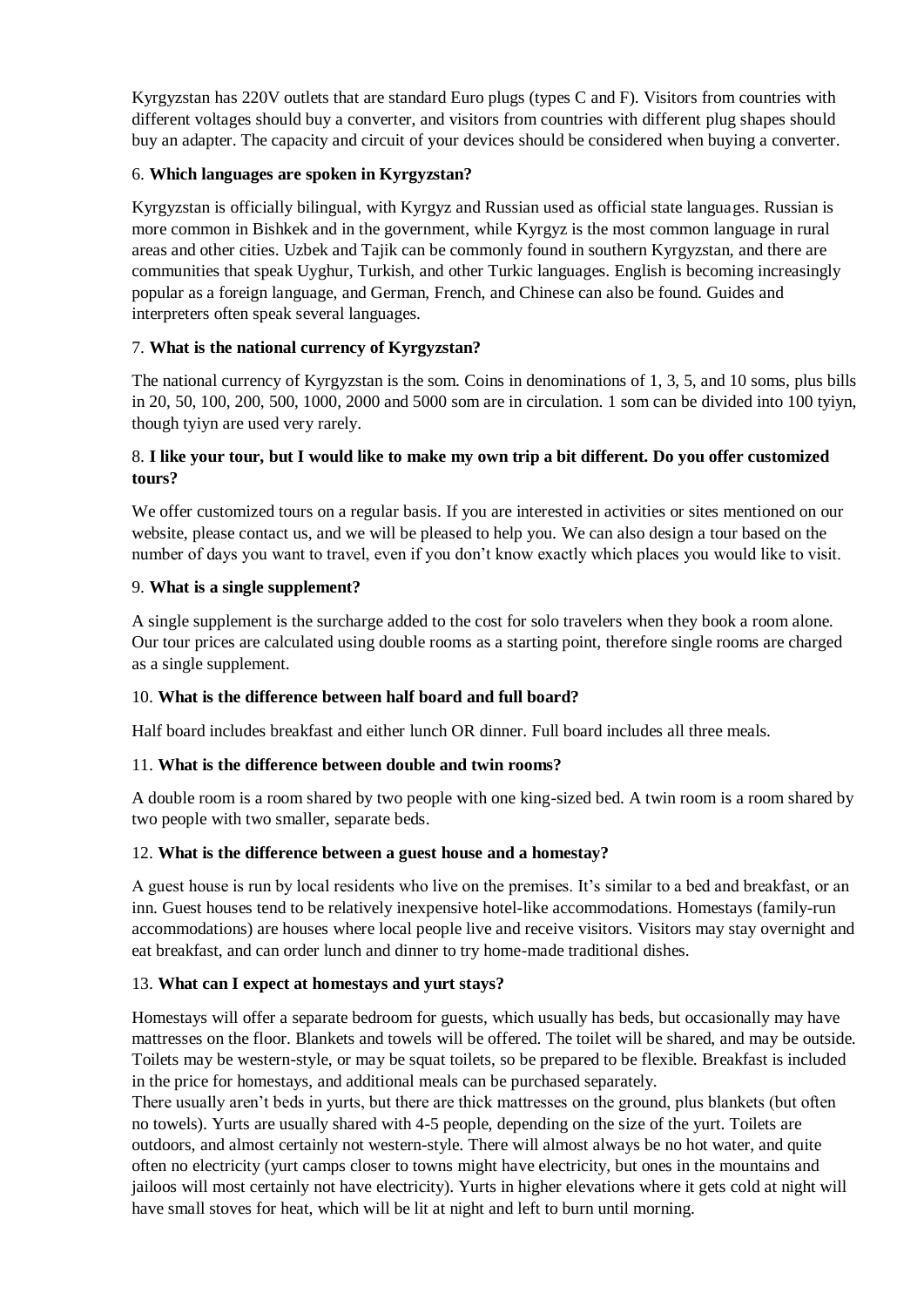### 14. **What can I expect for toilets and restrooms in Kyrgyzstan?**

Be prepared to be flexible with toilets. Toilets can be anything from western-style restrooms to simple outhouses, with everything in between. Some places will have squat toilets, and some places may not have running water. On the road, cafes and gas stations will have public toilets, which will cost between 5 and 10 som (\$0.07 to \$0.14).

#### **Visa to Kyrgyzstan**

### **Kyrgyzstan Visa Requirements**

Kyrgyzstan is the most open country in Central Asia for tourists. Citizens from many countries can enter Kyrgyzstan without a visa, for periods ranging from 10 days to unlimited stays. E-visas and visas on arrival are also available for visitors.

Citizens of the following countries can stay in Kyrgyzstan for an unlimited amount of time:

Azerbaijan Armenia Belarus Cuba Georgia Japan Kazakhstan Moldova

Russia Tajikistan Ukraine

Citizens of the following countries can stay in Kyrgyzstan for up to 90 days:

Mongolia **Turkey** 

Citizens of the following countries can stay in Kyrgyzstan for up to 60 days:

Andorra Argentina Australia Austria Bahrain Belgium Bosnia and Herzegovina Brazil Brunei Darussalam Bulgaria Canada Chile Croatia Cyprus Czech Republic Denmark Estonia Finland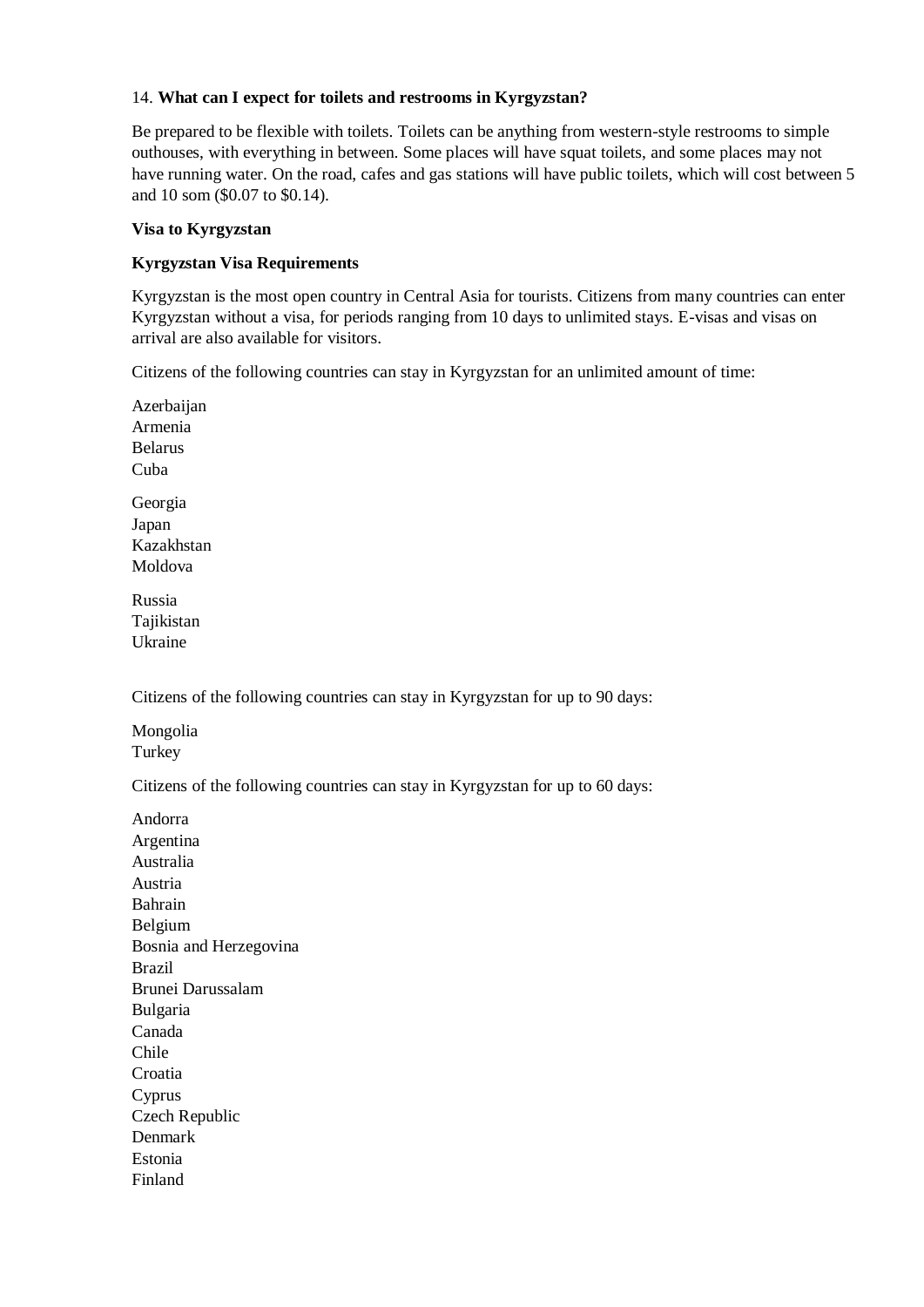France Germany Greece Hungary Iceland Ireland Italy Korea Kuwait Latvia Liechtenstein Lithuania Luxembourg Malta Monaco Montenegro Oman The Netherlands New Zealand Norway Poland Portugal Romania Qatar San Marino Saudi Arabia Singapore Slovakia Slovenia Spain Switzerland Sweden United Arab Emirates United Kingdom United States of America Uzbekistan Vatican

Citizens of the following countries can stay in Kyrgyzstan for 30 days or less:

Malaysia (30 days)

Electronic Visas for Kyrgyzstan

Citizens of all countries, including Hong Kong, Macau and Taiwan, can apply for an e-visa from the Ministry of Foreign Affairs through the [www.evisa.e-gov.kg](http://www.evisa.e-gov.kg/) website. Processing takes 3 days, and the price will depend on the duration (from 30 to 90 days) and the number of entries. Payments can be made with VISA and MasterCard.

It is important to note that the electronic visa is valid only for arrivals and departures at Manas International Airport (Bishkek), Osh International Airport (Osh), and Ak-Jol (Kyrgyzstan-Kazakhstan border). If you are planning to arrive or depart from any other border crossing, you need to obtain visa at the embassy.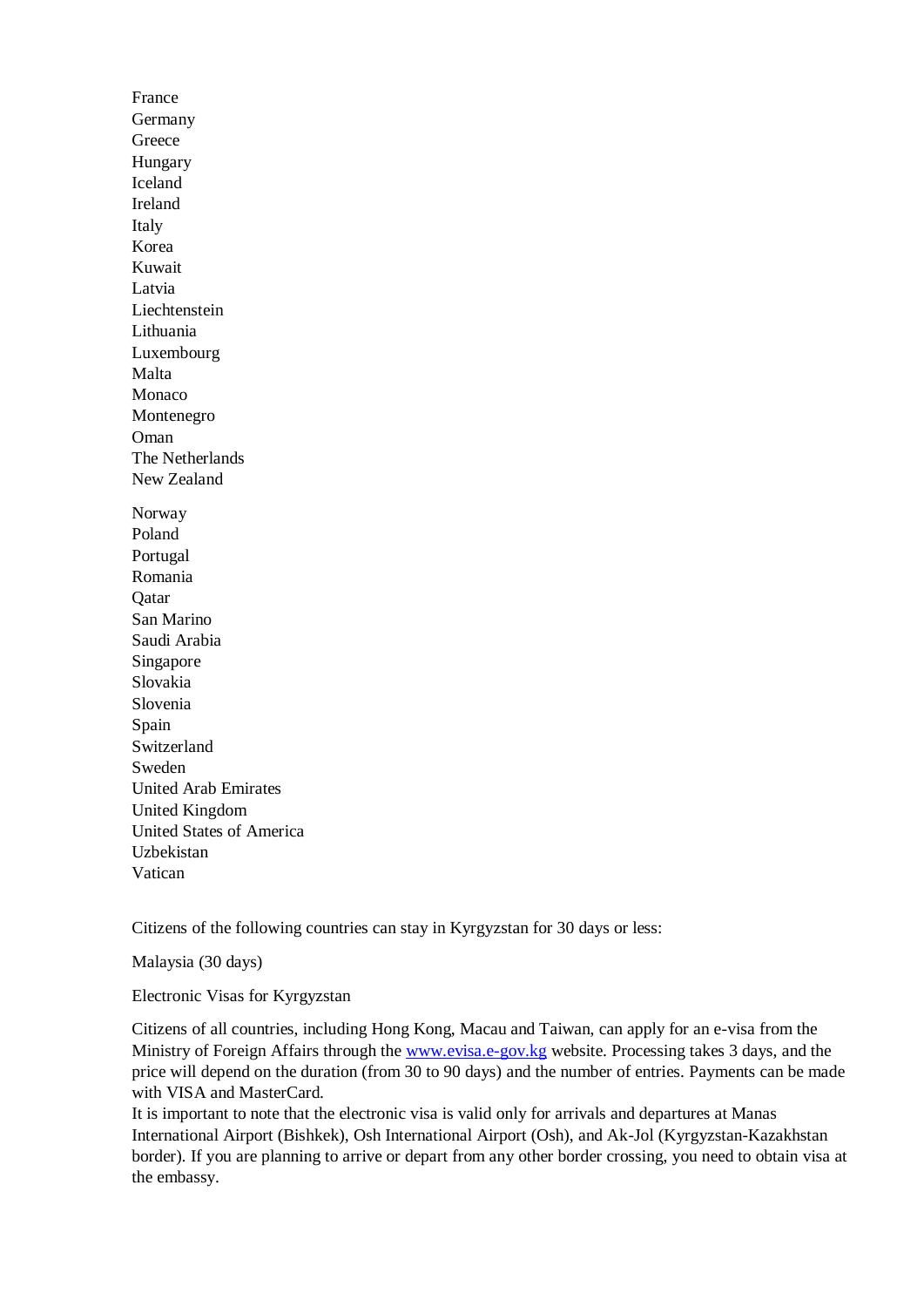### **Kyrgyzstan Visas in Embassies**

If you haven't found your nationality in the list above, you will need to obtain visa at the Embassy of the Kyrgyz Republic. In any case, you will need a Letter of Invitation (a.k.a Visa support) from Kyrgyz travel company, unless you are a holder of passport issued by the following countries.

Citizens of the following countries can obtain a visa to Kyrgyzstan without a letter of invitation (LOI):

Albania Andorra Argentina Brazil Bulgaria Chile Cyprus Indonesia Israel Macedonia Mexico Montenegro Oman Philippines Romania San Marino Serbia South Africa

Thailand Venezuela Vietnam

For citizens of all other countries, visa support (including a LOI) will be necessary to receive a visa to Kyrgyzstan.

The following information is needed for Kyrgyzstan visa support:

Full name Citizenship Date of birth Place of birth Sex Passport number Marital status Workplace (company name, address) Job title Embassy/consulate where you will be obtaining your visa (city, country) Duration of stay: date of arrival and exit Number of entries (single/multiple)